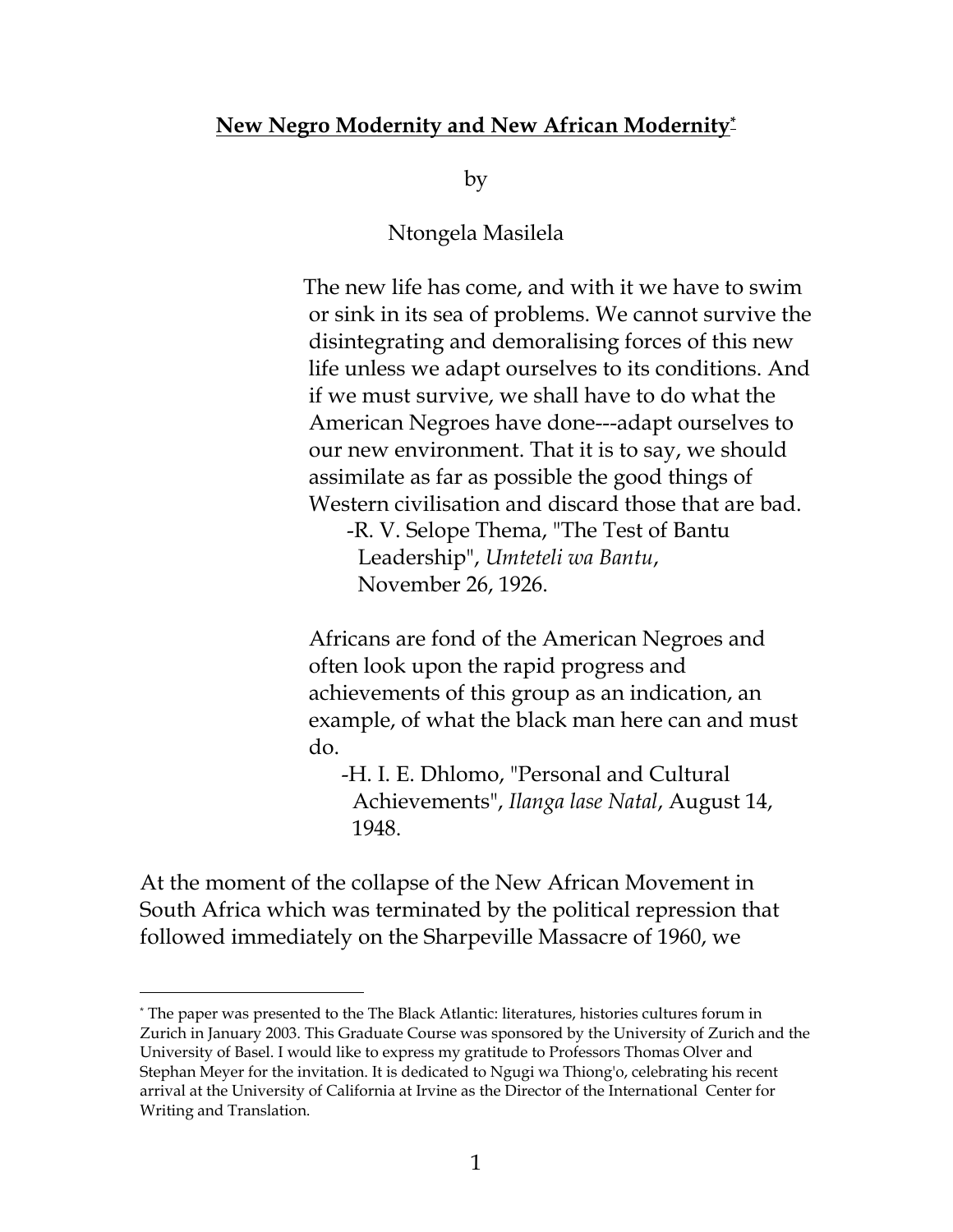encounter the following historical judgements by Ezekiel Mphahlele and Lewis Nkosi. Mphahlele writes the following statement in **The African Image** which was published in 1962: "It may be startling to a non-South Africa how much of our cultural life is American." With the word "our" Mphahlele meant Africans in South Africa not their European compatriots. This distinction is important if no other reason than the fact whereas the Europeans in South Africa, for obvious reasons, were largely mesmerized by European modernity, the Africans were dazzled by United States modernity, particularly the historical processes of its construction. Confirming the observation of Mphahlele, Lewis Nkosi, in Peter Davis documentary film In the Darkest of Hollywood (1993), remembering the "fabulous decade" of the 1950s, makes the following observations: "The conditions in which black people were living were quite appalling, and hence one could not wait for the revolution to come along and rescue one from this impoverished life. So anything that came along to provide a fantasy was most welcome. Just to see people in the corner streets of Sophiatown imitating the life styles of Hollywood film stars was fascinating. The film star Richard Widmark was important to many urban black South Africans. . . The young black South Africans would write to America requesting catalogs of clothes and shoes. . . There were shoes similar to the florsheim called 'can't get', because they were not easily obtainable in Johannesburg or anywhere in South Africa. They would say 'these came straight from New York.' People were aspiring to dress like Americans." Although these reflections of Lewis Nkosi were articulated thirty years later, they are in total synchrony with those expressed in his famous 1962 essay, "The Fabulous Decade", which was subsequently anthologized as the centerpiece of the **Home an d Exile** collection (1965). What Ezekiel Mphahlele and Lewis Nkosi were observing were the consequences of the transformation of the historical consciousness of the 'Old African' into the 'New African' as a consequence of the industrialization of South Africa and the resulting discourse between New Negro modernity and New African modernity across most of the first half of the twentieth-century. In other words, the historical issue of the so-called 'Black Atlantic' is fundamentally about the construction of African modernities.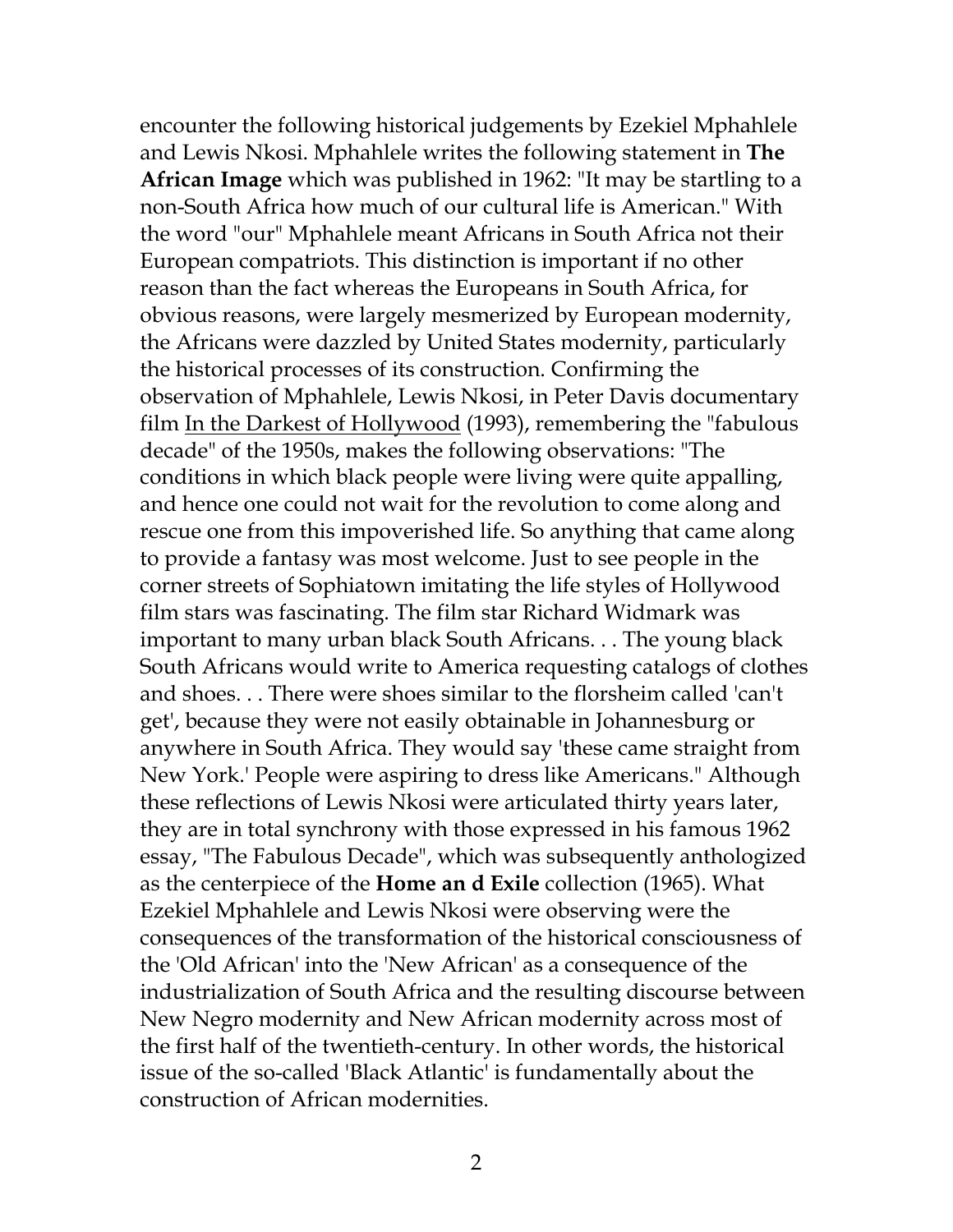The New African Movement was preoccupied with the historical project of constructing modernity in South Africa. Its trajectory or splay as an intellectual and cultural process could be traced, from its origins among the Xhosa intellectuals of the 1880s such Elijah Makiwane (1850-1928), William Wellington Gqoba (1840-1888), Walter Rubusana (1858-1930), John Tengo Jabavu (1859-1921), Isaac Wauchope (1852-1917) and others who used two newspapers *Imvo Zabantsundu* (African Opinion) and *Isigidimi Sama Xosa* (The Xhosa Messenger) as cultural and political pathfinders in their search for direction toward modernity, to the Zulu intellectuals of the 1940s whose membership included among others H. I. E. Dhlomo (1903- 1956), R. R. R. Dhlomo (1901-1971), Benedict Wallet Vilakazi (1906- 1947), Jordan Kush Ngubane (1917-1985) who articulated their historical vision by means of two newspapers *Ilanga lase Natal* (Natal Sun) and *Inkundla ya Bantu* (Bantu Forum). Elsewhere I have argued that the theorization of the historical mission of the New African Movement as the construction of modernity occurs in 1904 with the publication of three essays by major figures of the Movement: Pixley ka Isaka Seme's "The Regeneration of Africa", Solomon T. Plaatje's "Negro Question", and John Langalibalele Dube's "Are Negroes Better Off in Africa? Conditions and Opportunities of Negroes in America and Africa Compared." Actually Pixley ka Isaka Seme's essay was delivered at Columbia University in 1906 and published also in that year by the New Negro magazine *Colored American Magazine* in New York. Note the titles of the last two essays for the spontaneous interconnection of New Negro modernity and New African modernity. Also Pixley ka Isaka Seme's essay followers within this pattern, but much more importantly than the other two essays in that it was the first to self-consciously reflect on the nature and necessity of modernity or its idea in Africa.

The remarkable thing about these essays is that as early as 1904 and 1906 they declared their intellectual affiliations with major figures of the New Negro modernity or of the New Negro Movement not by naming names but through aligning themselves with ideas that sought to make sense of the historical experience of modernity: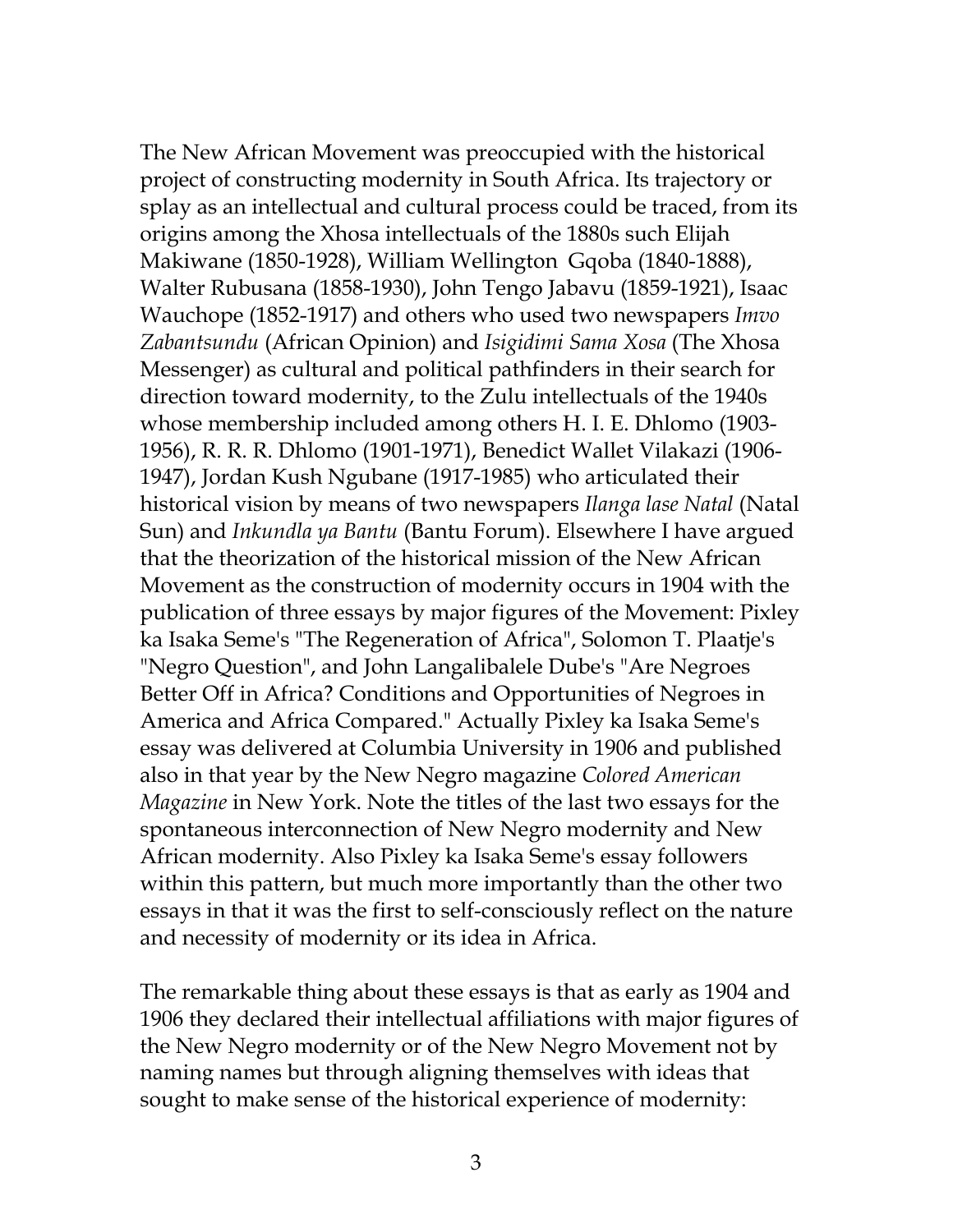behind Pixley ka Isaka Seme stands Alexander Crummell, behind Solomon T. Plaatje stands W. E. B. Du Bois, and behind John Langalibalele Dube stands Booker T. Washington. In fact the connection is even deeper when we observe that the texts of the New African intellectuals were textual response to the texts of the New Negro intellectuals: Pixley ka Isaka Seme's is an elaboration and extension of the essay of Alexander Crummell of 1866 called unsurprisingly "Regeneration of Africa"; Solomon T. Plaatje's is a response to Du Bois **The Souls of Black Folk** which was published in the previous year of 1903; and John Langalibalele Dube's is a reaction to the intellectual stimulation of Washington's book of 1900, **A New Negro For A New Century**. Given these affiliations, it is not surprising that Pixley ka Isaka Seme's "The Regeneration of Africa" was anthologized in a New Negro book of 1910 called **The Black Man: The Father of Civilization**, dedicated to the memory of the New Negro poet Paul Laurence Dunbar who had died a few years earlier. Among other contributors to the book were prominent New Negro intellectuals such as W. E. B. Du Bois, Bishop Henry M. Turner, and the artist Henry O. Tanner. Could there be a greater affirmation of Pan-Africanist connections between the New Negro Movement and the New African Movement than the inclusion of Pixley ka Isaka Seme in this anthology. Let me add in parenthesis that the importance of Pixley ka Isaka Seme's essay is indicated by the fact that the then President of Ghana, Kwame Nkrumah, in opening the First International Congress of Africanists in 1963, quoted this essay of Pixley ka Isaka Seme verbatim to the assembled scholars.

But it needs to be noted that Pixley ka Isaka Seme, Solomon T. Plaatje and John Langalibalele Dube were not the first New African intellectuals who felt the historical necessity of either making reference to New Negro modernity while participating in the construction of New African modernity or appropriated the historical lessons of the New Negro Movement in order to make sense and intervene actively in the unfolding of the New African Movement. Learning from Negro modernity was done individually or collectively within the New African Movement. The instance of Peter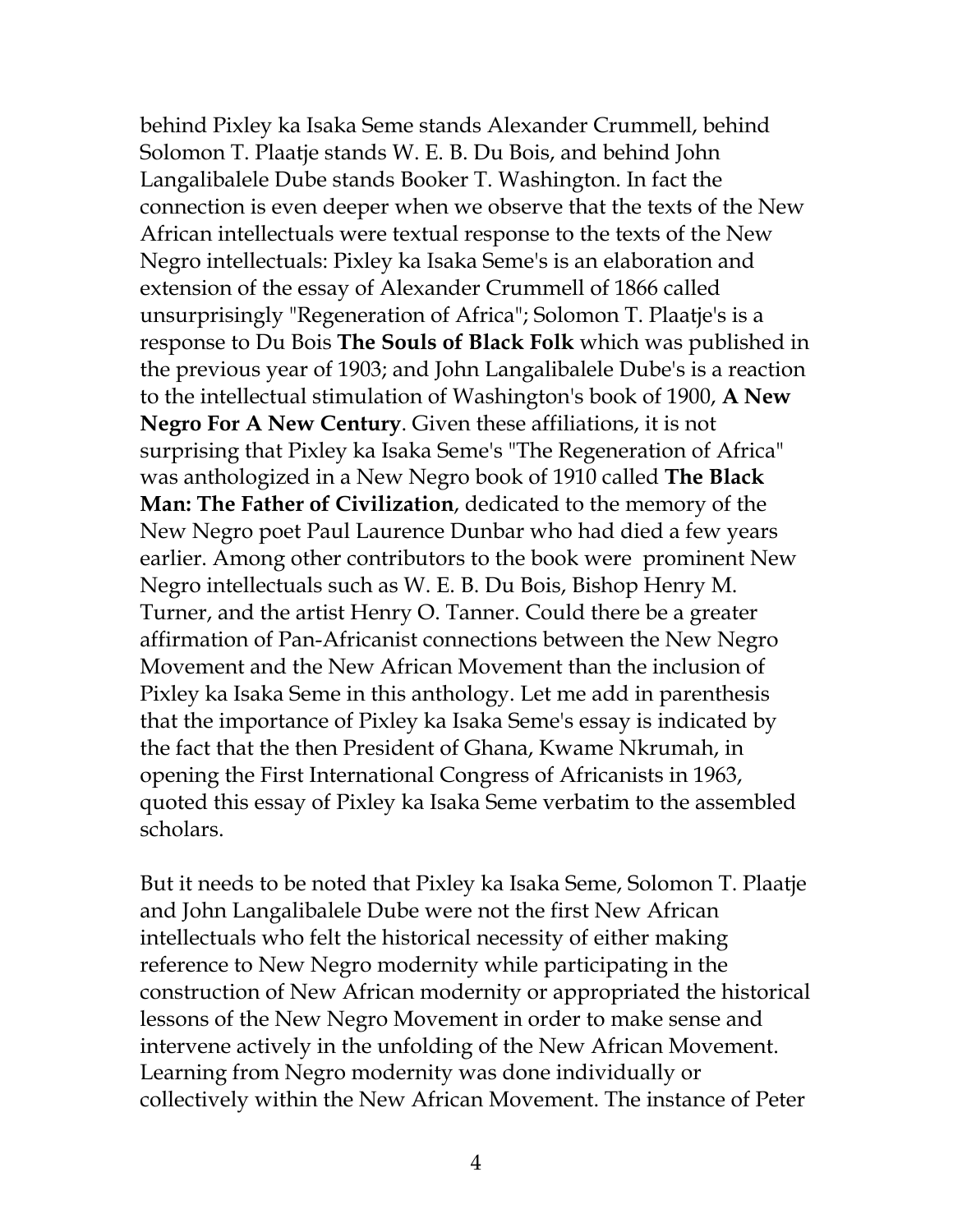Abrahams in the 1930s was just as determinant of the future development of South African cultural history as was to be the case with *Drum* writers of the Sophiatown Renaissance in the 1950s.

It was the emergent Xhosa intelligentsia of the 1880s who first appropriated the intellectual reflections of the New Negroes on the nature of modernity. But before noting the spectacular nature of this borrowing or appropriation, it needs to emphasized as already evident from the references made so far, that the intellectual construction of New African modernity was forged or theorized on the pages of the New African newspapers. This was already noted in Isaac Bud-M'Belle's book of 1903 **Kafir Scholar's Companion**, perhaps the first book to be published by a politically engaged New African intellectual historically conscious of his belongingness. The importance of the New African newspapers in facilitating the construction of the intellectual and cultural content of the New African Movement was repeatedly emphasized by major New African intellectuals themselves such as H. I. E. Dhlomo, Benedict Wallet Vilakazi, Jordan Kush Ngubane throughout the trajectory of the New African Movement. This conclusion was inescapable for these three Ne African journalists and writers since they were mesmerized by the columns, articles and essays of R. V. Selope Thema in *Umteteli wa Bantu* newspaper (The Mouthpiece of the People) in the 1920s and by his editorials in *Bantu World* from 1932 to 1952 which sought to inspire and give assurance to the African people that the making and construction of New African modernity was the most fundamental project for them to undertake in the early part of the twentieth century..

What was connection then between the emergent forms of New Negro modernity and the Xhosa intellectuals of the 1880s? Before engaging this issue, perhaps one should examine the historical significance of a figure like Tiyo Soga (1829-1871). There are several reasons for this. First, all the aforementioned Xhosa intellectuals of 1880s were descendants of Tiyo Soga, in both the sense of being continuators of his intellectual legacy as well as having being taught by him in their younger days. Second, being the first African to enter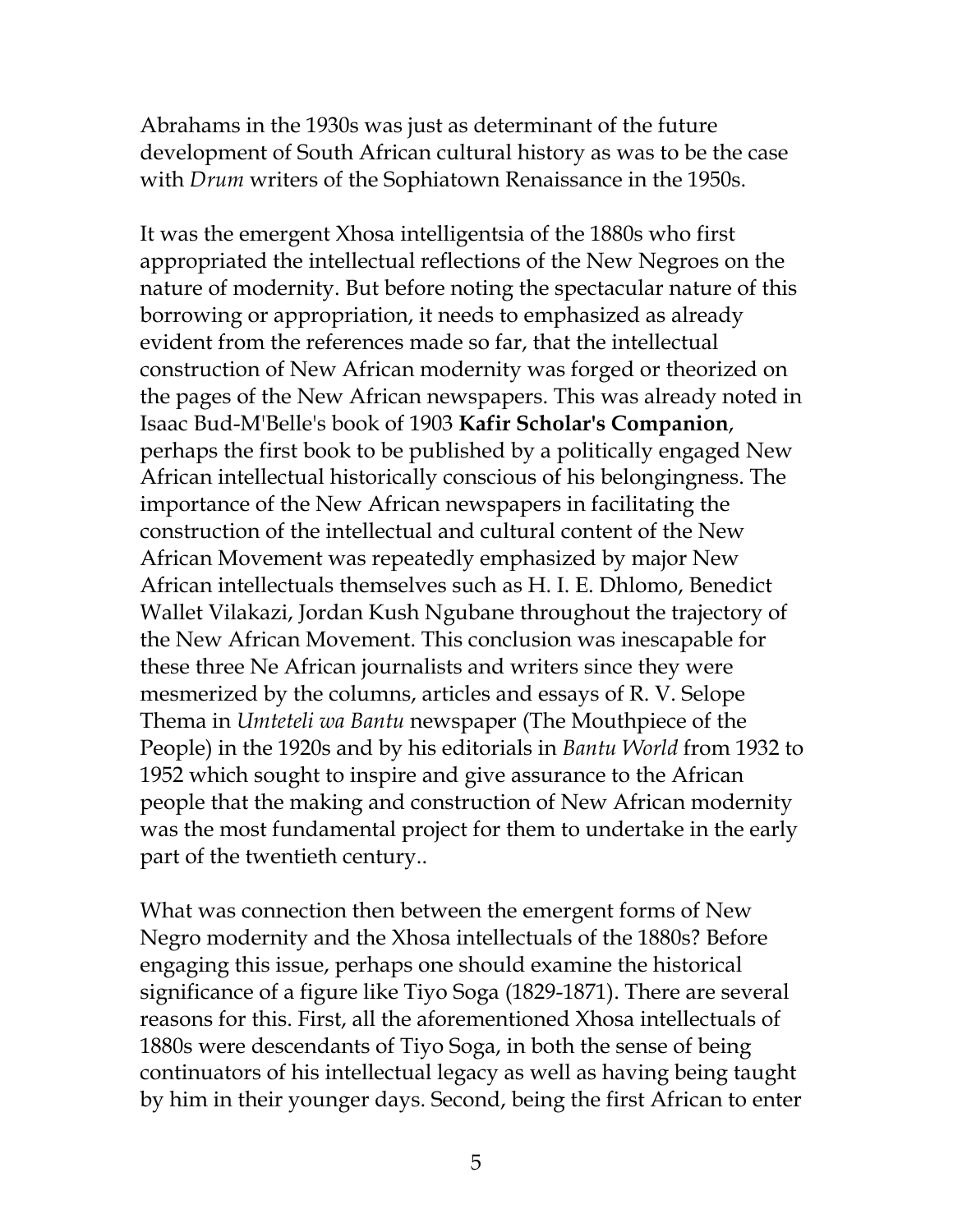modernity fully in the sense of being baptised a Christian and having studied at the University of Glasgow, Tiyo Soga interrogated the nature of modernity. Postulating that African traditional societies were "sunk in Barbarism and Heathenism", in an entry Journal of 1865 Tiyo Soga argued that Africans can be uplifted into progress and enlightenment if the construction of modernity is accompanied and informed by the combination of Christianity and Civilization. If Christianity were to be severed from this historical process, the African people would be doomed to stagnation and made to wallow in unending vices. For Tiyo Soga were modernity to align itself wholly with science in opposition to religion in the African context, as it seemed him that had unfortunately happened in the European context, modernity would destroy the African people by profiting on their "ignorance" rather than lead them harmoniously into a new historical era. To Tiyo Soga modernity is by itself a chaotic process which can only be ameliorated through Christianity since Civilization is implicated in the destructiveness which is part of modernity. In other words, for Tiyo Soga the kind of modernity he believed in or hoped would usher the African people into a new historical moment is that forged by the holy trinity of Education, Christianity and Civilization. In all of these reflections Tiyo Soga was not really being original since he was largely reiterating the edicts of European missionaries. Going beyond the missionaries however, in these very same reflections, Tiyo Soga implicitly postulates that perhaps it is not modernity in of itself that is destructive and chaotic but rather its enabler capitalism. It would seem that it was capitalism that Tiyo Soga feared the most since to him it seemed an uncontrollable process. Tiyo Soga seems to have been fascinated by the possibility that modernity could have occurred outside the parameters of capitalism, or at the least in absolute negation of it. Here one can say with justification that Tiyo Soga was not an uncritical supporter of European modernity against African traditional societies. These notations of Tiyo Soga are fascinating in that they could be seen as prefigurations of an idea that shades Solomon T. Plaatje's novel **Mhudi** (1930) which asks the question: to what extent is modernity synonymous with European history or could African history given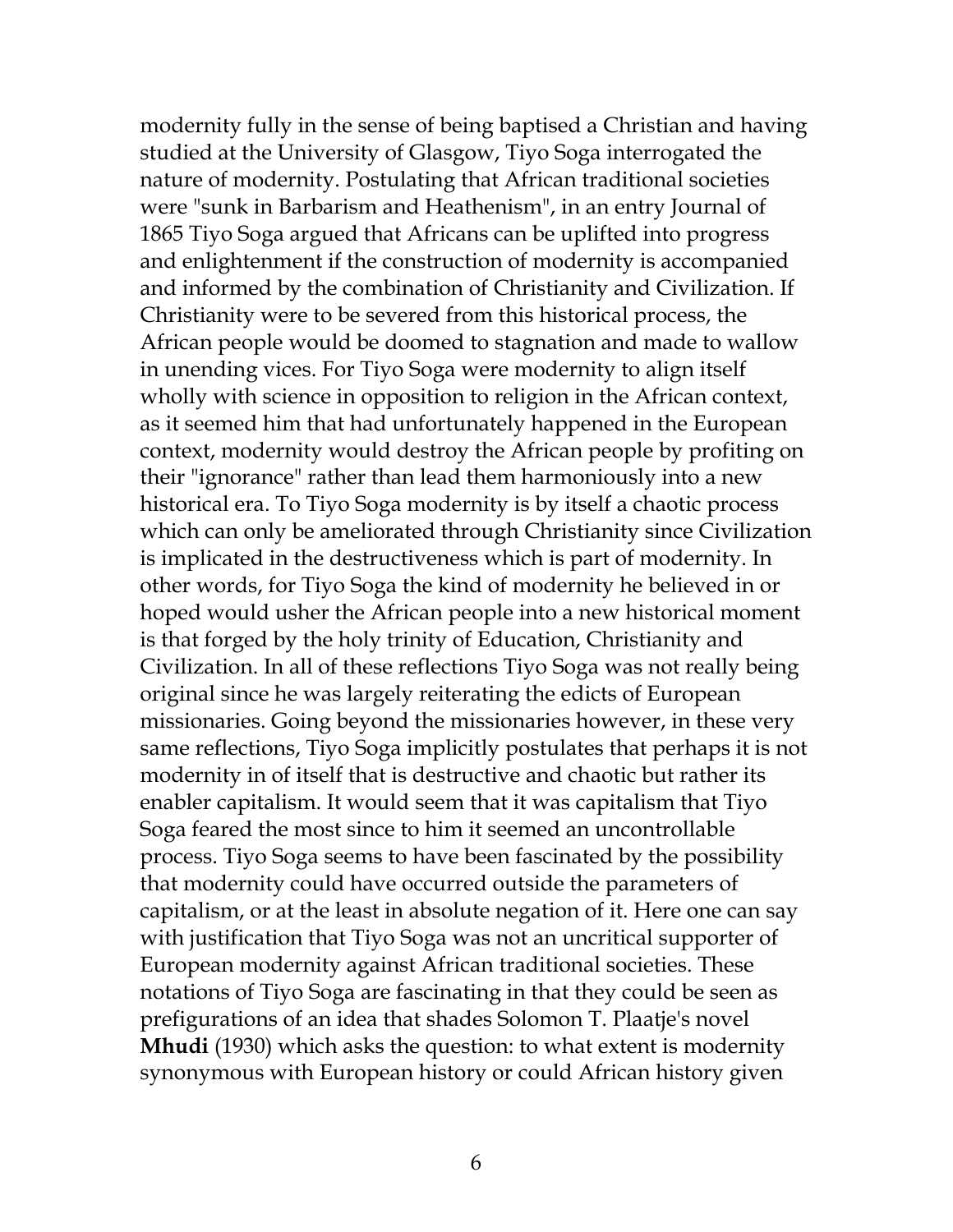birth to such a spectacular event or process without the violent intervention of European history.

The third point that needs to be mentioned with regard to the historic importance of Tiyo Soga was his declamation that Africans should never forget about the issue of slavery and slaves in the New World: in other words, blacks in the New World and blacks in Africa should establish a historical and political unity. In a famous Letter that appeared in the May 11, 1865 copy of the *Gazette and Kaffrarian Banner* newspaper, Tiyo Soga marvels that despite slavery, racism and oppression the African people in New World, particularly in United States, have been able to enter and make sense of modernity. It was the modernity of the ex-slaves, freemen and freewomen who had returned to transplant themselves among the indigenous people of Liberia that Tiyo Soga marvels and celebrates. Without naming names Tiyo Soga may have been saluting the extraordinary work of Alexander Crummell in Sierra Leone and William Blyden in Liberia in bringing the indigenous Africans into the modern age through Education, Civilization and Christianity. For Tiyo Soga it is through modernity that the black world could establish a process of unity through reciprocity. In this letter Tiyo Soga also marvels at the accelerated pace with which Africans seek to enter modernity, despite the doubters among the people themselves and resistance from some Europeans who believed that because of the supposed inferiority of Africans they can only dangerously mime the ethos of modernity rather than integrate its ethical principles into their consciousness. Tiyo Soga was convinced that the intelligentsia of the African people on the whole continent would align themselves with modernity despite the profound tribulations it wrought. It is perhaps on this point of the necessity of embracing modernity and the concomitant celebration of the return of the ex-slaves or their descendants to Africa as the best enlighteners of modernity that Tiyo Soga had the most profound spiritual effect on his intellectual descendants of the 1880s such as Elijah Makiwane, Walter Benson Rubusana, Isaac Wauchope, Pambani Mzimba and others. It is arguably because of these reflections of Tiyo Soga that enabled Alexander Crummell, the American intellectual and man of the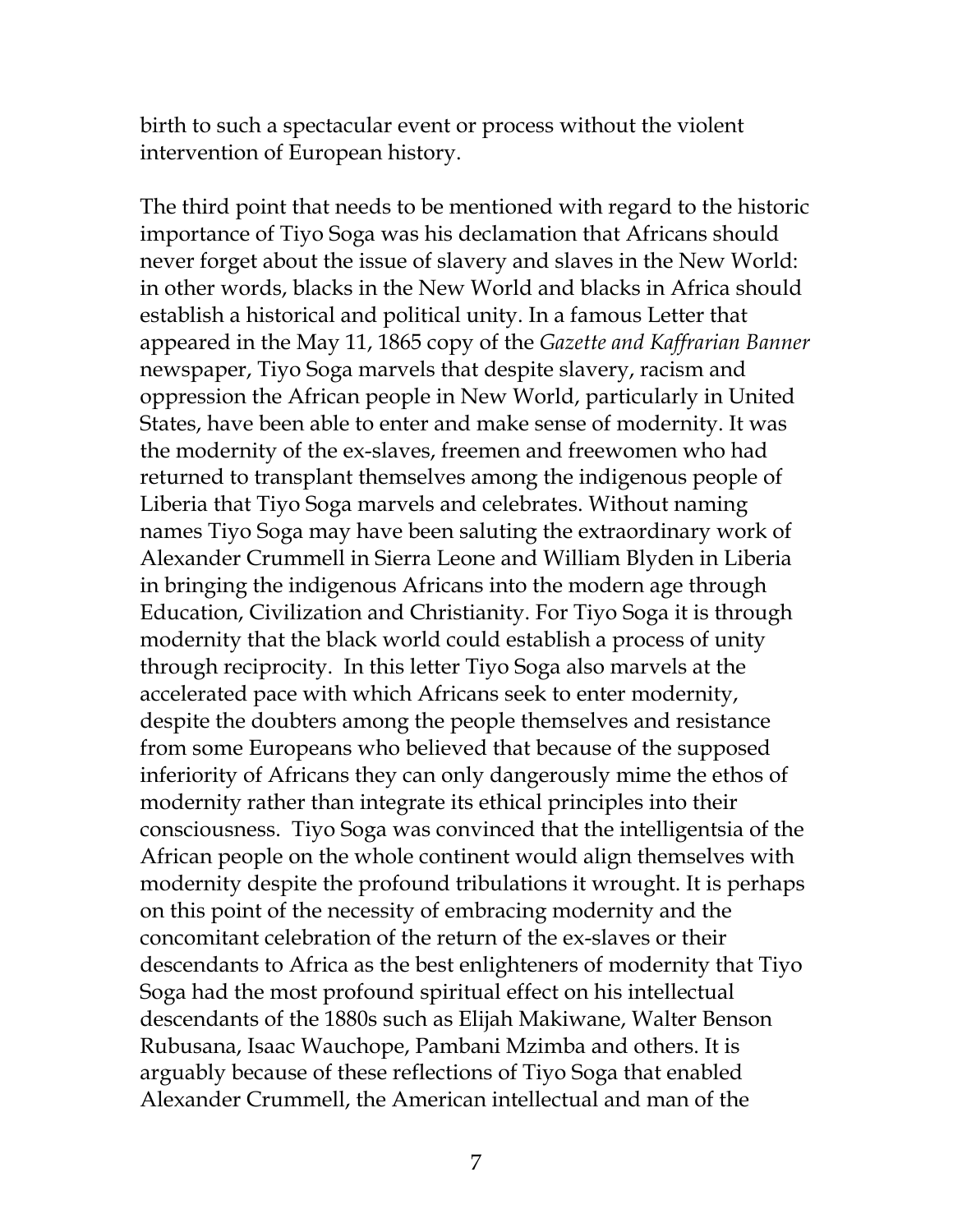Church, to have a spectacular impact on these Xhosa intellectuals of the 1880s, as will be apparent in a moment.

The fourth point that should be raised concerning the extraordinary nature of Tiyo Soga in relation to modernity was his spontaneous awareness that newspapers were the best cultural, political and intellectual forums for disseminating the ideology that modernity was imperative for the survival of the African people. His stay in Glasgow for several years during his university studies must have had to do with this prescient observation. Tiyo Soga's Xhosa contribution to the first issue of missionary newspaper *Indaba* (News) which appeared in August 1862 was in the form of a letter to Editor. Viewing *Indaba* as a "national newspaper" Tiyo Soga made the following observations: the newspaper will facilitate an honest conversation among the Xhosa people; it will convey truthfulness to the Xhosa Nation; it will banish falsehoods in the national conversation; it will give information and wisdom, as well as convey the national heritage to future generations of Xhosa children; and lastly, it will represent and disseminate the legends, the fables and history of the Xhosa Nation. Given these observations, is it any wonder that Tiyo Soga's intellectual descendants of the 1880s had such a strong belief in the enabling process of newspapers regarding modernity: John Tengo Jabavu launched his newspaper, *Imvo Zabantsundu* (African Opinion), in 1884 which coalesced the historical vision of these intellectuals in modernity; William Wellington Gqoba, the last editor of the missionary newspaper *Isigidimi Sama Xhosa* (The Xhosa Messenger), concentrated his enormous artistic and intellectual skills toward making historical sense of the conflict between tradition and modernity; Walter Benson Rubusana, Allan Kirkland Soga and Nathaniel Cyril Umhalla founded *Izwi Labantu* (The Voice of the People) in 1897 as a way of bringing philosophical political modernity into the New African Movement.

So, when Isaac Bud-M'Belle in 1903 in his book mentioned the importance of newspapers in facilitating the creation of New African modernity based on what had happened in the preceding thirty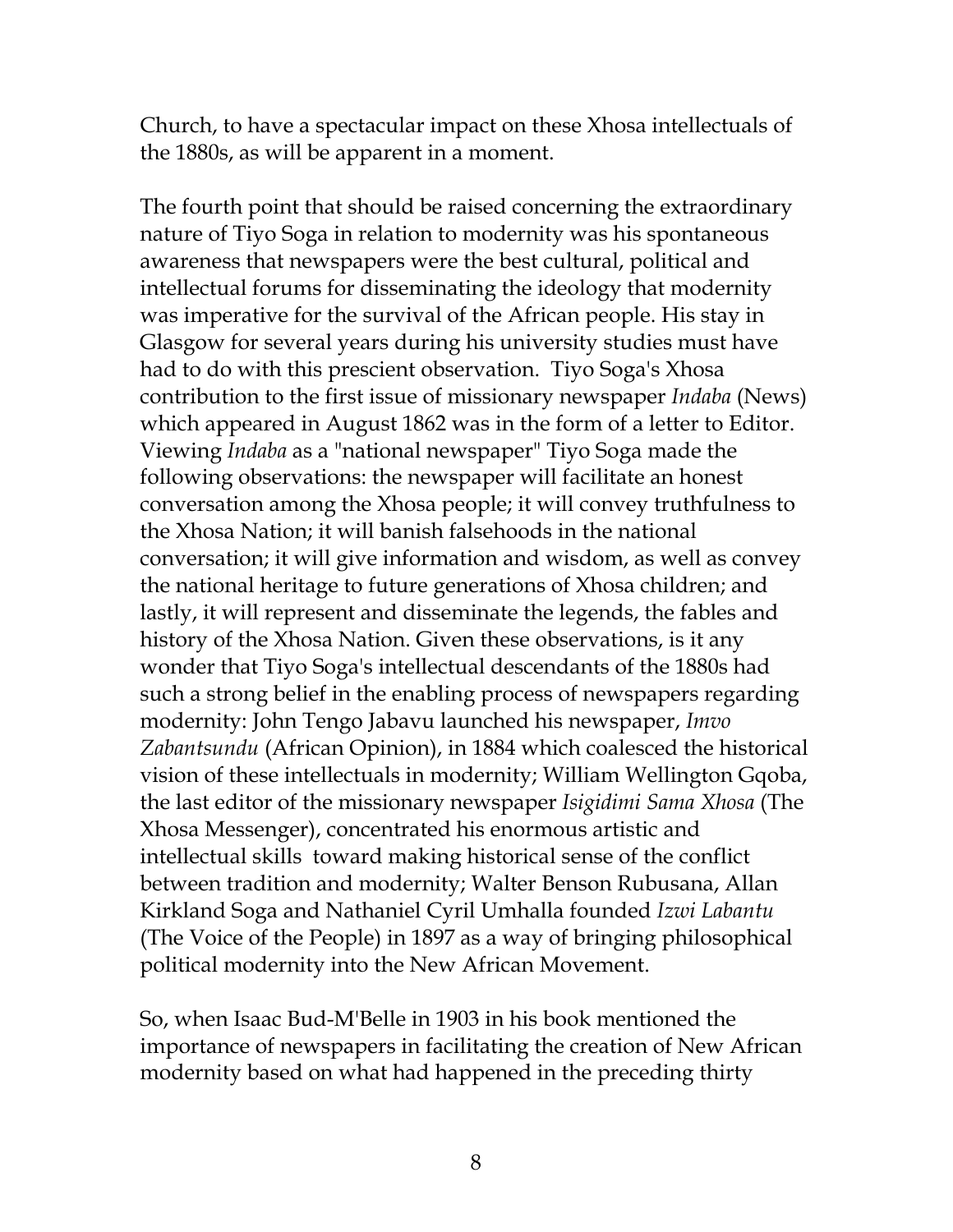years, it was really a confirmation of what Tiyo Soga had expected to happen on the publication of *Indaba* in 1862.

The Xhosa intelligentsia of the 1880s is arguably the first group of African intellectuals to be politically and culturally aware that the making of modernity or its eventuation is not a pre-given teleological process, but rather, it is a historical process that is a direct product of human intervention based on a particular historical consciousness. It is because of their belief in human praxis that the reflections of the New Negro intellectual Alexander Crummell on the formation and splay of modernity had such a pronounced effect on these intellectuals who could be viewed as possibly the first generation of New African intellectuals. That the Xhosa intellectuals were historically aware that their fundamental preoccupation should be the question of modernity is evident in the editorial called "The Launch" in the first issue *Imvo Zabantsundu* (November 3, 1884). The editor, John Tengo Jabavu, makes the following observations: the aim of the newspaper is to be an intellectual forum for the emergent African intelligentsia to express themselves freely since the white Christian missionary newspapers had frustrated these newly educated and modernized Africans from doing so; one of the principal tasks of the newspaper is to bring the uneducated Africans (so-called "Red Kafirs") to the "shores" of modernity; the editorial payed homage to the missionaries for having labored and succeeded in bringing the so-called "School Kafirs" into the "civilization" of modernity from the "heathenism" of traditional life; and lastly, the newspaper will attempt to articulate an independent political ideology which best represents the interests of the Xhosa intelligentsia. In a moment it will be apparent that this editorial which could be taken as a manifesto of the Xhosa intelligentsia was an echo of the viewpoints expressed by Alexander Crummell two decades earlier in Sierra Leone.

Although numerous interesting and instructive articles and essays were published in *Imvo Zabantsundu* that had originally been given as presentations by Xhosa intellectuals in their two associations, the Lovedale Literary Society and the Native Educational Association,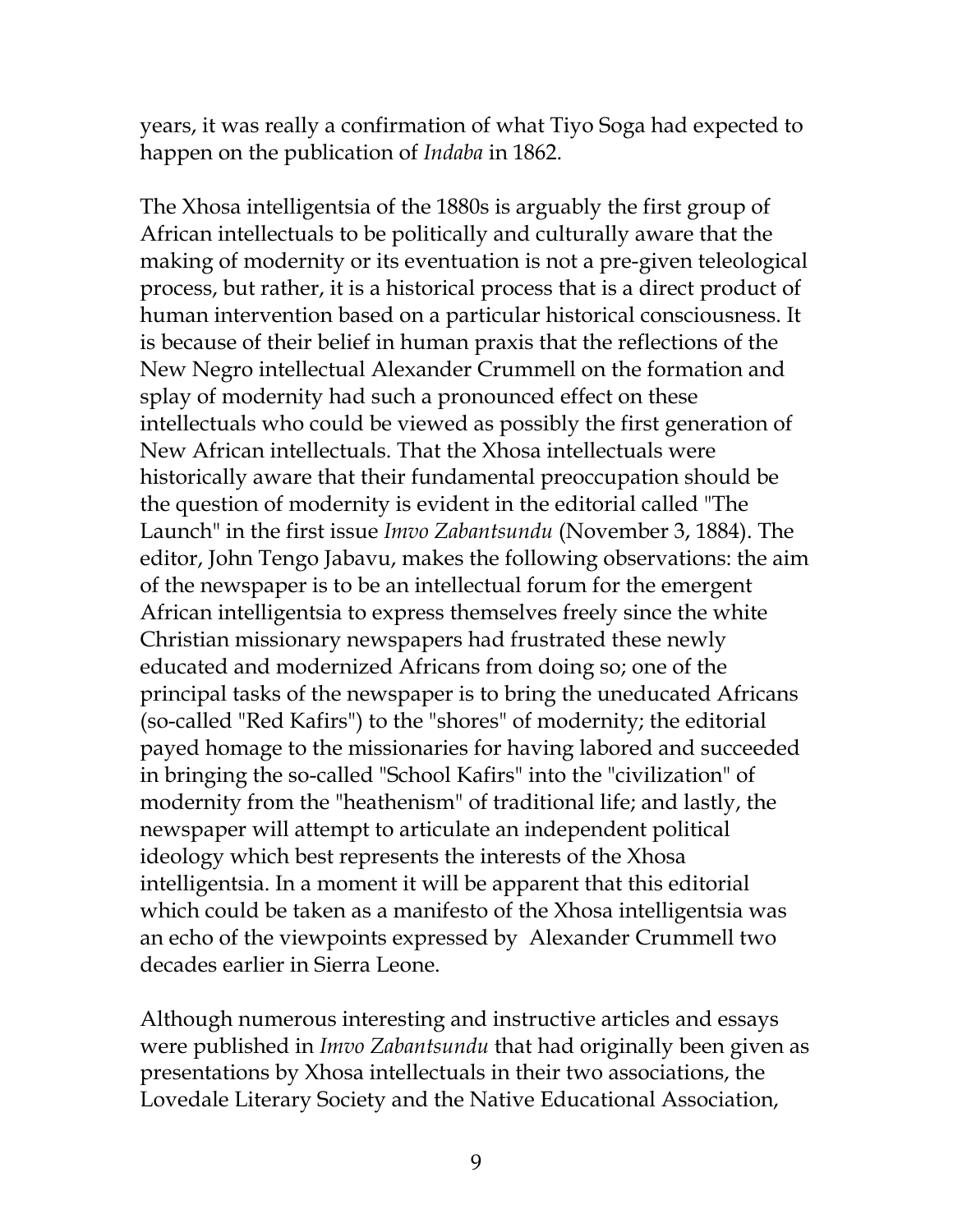two deserve being specified since they detailed how these intellectuals approached and engaged the question of modernity. One of the fundamental documents defining the historical moment of these Xhosa intellectuals was a presentation originally delivered at the meeting of the Lovedale Literary Society by Pambani Jeremiah Mzimba and subsequently published in *Imvo Zabantsundu* (December 30, 1886) as "Education Among the Natives". In this document Mzimba formulates several theses: the idea of progress should inform whatever project(s) these Xhosa intellectuals undertake on behalf of the Xhosa nation (here Xhosa nation is understood as synonymous with the African nation); this progress is achievable when Christianity and Education are inseparable from each other; education facilitates human progress and development; education is forging and enabling a unity of the 'South African tribes', whereas a war among themselves leads to disunity and extermination; modern education is only obtainable by means the English language, therefore this language must be learned; the English language not only opens the higher realms of literature (i.e. culture) and science, but it also enlarges the mind, beyond superstition and prejudice; the indigenous languages should not be cast aside, but the English language should become the lingua franca of the newly emerging nationhood of 'South African tribes'; and finally, postulating the most controversial thesis of this document, Pambani argues that following the example of African Americans immediately after the Reconstruction period, Africans in South Africa should dispense with participating in politics and give acquiescence to white South Africans ruling the country without any form of hindrance. Making the connection between New Negro modernity and New African modernity quite distinct, Pambani Mzimba writes: "The remarks made about the negroes in America are very much applicable to the South African natives. Let the experience of Africans in America give warning to the Africans in Africa to let politics alone at present. Let us be content to be ruled by the colonialist. Let us only only have to do with politics in order to encourage those white men who desire to give us schools and books." Elaborating on this last point, Pambani Mzimba states that he has borrowed the idea of political disengagement from the book by the African American historian,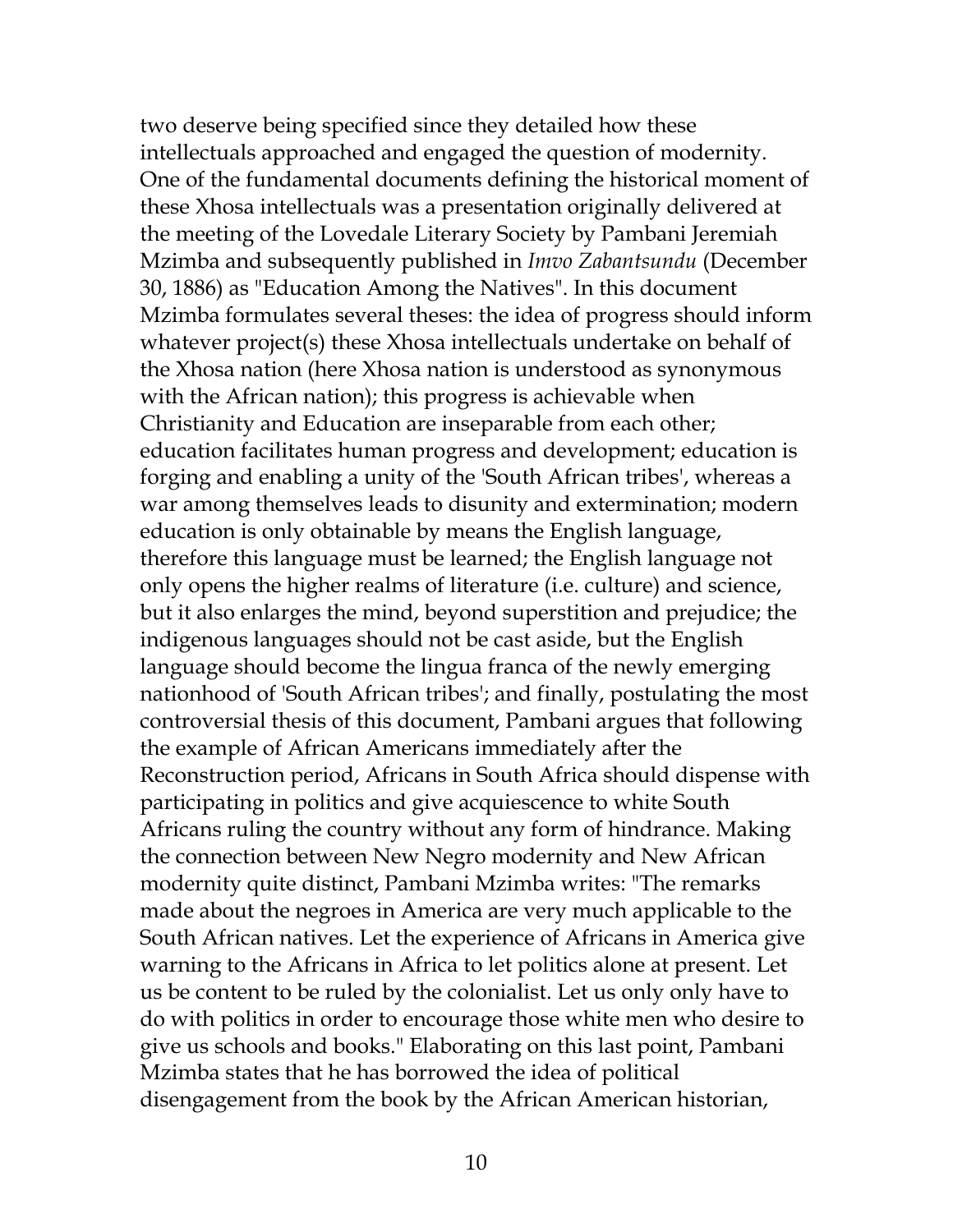George Washington Williams' **History of the Negro Race in America** (1882-1883). This last thesis was challenged by perhaps the most important Xhosa intellectual of this generation, Elijah Makiwane, who argued in a subsequent issue of *Imvo Zabantsundu* (January 27, 1887) that in effect Pambani Mzimba had misread George Washington Williams. Although Pambani Mzimba willingly acknowledges his borrowings from George Williams, he is strangely silent about his appropriation of Alexander Crummell ideas about the role of the English language and literary culture in modernity, ideas that were to have a profound effect on a whole generation of Xhosa intellectuals of the 1880s. It is clear that Pambani Mzimba was in search of a national ideology or its concept when the historical conditions were not as yet propitious for such an emergence to occur. He was also postulating that the acquisition of the proper instruments and culture of modernity precedes the articulation of modern politics. The founding of a national ideology was to be the principal historical project of Pixley ka Isaka Seme in the 1910s and 1920s, who is renowned in history as the founder of the African National Congress in 1912.

Two years earlier in 1884 Elijah Makiwane had made a major presentation to the Native Educational Association called "Educated Natives". It was subsequently published in *Imvo Zabantsundu* (January 26, February 2, 9, 1885). This presentation seems to have inspired the aforementioned one by Pambani Mzimba. The intellectual duelling of these members of the Xhosa intelligentsia of the 1880s reveals the cultural and intellectual richness of this historical moment. Elijah Makiwane for his part puts forth the following propositions that are also an indication of the influence of Alexander Crummell. Makiwane disputes the claim of the young African elite and intellectuals in the Native Educational Association that they are the equal of Europeans by pointing out that African societies have as yet to produce a William Shakespeare or a John Milton or a Francis Bacon. Continuing with his argument, Makiwane disputes also the view of these young intellectuals that the English nation is not greater than the African nation. For him the fundamental difference was the presence of modernity in one and its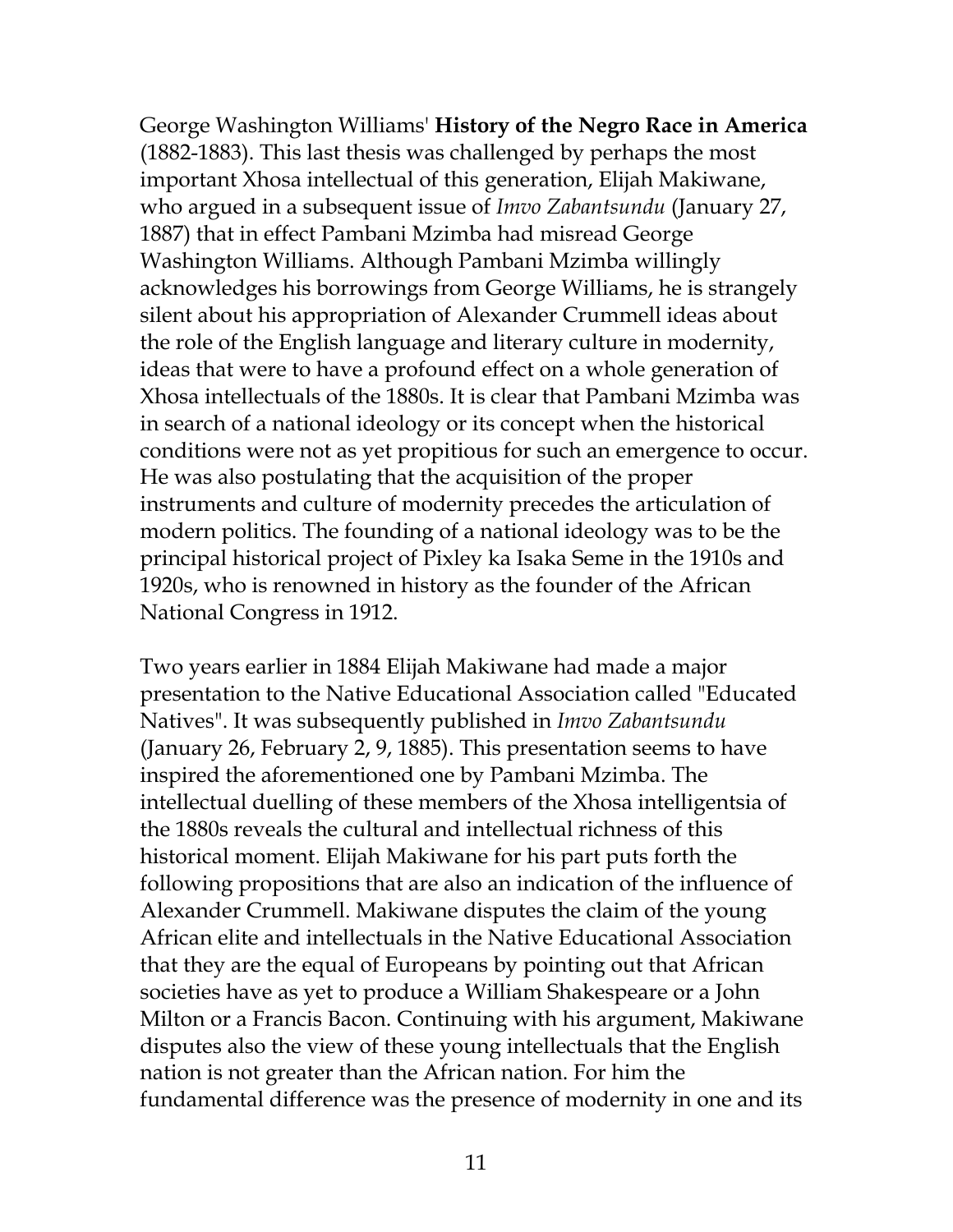absence in the other; in fact to him, the presence of modernity is associated with 'civilization' and its absence with 'barbarism': this was a lesson R. V. Selope Thema took to heart by making as his mission in the 1920s and the 1930s the destruction of African traditions and their replacement by modernity. Arguing indirectly against Alexander Crummell since no mention of his name is made, Makiwane argues that the acquisition of the English language as the supreme language of modernity should not be at the expense of the African languages as Crummell demands by characterizing them as 'barbaric' and 'heathenistic': in other words, the English language should not be allowed to be imperialistic and hegemonic over the African languages. This is an issue that has had profound consequences in Africa in the twentieth century from the perspective of Ngugi wa Thiong'o. The question to pose to the great Elijah Makiwane is how could he celebrate the supremacy of the English language in the construction of modernity and yet believe that it is possible to forestall and prevent its political practice of cultural imperialism! Makiwane argues further that although England has produced Shakespeare, Milton, Bacon, it is absolutely absurd that because of this every English person is entitled to feel superior to an African. This can not be so for the simple reason that not every English person is worthy of these literary masters. Makiwane concludes his reflections by chastising the young African intellectuals who confuse the modern education they have acquired at Lovedale with the necessarily individually cultivated intellectual culture of deep reading. Because of this, Elijah Makiwane is uncertain whether institutions such as Lovedale are actually properly introducing young Africans into modernity.

In parenthesis the following long quotation taken from H. I. E. Dhlomo's great essay of 1939 "Why Study Tribal Dramatic Forms" gives a historical understanding of why Elijah Makiwane and other Xhosa intellectuals had a deep affinity for Shakespeare, beyond the fact that Alexander Crummell pointed them in that direction: "We live under conditions in many ways similar to those that produced great Greek dramatic literature and the immortal Elizabethan drama. What, then are some of the conditions under which great literature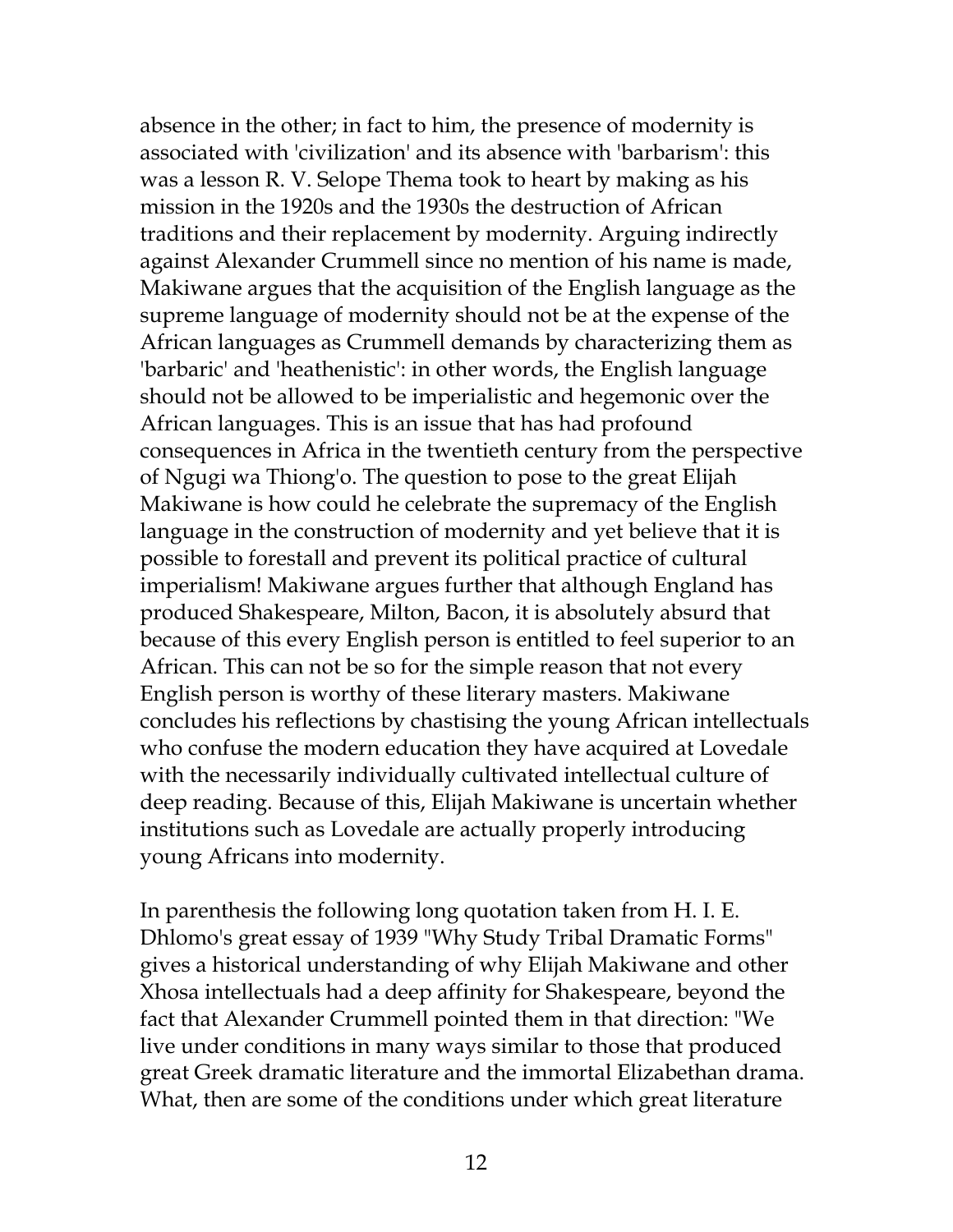thrives? It is a time of transition, of migration of population, of expansion, of the rise of new horizons and new modes of thought and life. It is a time when an old indigenous culture clashes with a newer civilization, when tradition faces powerful exotic influences. It is a time when men suddenly become conscious of the wealth of their threatened old culture, the glories of their forefathers, the richness of their tradition, the beauty of their art and song. It is a time when lamentations and groans, thrills and rejoicings, find expression in writing. It is a time when men discover in their history, great heroes whose activities are near enough to be of interest and meaning, but remote enough to form subjects of great, dispassionately passionate creative literature. It is a time when men realise they can preserve and glorify the past not by reverting back to it, but by immortalising it in art. It is a time when men embrace the old and seize upon the new; when they combine the native and alien, the traditional and the foreign, into something new and beautiful. It is a time when men become more of themselves by becoming transformed, when they retreat to advance, when they probe into their own life by looking outward at the wider world, when they sound the mute depths by gazing at the rising stars." (*Transvaal Native Educational Quarterly*, March 1939). It was the historical conditions of modernity in Africa in the present that pointed them to the Elizabethan era. The other merit of this statement is that H. I. E. Dhlomo articulates a concept of modernity that practically all the New African intellectuals of the New African Movement would not have fundamentally disagreed with.

Mention could be made here of other fascinating essays by Elijah Makiwane such as "Five Months in Pondomisiland", in *Imvo Zabantsundu* (January 26, February 3, 10, 1886), in which he is indignant at the African peoples in interior of South Africa whom he believes are rejecting the 'enlightenment' of modernity and clinging to the 'obscurantism' of tradition, evident by the fact that they continue rejecting the bible in preference of witchcraft. Makiwane was not the only Xhosa intellectual to be preoccupied with the resistance to modernity in the interior of the country: twelve years earlier, the first modern Xhosa poet, William Wellington Gqoba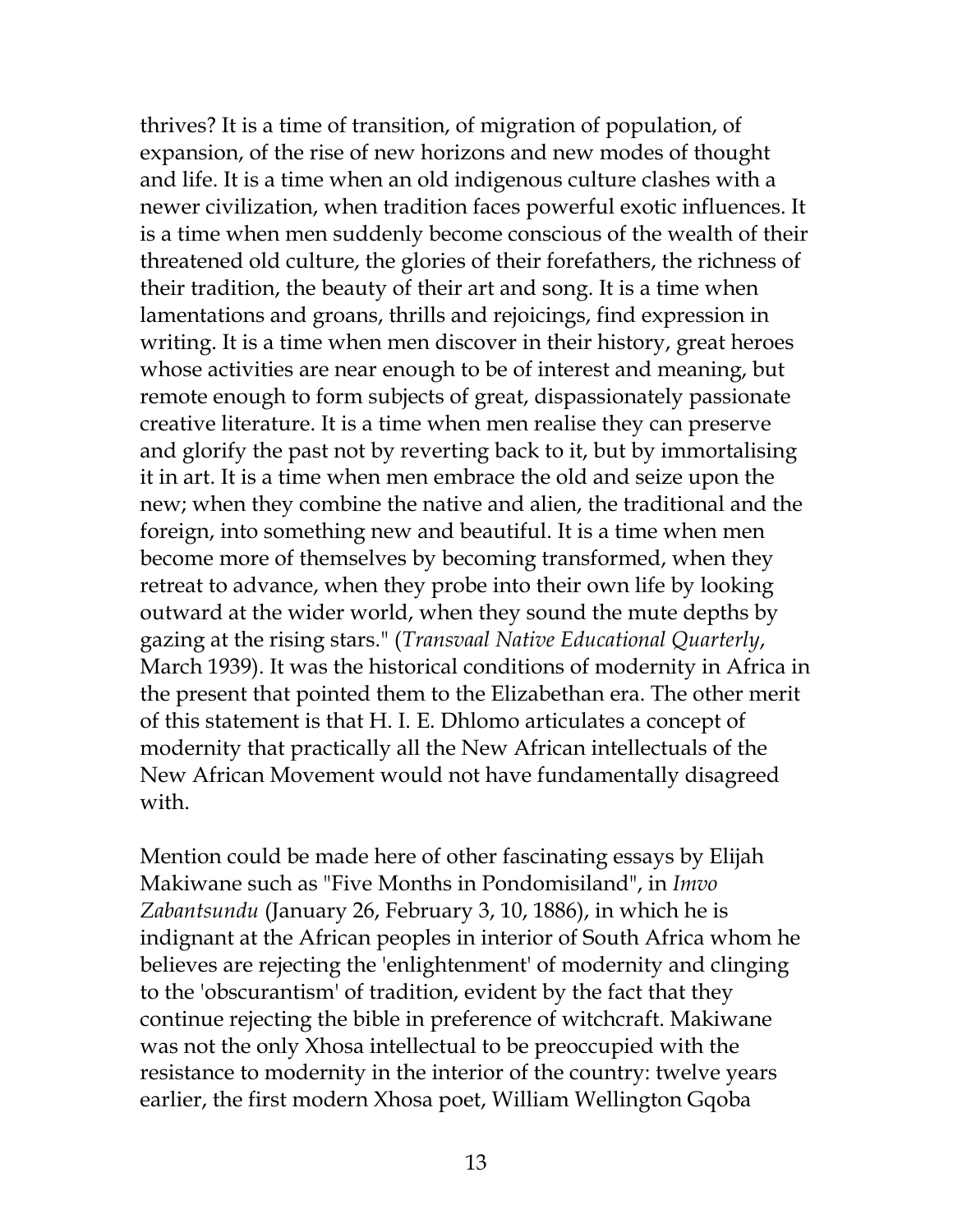(1840-1888) in the major essay "Notes from the Transkei Upon Witchcraft" published in the *Kaffir Express* (January 6, February 7, March 7, 1874) was also occupied with this issue. What needs to be noted is that the historical reflections of Elijah Makiwane and his actual political practice in modernity had an electrifying influence on the succeeding generations of New African intellectuals: R. V. Selope Thema, after hearing a sermon by Makiwane in the 1900s near the Limpopo River walked over 800 miles to Lovedale, carrying under his arm **Up From Slavery** (1901), the book by his New Negro master; the great Xhosa poet S. E. K. Mqhayi (1875-1945) not only wrote a threnody on the death of Elijah Makiwane in 1928, but also wrote a biography of him, which unfortunately has been lost.

Since Booker T. Washington has just been mentioned, it would be easy to divert from this particular narrative and write reams and reams of pages of his spectacular influence and unsettling impact on the New African Movement across much of the twentieth-century: this thread could stretch from the essay of 1913 based on personal knowledge of the place on the Tuskegee Institute by the young D. D. T. Jabavu (1885-1959) which was subsequently anthologized in his collection of essays **The Black Problem** (no date; probably 1920 or 1921 by Lovedale Press) to Jacob M. Nhlapo (1904-1957) who wrote also on the Institute in the 1950s on the pages of Selope Thema's *The Bantu World* as part of his journey through United States. But momentarily the central narrative here is Alexander Crummell's influence on the generation of Xhosa intellectuals of the 1880s. The influence of Alexander Crummell did not limit itself to the circle of Xhosa intellectuals around the newspaper *Imvo Zabantsundu*. Even a New African newspaper that was founded in 1897 in opposition to the political conservatism of *Imvo Zabantsundu* could not escape this influence. In a journalistic piece on "The African Literary Association" in *Izwi Labantu* of May 6, 1902 we encounter the following observations on matters of education and modernity in which knowledge is theorized as bringing about hope, faith, charity, efficiency, thrift and virtue: "Mere reading and writing is not education. It would be quite as reasonable to call bricks and mortar architect---oils and colors art---reeds and grunts music---or the child's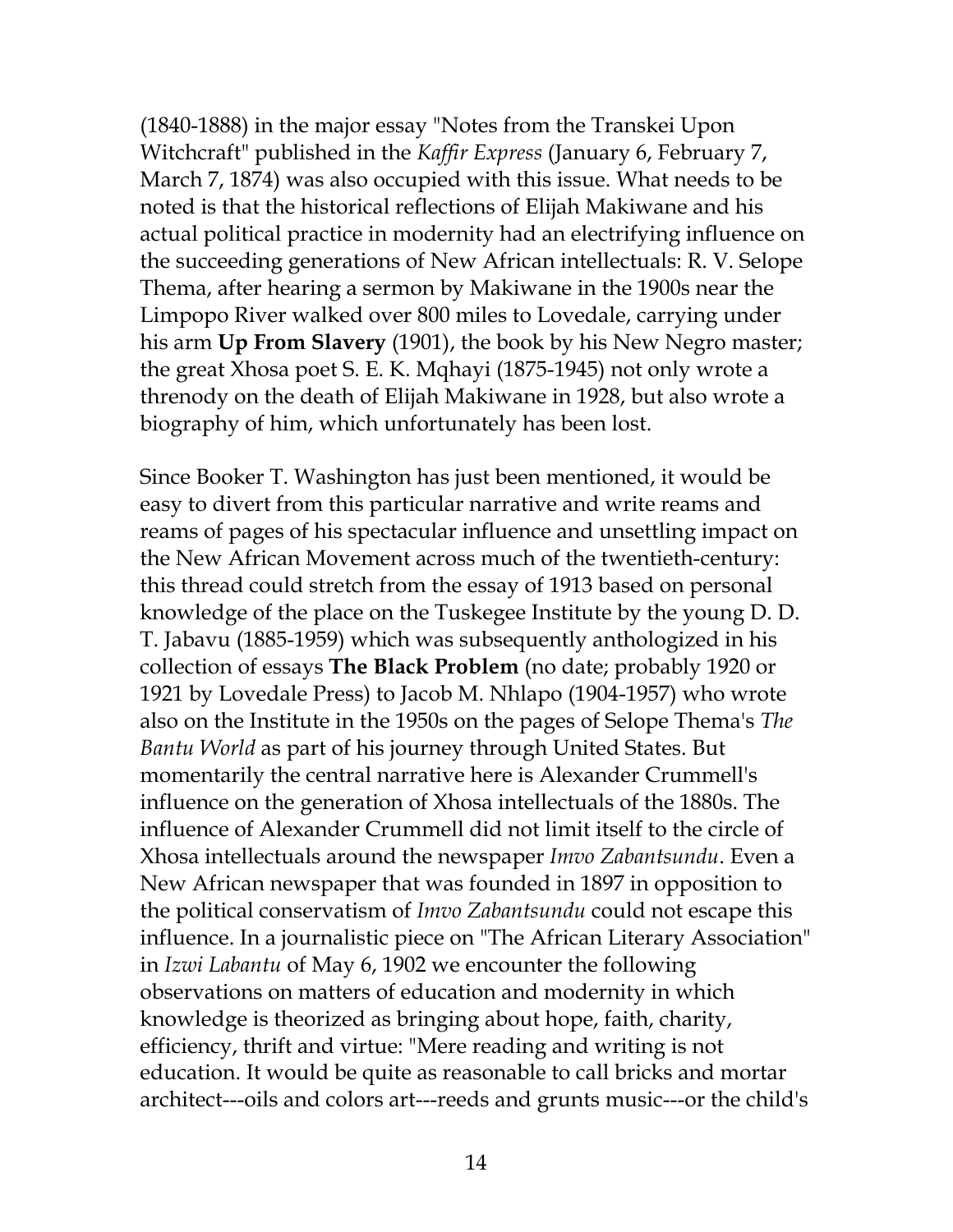Spelling Book the works of Shakespeare, Milton and Bacon---as to call the lowest rudiments of education, Education. . . " In this instance too Shakespeare, Milton Bacon are invoked as a fundamental entryway into modernity, without which modernity is unrealizable or at least not understandable.

This historical perspective of the role of education as an instrument facilitating the making of modernity was universally held by all members of the Xhosa intellectuals of the 1880s. This was a perspective that persisted in South African intellectual history right up into the 1950s, the historical era of Lewis Nkosi's generation: concrete examples are telling: Solomon T. Plaatje in the 1930s translates three of Shakespeare's plays into Sestwana language and ends his novel **Mhudi** with Mzilikazi, the defeated Ndebele Chief, uttering a Shakespearean soliloquy explaining why he is incapable of entering the new era of modernity; H. I. E. Dhlomo, whose centenary of his birth is being celebrated this year, writes in his extraordinary essays of the 1930s and 1940s, especially those on the dramatic form, that Shakespeare, Milton, and Bible are fundamental to any culture of modernity, or at least those cultures making a transition to modernity; Can Themba within the Sophiatown Renaissance of the 1950s, according to the testimony of Lewis Nkosi and Nadine Gordimer, was fanatical in his admiration of Shakespeare. There is a particular logic in the understanding of modernity that stretches from Elijah Makiwane in the 1880s to Can Themba in the 1950s: this was one of the critical strands that informed the historical vision of the New African Movement. Having said all this, it would be wrong to think that the Xhosa intellectuals of the 1880s believed that ideas of intellectual culture constituted modernity itself; they were very much aware that the material conditions of capitalism and industrialization were the enablers of modernity, causing upheavals and turning African societies up side down right in front of their eyes. Since they had no political power to moderate or control the profound changes wrought by modernity, no one was directly hindering them from using their intellectual imagination in understanding this momentous change. This is the reason for the importance of Alexander Crummell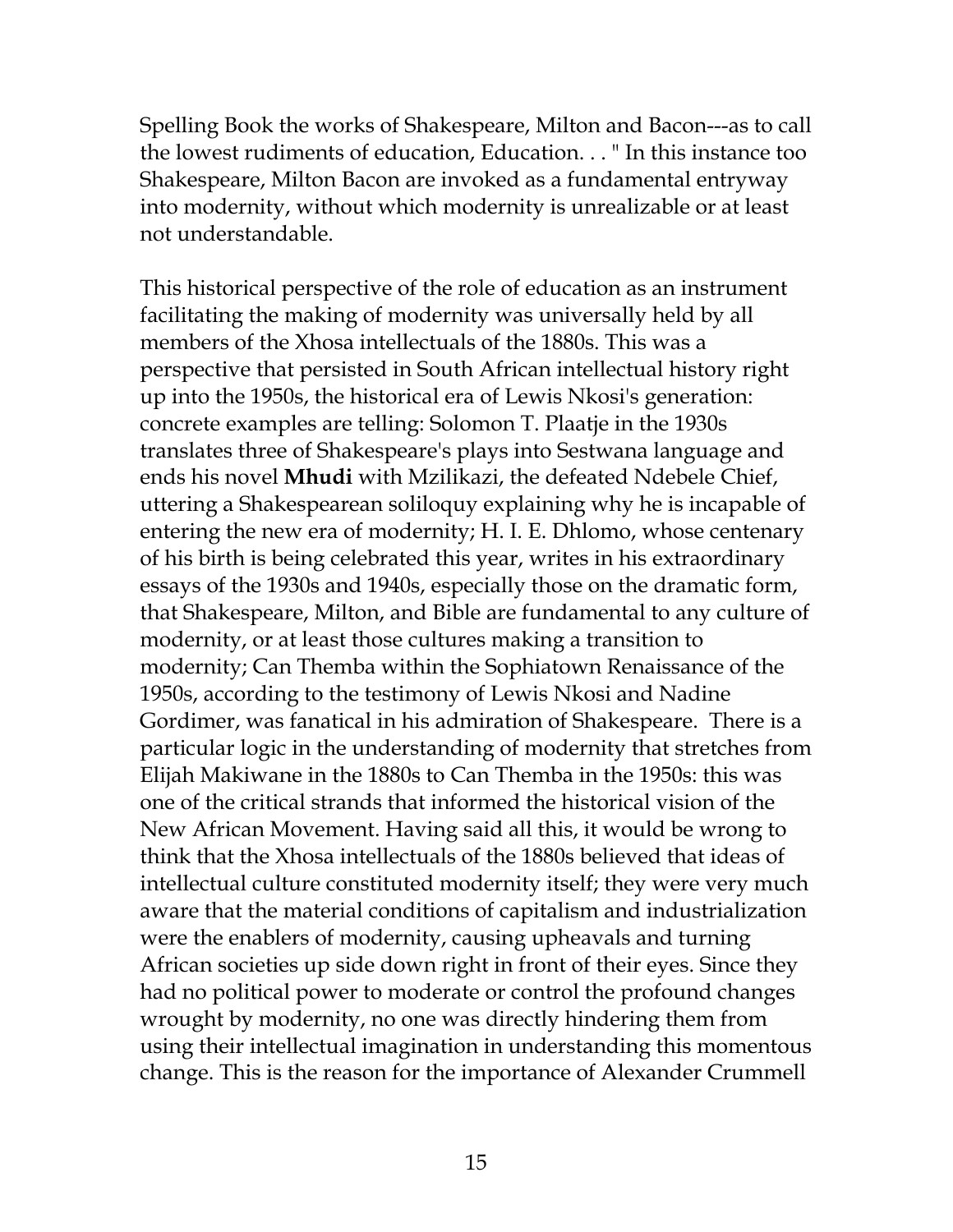and other New Negro intellectuals to New African intelligentsia across much of the twentieth-century.

It is Alexander Crummell, the African American man of religion who had studied at Cambridge University, who brings to Xhosa intellectuals the idea that the trinity of Shakespeare, Milton and Bacon is fundamental to any construction or participation in modernity by African people, not by the British missionaries as one would have expected. This is not to gain say James Stewart the intellectual force of Lovedale and other missionaries in transforming these Xhosa intellectuals through Civilization, Christianity and Education into "New Africans". The missionaries initially gave these Xhosa intellectuals high European culture in the form of classics, that is a deep culture of Latin and Greek literatures. This is why these Xhosa intellectuals of 1880s were uniformly brilliant. There is an editorial by John Tengo Jabavu in *Imvo Zabantsundu* ("Lovedale in 1884", May 11, 1885) profoundly lamenting the discontinuation of the teaching of classics to Africans. What Alexander Crummell and Bishop Henry M. Turner others gave to these intellectuals and the missionaries could not, was perhaps a total vision of modernity and the possible autonomy within it: witness the phenomenon of Ethiopianism. The New Negroes exacted their own heavy price on New Africans: perhaps because the price was 'black' rather than 'white', it was possibly palatable coming from United States 'cousins': the disengagement of Africans from politics. The racism, feelings of superiority and a belief in white supremacy by missionaries had their limits. Despite this, New African intellectuals from R. V. Selope Thema to H. I. E. Dhlomo, from John Dube to D. D. T. Jabavu, from Solomon T. Plaatje to Benedict W. Vilakazi, held missionaries in high esteem. We know the condescension of history expressed by African black nationalists who tend to dismiss these New African intellectuals as mere 'Christian converts'. These New African intellectuals were interacting with Clement Martyn Doke (1893-1980), arguably the greatest South African intellectual of the twentiethcentury, who came to South Africa as a missionary with his parents, turned to academic work, and in his old age reverted back to doing missionary work, albeit intellectually like translating the Bible into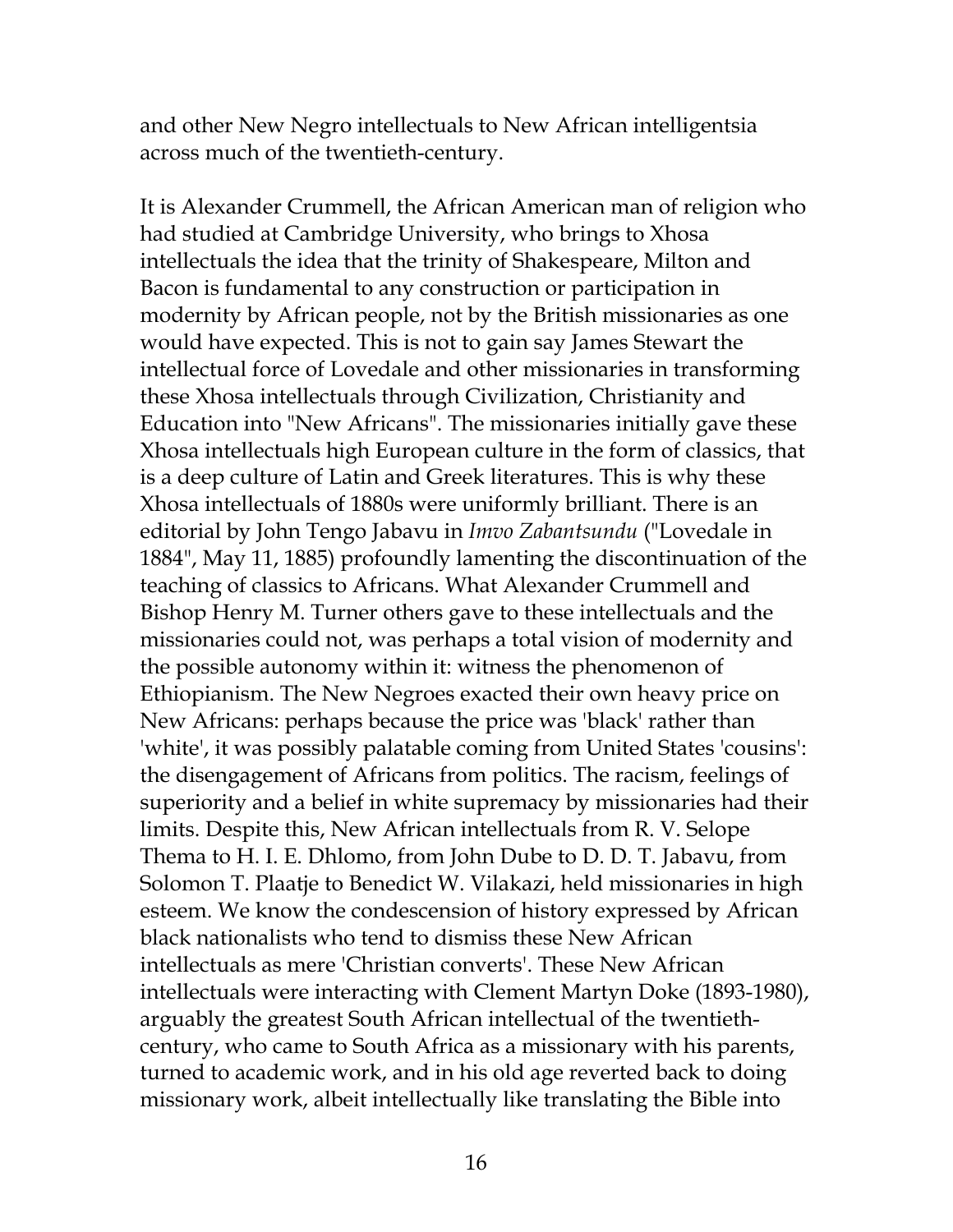African languages. Doke is the absolute paragon of missionary practice in intellectual modernity. The real intellectual drama between Christian missionaries and the New African intellectuals has as yet to be theorized.

Alexander Crummell and modernity: probably one of the reasons that explains his inestimable impact on Xhosa intellectuals and on Pixley ka Isaka Seme concerning modernity is that he was effecting in actuality in Sierra Leone what he was historically theorizing. Two essays of his are of immediate concern to us here: one, "The English Language in Liberia", which was delivered on the national independence day of Liberia on July 26, 1860 in Monrovia and was subsequently assembled in a book called **The Future of Africa** that was published in New York in 1862; and the other, "The Need of New Ideas and New Aims for a New Era" , which was delivered in May 1885 in West Virginia and appears in a book called **Civilization and Black Progress: Selected Writings of Alexander Crummell on the South** (1995). In "The English Language in Liberia" Crummell formulates the following theses that had an electrifying effect on Xhosa intellectuals of 1880s, even if they dissented from some of them: Language and History are the intellectual disciplines by which a people can civilize itself into modernity; Africans can only enter into modernity by rejecting the 'heathenism' and 'backwardness' of old African societies, and likewise African Americans must stop complaining about slavery since it would hinder their entering the modern age; the English language is the fundamental instrument that facilitates entrance into the civilizational culture of modernity; mastery of English enables one to study the Bible, a holy book whose social ethos are the foundations of any civilization that is modern, democratic and progressive; English is superior intellectually to African languages which are primitive and barbaric; English literary culture must be imbibed and acquired by any nation or people claiming to be civilized, because its social and cultural values are critical to the construction of modern cultures and societies; the English language and its literary culture epitomizes the best of the civilizational culture of modernity---Christianity, Education, and polite culture; the English language is the vehicle for democratization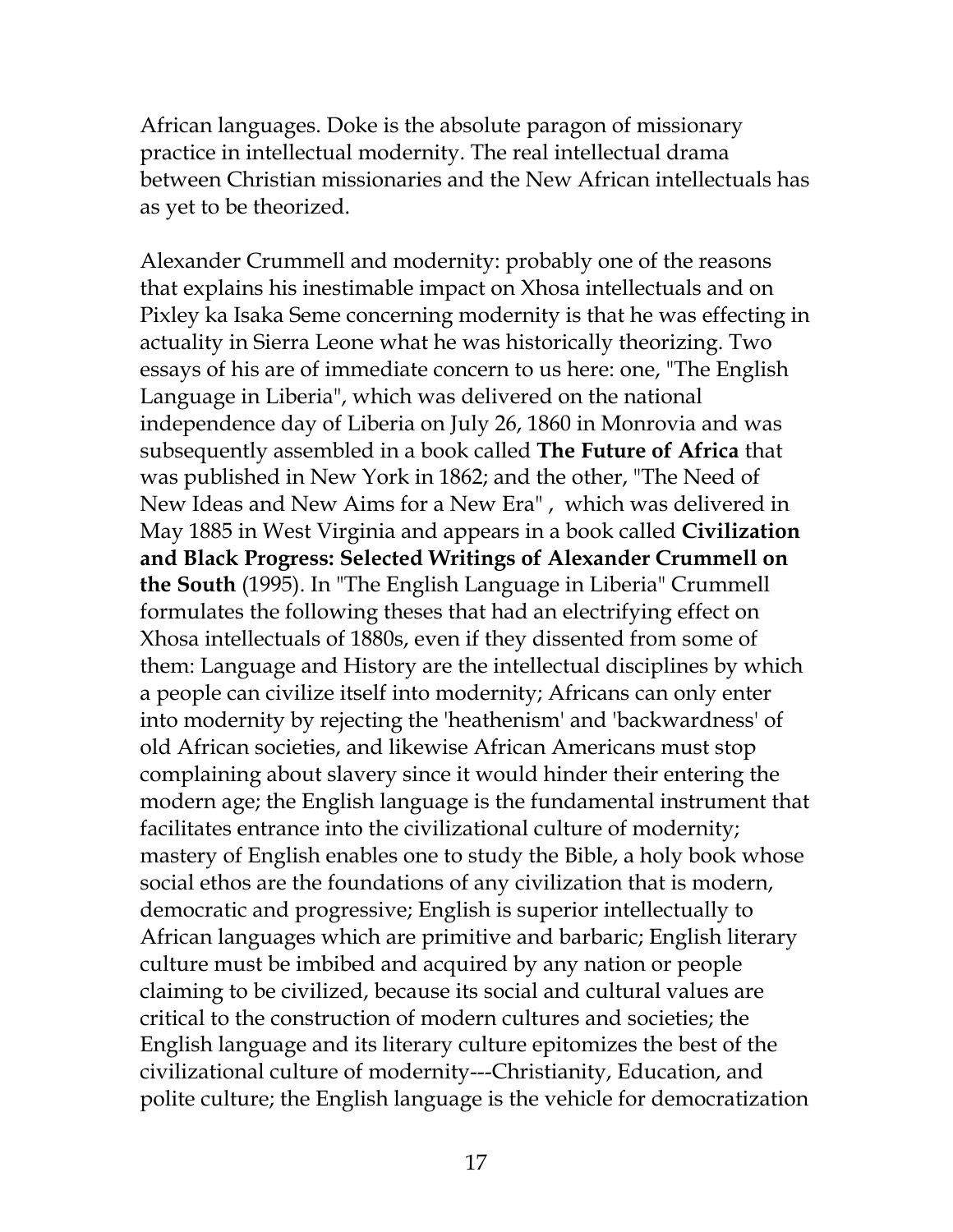of a national consciousness beyond the barbarism of traditional societies.

The great merit of Alexander Crummell's ideas about modernity is their absolute radicality, leaving no shade of ambiguity of any kind whatsoever. This may be the reason he has largely fallen into disfavor in the black world in the twentieth-century. But in a recent book of 1996, **The Future of the Race**, co-written with Henry Louis Gates, Cornel West mentions in passing that he considers Alexander Crummell to be the greatest African American intellectual of the nineteenth-century: the implicit judgment here is that Crummell was greater than Frederick Douglass. I think W. E. B. Du Bois at the moment of the founding of the Negro Academy in 1898 would have concurred with this view: witness his essay called "Of Alexander Crummell" in **The Souls of Black Folk** (1903). To put it simply: Crummell is a major intellectual. Seeming to dissent from the high regard of Crummell by West and Du Bois, Henry Louis Gates, the foremost scholar in the world today of African American literature, though expressing an ambivalent gratitude is very harsh in evaluating him in **Loose Canons**: "Crummell never stopped believing that mastering the master's tongue was the sole path to civilization, intellectual freedom, and social equality for the black person. . . We must not succumb, as did Alexander Crummell, to the tragic lure of white power, the mistake of accepting the empowering language of white critical theory as 'universal' or as our only language, the mistake of confusing the enabling mask of theory with our own black faces." Crummell was struggling with the enabling and disabling forms and structures of modernity. For certain, without Alexander Crummell being mediated by the Xhosa intellectuals of the 1880s, there would be no Nelson Mandela in our time. By historicizing him, the Xhosa intellectuals were able to read Crummell as the par excellent embodiment of the contradictory unity of modernity: the progressive and the regressive elements are inseparable from each other. It is this contradictory unity that mesmerized the New African intellectuals because in Crummell it was articulated through the extraordinary fusion of theory and practice in all his undertakings. After all, Crummell was in all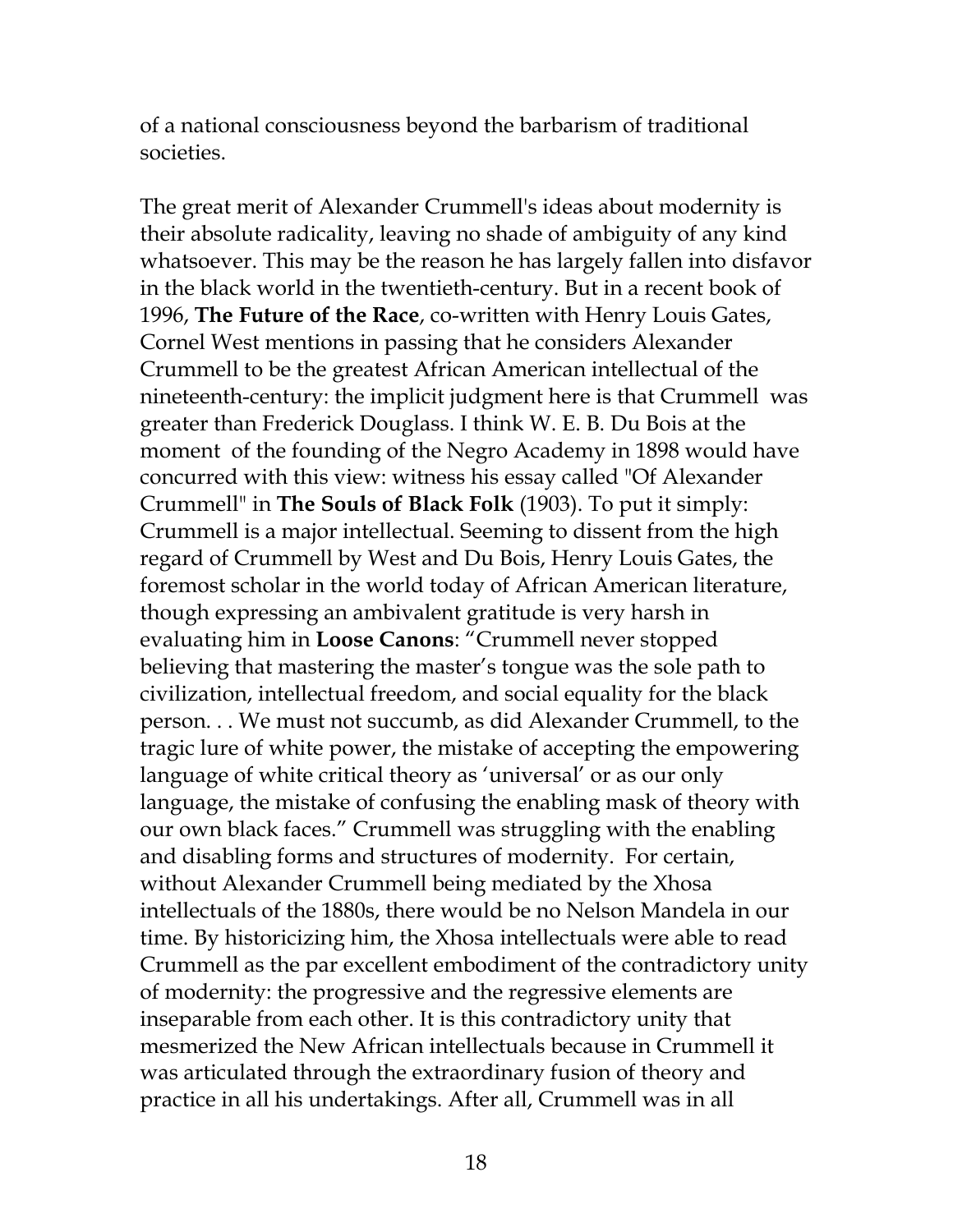probability the first black person in modernity to singularize Africanism and Negroism in a compelling manner, thereby becoming the direct predecessor of F. Z. S. Peregrino, Aggrey of Africa, and the students who had studied in United States: Pixley ka Isaka Seme, Joihn Langalibalele Dube, Charlotte Manye Maxeke, Alfred B. Xuma and others. They became the conduits of a different order of modernity in South Africa.

It is necessary to quote only in part the long second sentence of "The English Language in Liberia" for it provided the Xhosa intellectuals of the 1880s with the code words for their understanding and articulation of modernity: ". . . the prerogatives and the elevation the elevation the Almighty has bestowed upon us, in our having as our own, the speech of Chaucer and Shakespeare, of Milton and Wordsworth, of Bacon and Burke, of Franklin and Webster." Further in the essay Crummell mentions part of the catalogue of the Library a person of modern culture should possess: "Locke on the Mind; Bacon's Essays; Butler's Analogy; Paley's Natural Theology; Wayland's Moral Philosophy; Bunyan's Pilgrim's Progress, Robinson Crusoe; Alison on Taste; Watts on the Mind; Channing's Self-Culture; Life of Benjamin Franklin; Life of James Watt; Life of Mungo Park; History of Rome; History of Greece; History of England; Milton's Poems; Cowper's Poems; Burder's Self-Discipline; Todd's Student Manual." This is an astonishing show-case by any measure. With certainty, it must have made the jaws of most Xhosa intellectuals of 1880s drop upon reading it. What Crummell says on the nature of education in modernity is absolutely brilliant: it is not surprising that one finds repeated verbatim the code words of modernity or with slight modification by Xhosa intellectuals: be it Elijah Makiwane, Pambani Jeremiah Mzimba, John Tengo Jabavu, Walter Benson Rubusana. If this is what Alexander Crummell has in store for Africans concerning modernity, how about for African Americans!

The other essay,"The Need of New Ideas and New Aims for a New Era", is equally astonishing in its own way. This essay too has profoundly upset some African Americans over the last century or so. The radical thesis Crummell formulates in this essay of 1885 is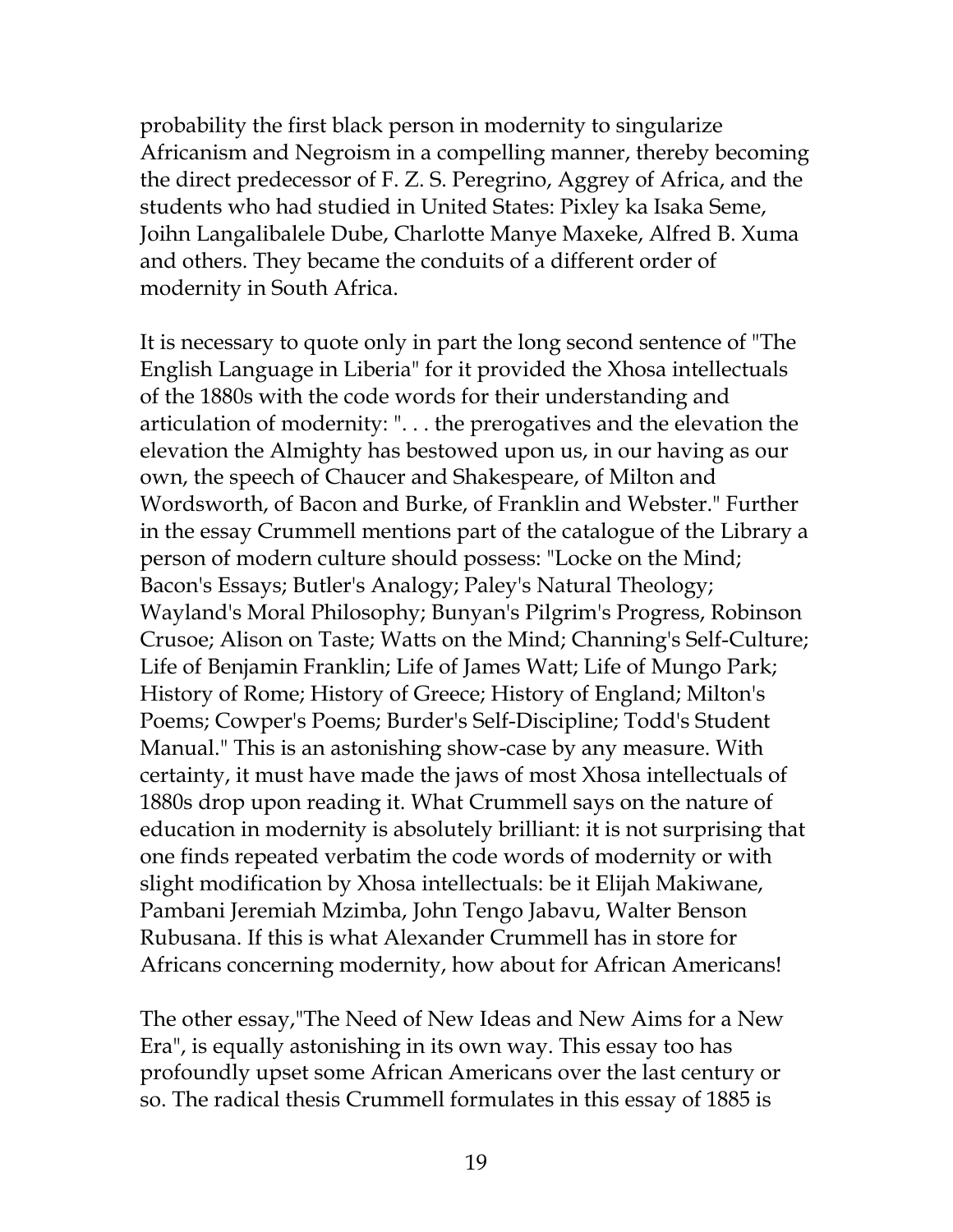that African Americans have created obstacles for themselves by dwelling endlessly and continuously on the past of slavery rather than concentrating on the making of the future world of modernity. In his estimation they should expunge from their political and historical imagination the painful memory of slavery. Although aware that slavery had unleashed a profound moral and spiritual crisis in African Americans by the fact it had destroyed the moral framework of the African American family and had poisoned the historical and social conditions of the democratic functioning of black labor, Crummell argues that their fortunes cannot be revived or resurrected by wallowing in the past of slavery, but rather, the spiritual crisis can be transcended in the present by the creation of the aristocracy of intellect in modernity which would instill the inner qualities of thrift, energy, manliness, civility into the black masses, by restoring the moral fiber of the shattered families, and by forging a higher plane for ethical and social ethos. But in order to achieve this grand aim African Americans would have to facilitate the realization of new thoughts, new ideas, new projects, new purposes and new ambitions. Crummell believed that in such an undertaking African Americans could effect a grand moral revolution in United States.

Crummell thought the memorization of the hurt, sadness, and bitterness of slavery could only lead to morbidity, degeneracy, degradation, servitude, sorrow, intellectual narrowness and inferiority among African Americans. In uttering the great no to the memorization of slavery among African Americans and likewise to the romanticization of African traditional societies among Africans, Crummell was in effect calling for the creation of modernities in the wider black world, modernities which are a world of the future since they could only be constructed on the basis of new ideas, new aims and new objectives. A caveat concerning this remarkable essay: despite fulminating against the memorization of slavery, Crummell was firm in his demand for reparations. Several observations concerning this extraordinary document: first, the concept of the 'aristocracy of the intellect' articulated here connects this essay directly to the aforementioned essay "The English Language in Africa", for this aristocratic intellect is only realizable on the basis of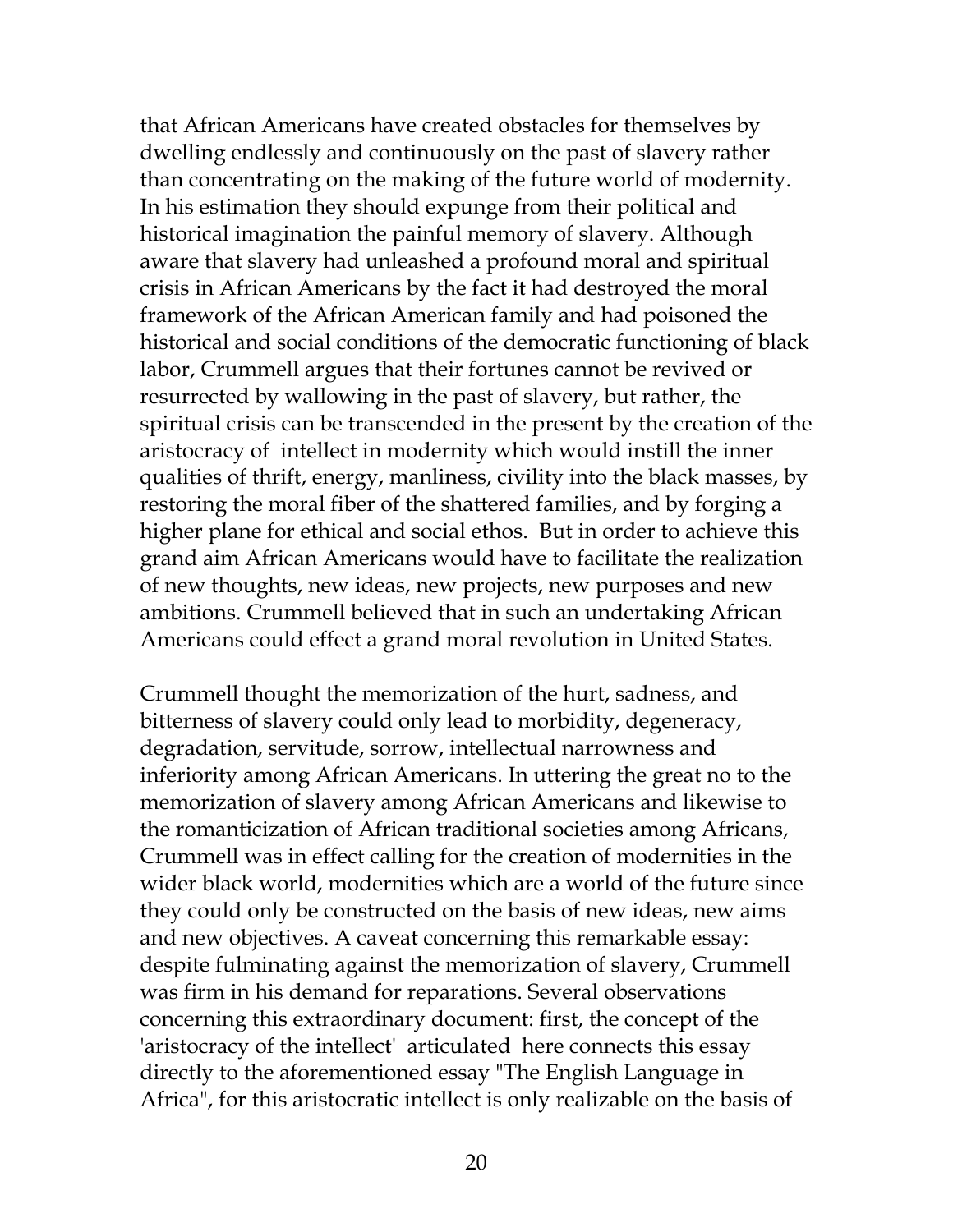the formidable theory of education philosophized in this essay of 1861; secondly, one can rationally and logically postulate that the idea of the 'aristocracy of the intellect' subsequently metamorphosed into the notion of the 'New Negro' in Booker T. Washington, and still further into the idea of 'Talented Tenth' in W. E. B. Du Bois----- the genealogy of these constructs had a direct and profound impact on the idea of the 'New African', principally articulated by R. V. Selope Thema, and that of 'New African Talented Tenth' appropriated by H. I. E. Dhlomo; thirdly, the disdainfulness for African traditional societies displayed by Crummell was turned into an irrational hatred by R. V. Selope Thema---this is no minor happenstance for as it will be stenographically argued below that Selope Thema was the New African intellectual who had more influence than any other New African through the *Bantu World* newspaper on the formation of modernistic sensibilities of the New African masses, especially their transformation into 'New Africans' from 'Old Africans'; the concept of the 'aristocracy of the intellect' mapped here has affiliative connections to the construct of 'indigenous agency' that Alexander Crummell theorized in "The Regeneration of Africa" (1865) essay, an essay that had an inestimable impact on Pixley ka Isaka Seme, who as already indicated not only raised the banner of modernity within the then emergent New African Movement, but also tentatively forged the political ideology of the New African Nationalism, which in turn was reformulated as the New African 'New' Nationalism by Jordan Kush Ngubane.

In a certain sense it could be said that the prodigious intellectual legacy of Alexander Crummell has had a profound influence on the wide swath of South African intellectual history: the Xhosa intellectuals of the 1880s were in direct discourse with "The English Language in Liberia", R. V. Selope Thema with "The Need of New Ideas and New Aims for a New Era", and Pixley ka Isaka Seme with "The Regeneration of Africa". How then did R. V. Selope Thema respond to the great challenge demanded by this essay which with legitimacy could be taken as the manifesto for black modernities from Cuba to South Africa, from Haiti to Jamaica. Selope Thema was profoundly conscious of the exemplary nature of New Negro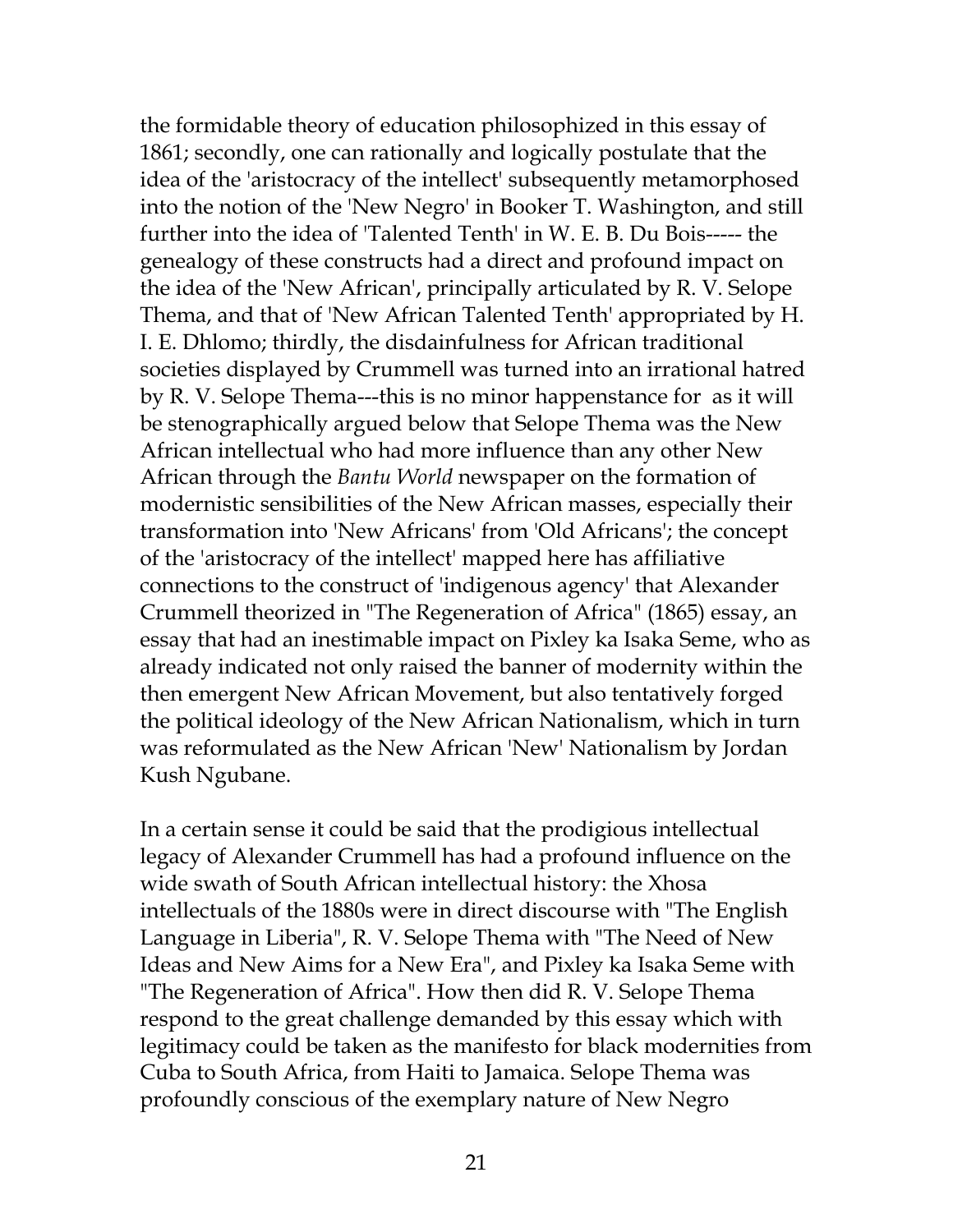modernity for New African modernity as the following statement indicates: "But however marvellous this may be, the wonder of wonders to my mind is the progress which the American Negro has made during the fifty years of his emancipation from slavery. There is no race in all the world which can show such a record . . . What is the message of this progress to us in Africa? This is the question which I wish every reader to ponder as he peruses this article. The message is: What the American Negro has done and is doing we can also do in this sunny land of ours. In spite of the difficulties placed in our way we can forge our way through until our struggle shall win many white men to our assistance" ("Negro Progress in America", *Umteteli wa Bantu*, December 22, 1923). This view was still subscribed to approximately three decades later, a few years before his death in 1955. The following excerpt clearly shows that Selope Thema never relinguished his passionate historical belief that the New Negro Movement had many historical lessons for the New African Movement: "I am an admirer of great men, be they black, white, brown or yellow, except dictators and tyrants. And among the heroes I worship is Booker T. Washington, the man who laid the foundations of the amazing progress made by Negroes in America since their emancipation eighty-six years ago. I am proud of the great achievement of our kinsmen in the United States, in the field of education, religion, literature, music and science. But I feel that we need not go to America to look for great men, when Africa is capable of producing them. We can go to America for inspiration, but let us not belittle or ignore the efforts of men and women of our own race. Let us encourage and cheer those who try and succeed in any sphere of human activity" ("The Man Who Made History", *The Bantu World*, November 24, 1951). The fundamental lesson that R. V. Selope Thema appropriated from Alexander Crummell was the necessity of a complete severance of New African modernity from African traditional society: to him modernity must destroy, or at the very least it should exercise imperial hegemony over, tradition: to him there can be no reciprocity or rapprochement between them. Concerning this, Selope Thema was never ambiguous across the five decades of his intellectual and political practice within the New African Movement.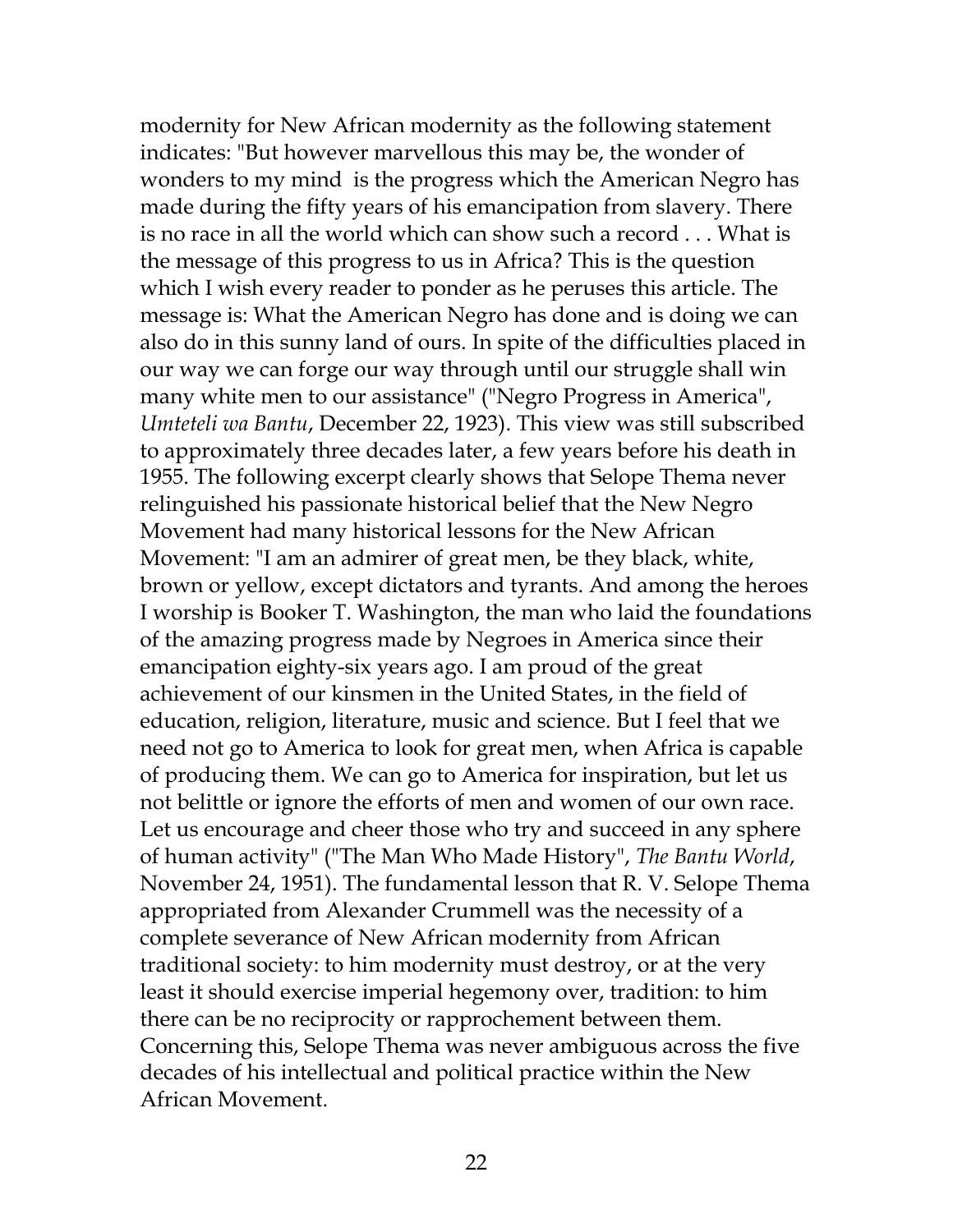R.V. Selope Thema was a complicated and complex New African intellectual: avant-garde in his intellectual project of constructing New African modernity in South Africa and yet conservative and reactionary, at least in his later years, in opposing the necessity of progressive politics in modernity. In essay of a few years back "The TransAtlantic Connections of the New African Movement" (1994), we sought to indicate his historic importance. In this aforementioned essay we sought to indicate that his stellar contributions to *Umteteli wa Bantu* newspaper in the 1920s were singular in advocating the necessity of New African modernity in replacement of European modernity which he felt was then the cultural dominant in South Africa. Here we would like briefly to indicate that in the 1930s when an opportunity availed itself for him to be the founding editor of *The Bantu World* newspaper, he set about actually constructing the institutional and intellectual forms of modernity. It has already been indicated that Selope Thema believed there were many lessons New Negro modernity had for New African modernity. In the first two years of *The Bantu World* weekly R. V. Selope Thema wrote many lead articles under the pseudonym of "Correspondent" which were about modernity, modernity, modernity.

In these articles and essays as well as others written under his name spread over two decades Selope Thema formulated several theses. First he argued that achievements of the New Negroes were a legacy that belonged to black people wherever they may be: "The Negro is essentially an African. In the culture which he has created in American society is embodied all the human qualities which he has inherited from Africa. It is often pointed out that there is no comparison between the race problem of America and that of South Africa. This is a misleading idea. South Africa, in her endeavour to solve the so-called Native problem, will do well to study American methods and put some of the American spirit in dealing with this burning question. The advance which the Negroes have made since emancipation is not due entirely to Negro effort. American philanthropy made it possible for them to develop in all directions" ("Once Slaves, Now Rich and Free: Amazing Feat of Negroes to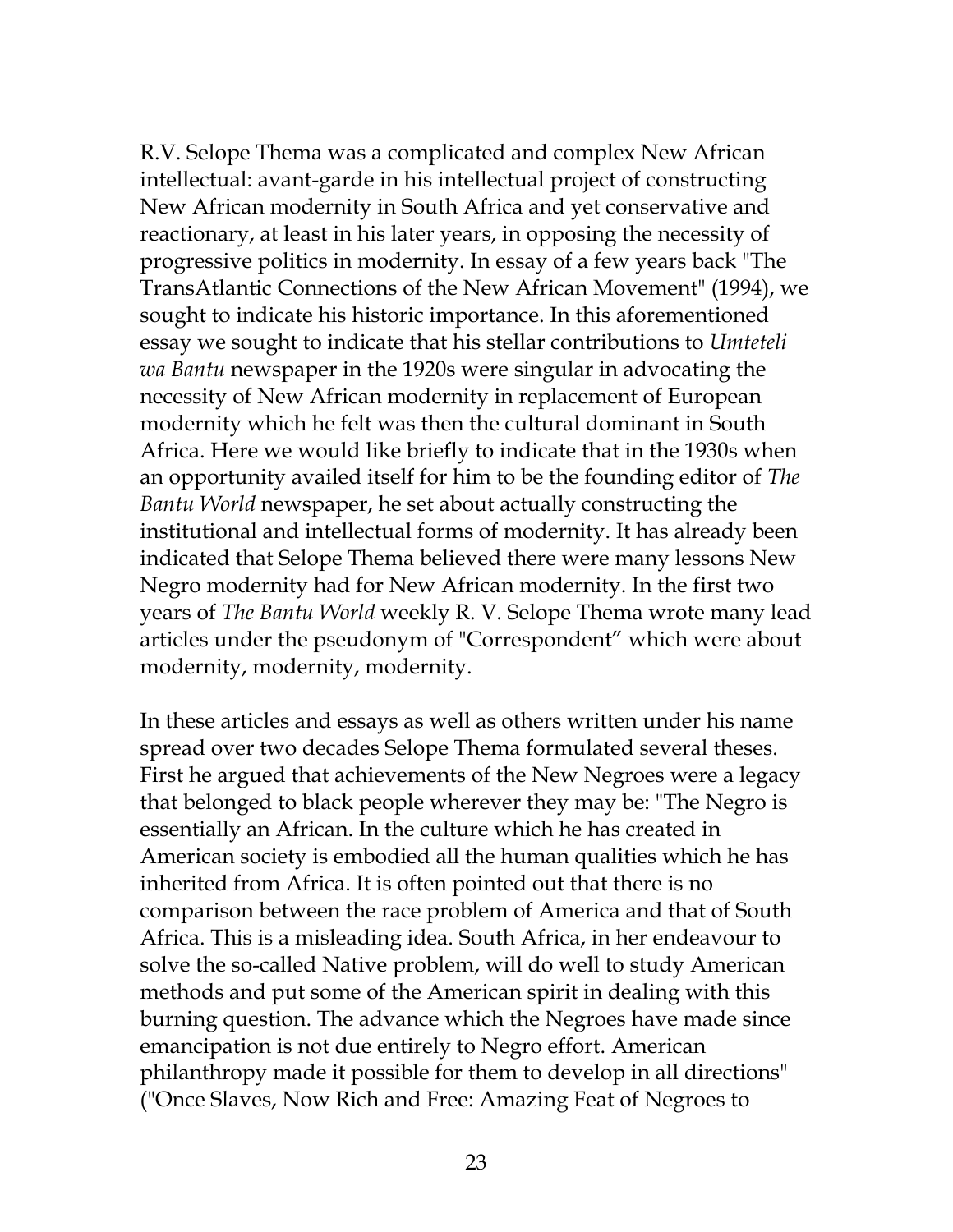inspire Bantu", *The Bantu World*, August 20, 1932). In this instance when R. V. Selope Thema speaks of 'American methods' and the 'American spirit' he invariably meant African American approaches to modernity, be it at a political or cultural or at a social plane. Although he recognized Booker T. Washington as his true American master, here the borrowings from Alexander Crummell are apparent. Secondly, R. V. Selope Thema recognized that just as African Americans had established an intellectual tradition, South Africans had to do likewise. He located the origins of this tradition among Xhosa intellectuals: "The Xosa people are not only the Voortrekkers of the Bantu race, the men who as it were, cleared the jungle and prepared the way for other tribes, but are also the pioneers in matters of religion and education. They were the first to embrace the Christian religion and subsequently some of their men became missionaries and teachers among other tribes. They have produced men of exceptional abilities, men who have played a significant part in laying the foundations of Bantu progress. Some of these men are Tiyo Soga who has the distinction of being the first Bantu to receive University education, John Knox Bokwe, the first Bantu musician and perhaps the greatest musician the race has yet produced, Dr. W. B. Rubusana, the first black man to sit as a legislator in the Provincial Council, John Tengo Jabavu, the father of Bantu Journalism, Elijah Makiwane and P. J. Mzimba, both outstanding figures in the religious spheres of activity. There are many more but space does not permit me to mention their names. Suffice it to say [that] throughout the length and breadth of this country the descendants of these voortrekkers of our race are doing excellent work as leaders in all spheres of Bantu activities" ("Xosa Nation Prepares The Way", *The Bantu World*, October 15, 1932).

All of these figures mention by R. V. Selope Thema, with the exception of Tiyo Soga, were members of the Xhosa intellectuals of the 1880s. This statement has direct meaning to R. V. Selope Thema, for as he mentions in his unpublished autobiographical manuscript of 1936 **Out of Darkness: From Cattle-Herding to the Editor's Chair**, it was Elijah Makiwane himself while preaching among the Pedi people in northern Transvaal in the early years of the twentieth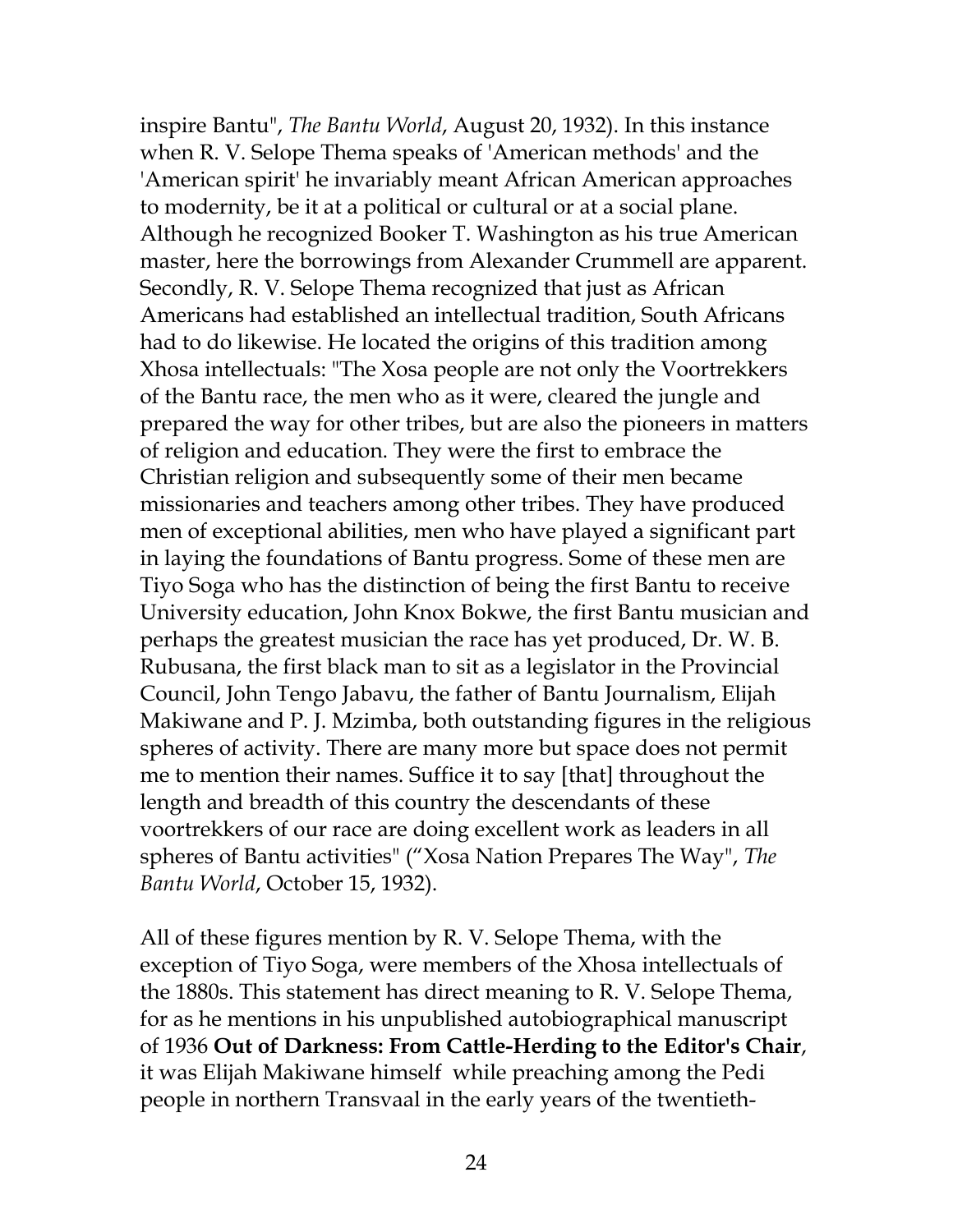century who convinced Selope Thema to march from the 'darkness' of traditional societies to the 'enlightenment' of modernity. Thirdly, R. V. Selope Thema was acutely aware that between the moment of the Xhosa intellectuals of the 1880s and his time of the 1930s a lineage of New African intellectual culture had established and consolidated itself: "Among the men who have attained higher educational qualifications one may mention Professor D. D. T. Jabavu, a B. A., of the London University and Mr. K. T. Motsete, B. D., M. A., of the same university. Mr. Motsete took all his degrees in honours. Then there is Mr. Zachariah Matthews, B. A., L.L.B., and Mr. Donald Mtimkulu M. A., of the University of South Africa. Besides these men we have over half a dozen who have obtained the B. A., degree of the University of South Africa. Our medical men such as Drs. S. M. Molema, A. B. Xuma, James Moroka, M. Motebang, Mahlangeni, I. Gumede, Soga, are a credit not only to our race but to the medical profession. In the legal profession we have six men who are fighting against great odds to establish themselves. In the field of literature our race has produced such men as the late Sol T. Plaatje, Rev. Henderson Soga, S. Mqhayi, Thomas Mofolo, Rev. N. P. Lamula and others. In music there is the late John Knox Bokwe, the late Tiyo Soga, Reuben Caluza, Moses Mphahlele, Mark S. Radebe, Griffiths Motsieloa, A.T.C.L., and Reuben Davies, A.T.C. L., and many others. No doubt 'the Bantu are coming.' The caravan of their progress on, in spite of handicaps and difficulties" ("Follow Their Lead and Win: The Bantu Achieve Steady Progress in Education", *The Bantu World*, September 24, 1932). It was because of the emergence of this constellation of the African intelligentsia that R. V. Selope Thema coined the concept of the "New African", "New Africa" and the "New South Africa". It was on the pages of *Umteteli wa Bantu* in the 1920s, joined by Henry Selby Msimang, that R. V. Selope Thema theorized this historic construct of the "New African". It was Selope Thema who invented this concept rather than H. I. E. Dhlomo, as many have been mistakenly led to believe. It is not surprising that R. V. Selope Thema would invent this concept since undoubtedly he was inspired by Booker T. Washington's **A New Negro For A New Century**. Fourthly, and this could perhaps be R. V. Selope Thema's greatest contribution to South African culture in the twentieth-century, as editor of *The*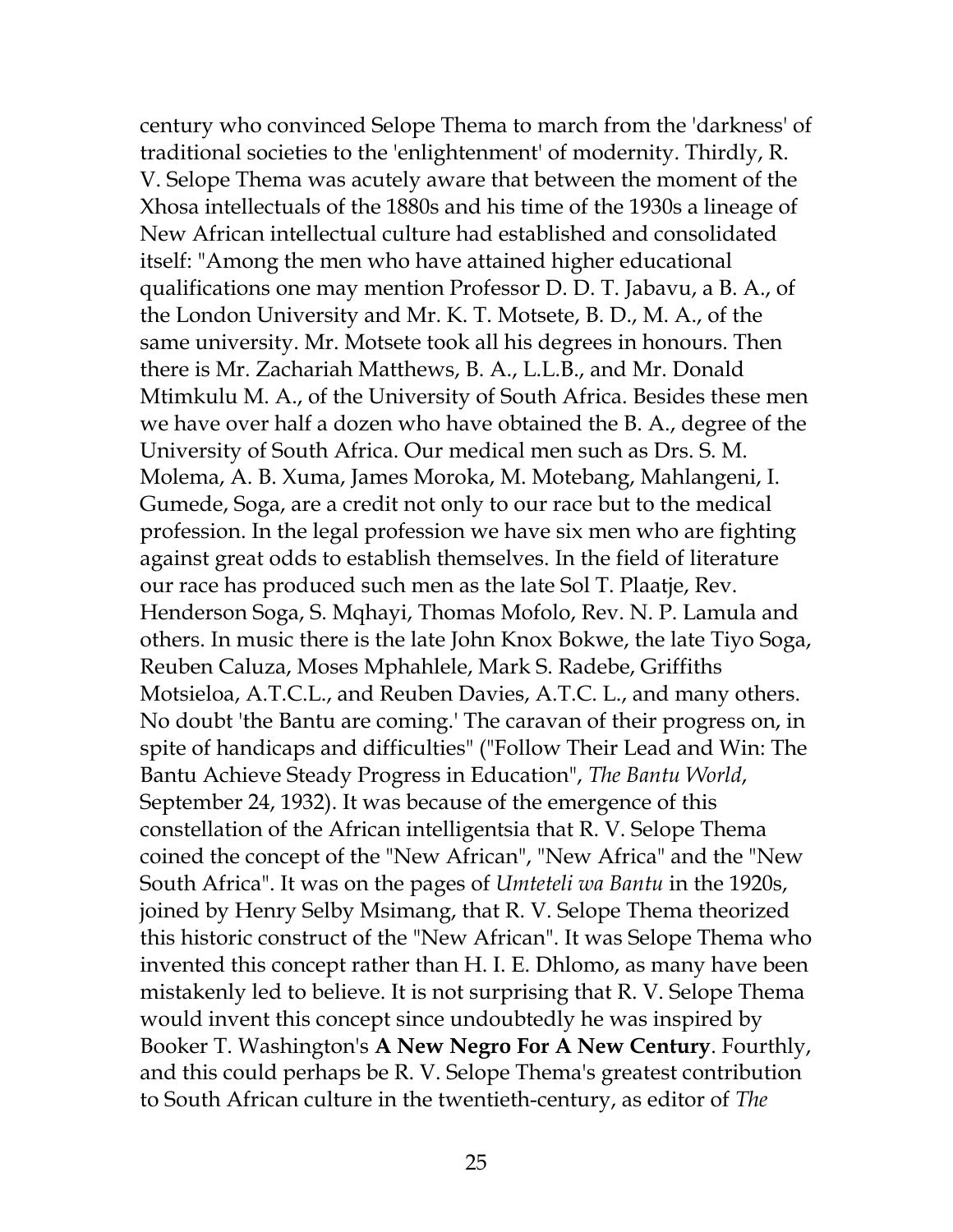*Bantu World* he fostered the careers of young New African intellectuals who were to become major figures within the New African Movement: Guybon Bundlwana Sinxo (Xhosa novelist and short story writer), R. R. R. Dhlomo (Zulu novelist and short story writer), Peter Abrahams (the internationally renowned writer), Jordan Kush Ngubane (Zulu novelist, great journalist, political maverick), Peter Segale (Sotho short story writer) H. I. E. Dhlomo (playwright, essayist, poet, social and cultural critic, short story writer), Todd Matshikiza (music and jazz critic), Henry Nxumalo (journalist). The last two were to become leading members of the *Drum* writers of the 1950s: the uncanny resemblance of *Drum* magazine to *The Bantu World* is not surprising or accidental. Lastly, R. V. Selope Thema's weekly editorials in *The Bantu World* covering twenty years are a stellar contribution to the literary brilliance of the New African Movement.

R. V. Selope Thema's stewardship of *The Bantu World* marked the watershed era in the history of the New African Movement: up to this newspaper practically all the New African newspapers had sections written in three of four African languages, besides English. This was particularly true of newspapers based in Johannesburg: *Umteteli wa Bantu* in the 1920s and *The Bantu World* in the 1930s (in the subsequent decades the papers went into different trajectories which were to lead to their demise). It would seem that it was partly because of their multilingualism that enabled these newspapers to have a complex understanding of the splay of modernity in South Africa. Selope Thema's protégé, Jordan Ngubane, on assuming editorial responsibilities of *Inkundla ya Bantu* early 1940s, attempted to maintain this great tradition. Multilingualism or multilinguality was central in the formation of New African modernity in contrast to the unavoidable monolingualism of New Negro modernity. This remarkable tradition of realizing modernity through multilingualism was overthrown by the advent of the counter-revolution initiated by the founding of *Drum* magazine in 1951 which self-consciously mimicked the monolingualism of New Negro newspapers and journals: whereas in United States this was a historical necessity, in South Africa it was a fatal historical blindness. Coinciding with the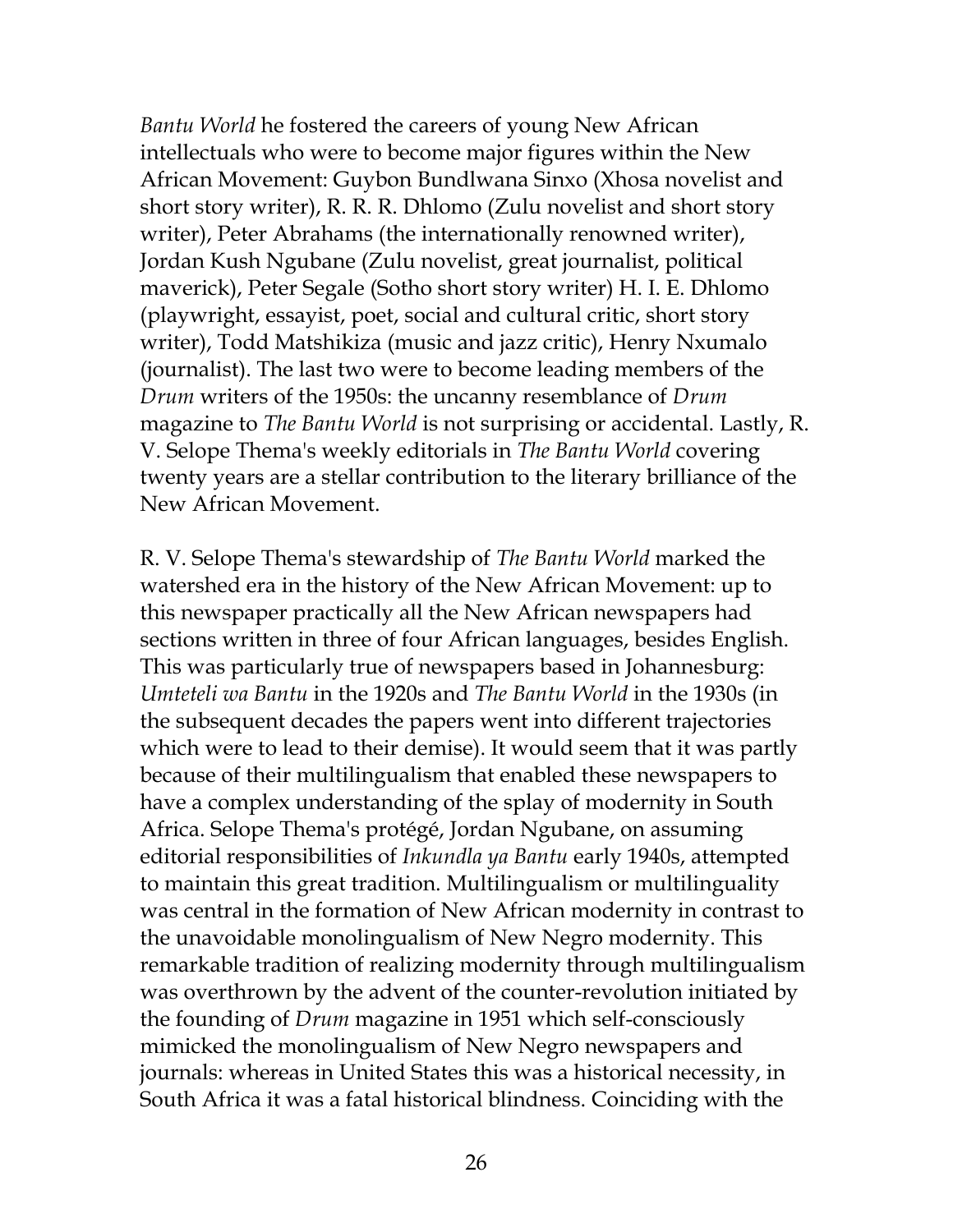emergence with *Drum* magazine, just before his retirement as editor in 1952, R. V. Selope Thema enabled a major debate to occur on the pages of *The Bantu World* (from September 22, 1951 to March 15, 1952) regarding the role of language in modernity. Participating in this remarkable debate were Peter Raboroko, Ezekiel Mphahlele, N. Mkele, Guybon Bundlwana Sinxo, Dr. Jacob Nhlapo and others. This debate was as equally important as the most renowned one that occurred in 1938-39 on the pages of *South African Outlook* between H. I. E. Dhlomo and Benedict Wallet Vilakazi. As had occurred in the debate between Dhlomo and Vilakazi, so also in the "Raboroko Debate" the central question was one that confronts colonial, neocolonial, or post-colonial nations in the midst of grappling with the intractable process of modernity: how to constitute a national language to facilitate the creation of a national literature and national culture in the context of multilingualism! Whereas earlier H. I. E. Dhlomo had opted for the English language and Benedict Vilakazi for the African languages, the participants in the "Raboroko Debate" discussed the logic and the historical merits of creating a new national language from the 'fusion' of all the African languages through the Sotho and Nguni sub-groups. Whatever one may think of the solution(s) suggested by the New African intellectuals in *The Bantu World*, they were searching for new ideas and new aims as Alexander Crummell had demanded of black people in the throes of modernity.

It is necessary to shift from the dialectic between Alexander Crummell and R. V. Selope Thema to that between the New Negro and Pixley ka Isaka Seme. Pixley ka Isaka Seme's "Regeneration of Africa" (1906) borrowed something fundamental from Alexander Crummell's "The Regeneration of Africa" (1865): in this instance, the vision of modernity itself. This essay was assembled by Crummell with other essays in an anthology **Africa and America** (1891). As mentioned earlier, "The English Language in Liberia" was anthologized in a book **The Future of Africa** (1862). The titles of these two books indicate the everlasting engagement Crummell had with Africa. His profound impact on several generations of New African intellectuals of the New African Movement is hardly surprising and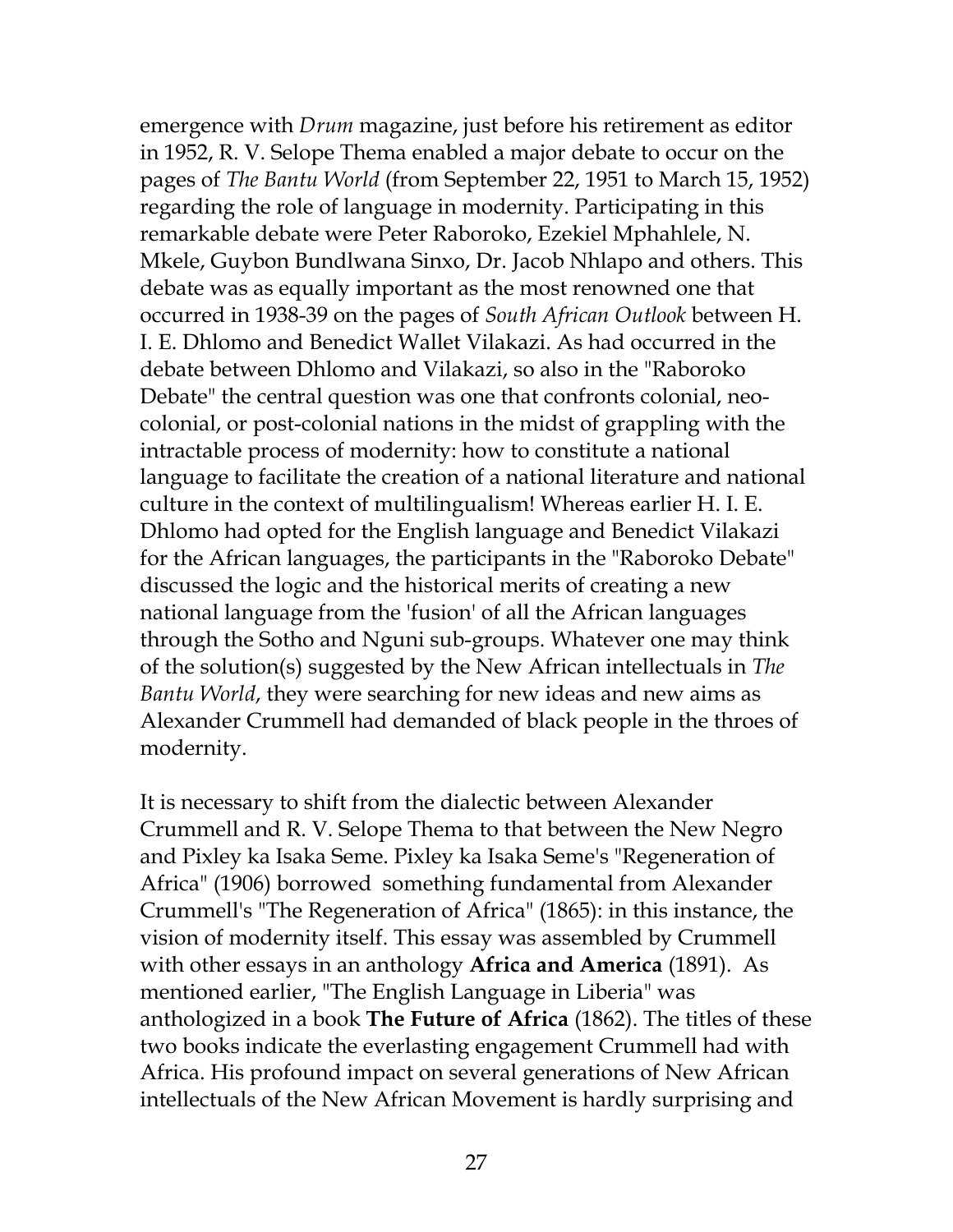unexpected in this context. The essay originated as a presentation at the end of the American Civil War directing and requesting African Americans to go to Africa to participate in its redemption. For Crummell the redemption of Africa can only occur through evangelization: in other words, to him Africa can only be lead to modernity through Christianity. Crummell was uncompromising in his condemnation of the metaphysical beliefs and philosophical systems that were characteristic of traditional societies. He speaks of "abominations of African paganism" and the "gross heathenism of a whole continent." He was clear about the necessity of their "destruction". It is in the context of this violent hostility and condemnation that Crummell proposes the regeneration and redemption of Africa. He proposes the following several theses for effecting this transformation: Africa cannot be redeemed unaided-- outside agencies must bring spiritual enlightenment to Africa; no people have arisen from paganism to spirituality unaided; commerce and trade cannot bring about the redemption of Africa---they are beneficent to African progress but have no regenerating power; Western commerce which has invariably took the form of slavery has brought devastation, exploitation and the moral ruin of the continent that has only exacerbated barbarism; the redemption of Africa cannot be brought about through the agency of white missionaries; foreign agencies can bring in civilization, enlightenment and new faith, but only indigenous agencies or native agencies can bring about the redemption of Africa. With the concept of "native agency" Crummell sought to indicate that only returning ex-slaves, free-men and freewomen can teach the proper principles of Christianity to the "indigenous" people of Africa. To him white or European missionaries were "foreign agencies" who had compromised Christianity in Africa through their racism and white supremacist beliefs. Crummell was clear that white missionaries should leave Africa since he believed they were incapable of regenerating Africa in the manner which he believed necessary. Here is evident the incipient forms of the philosophy Pan-Africanism that Alexander Crummell inherited from Martin Delany. We have detailed elsewhere that it was the Ghanian F. Z. S. Peregrino, exemplifying the blending of New Negroism and New Africanism, who actually brought Pan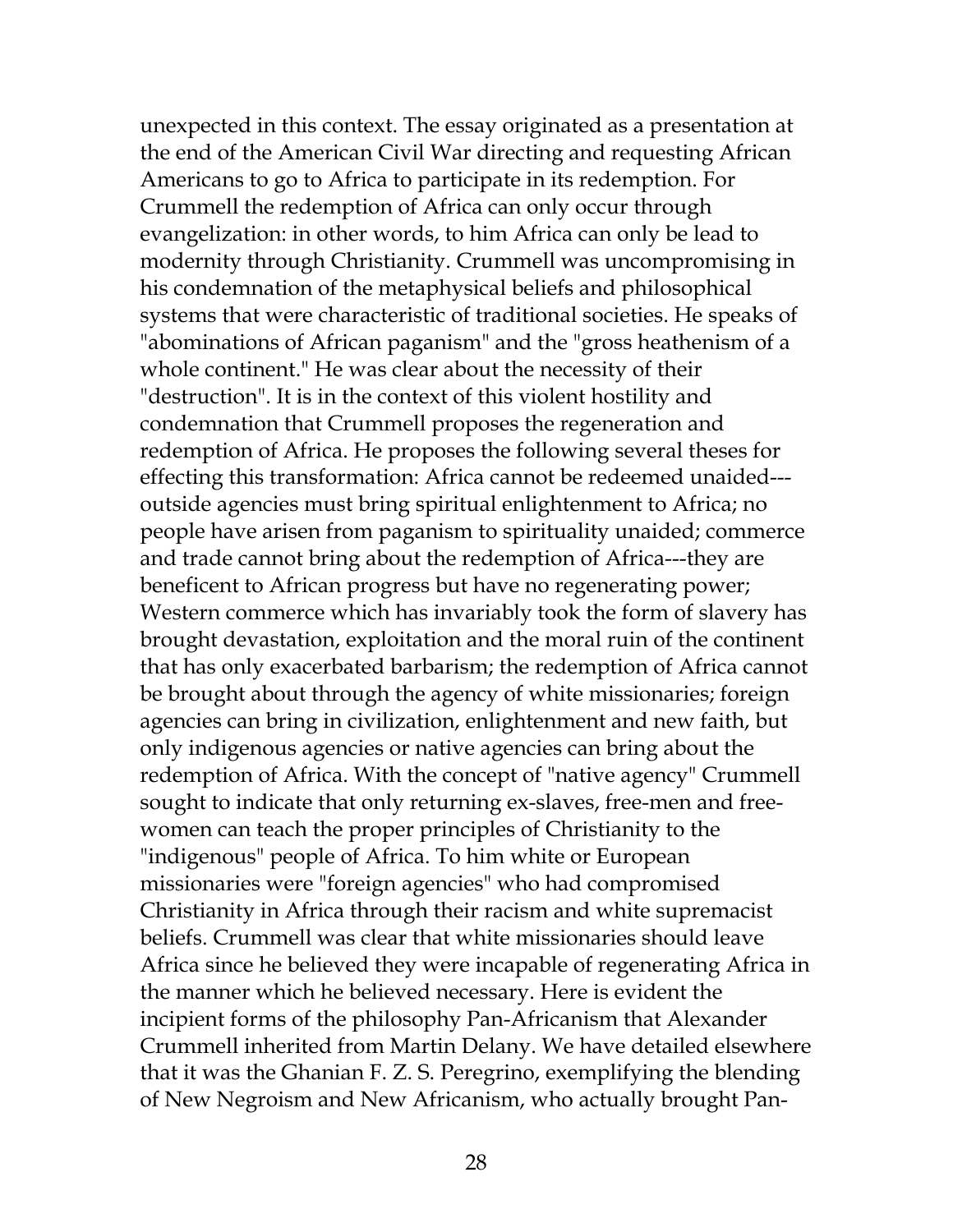Africanism to South Africa and articulated its ideology in the pages of his *South African Spectator* newspasper in Cape Town.

It is with the revolutionary idea of "indigenous agency" and/or "native agency" that Crummell had a profound effect on the whole intellectual spectrum of the New African Movement. For example, it was as an "indigenous agent" that Elijah Makiwane travelled from Lovedale to northern Transavaal spreading Christianity thereby spiritually transforming the sixteen year old R. V. Selope Thema into participating in the project of modernity. The most powerful and fascinating pages of Selope Thema's unpublished autobiography is when he describes what could be interpreted as the spiritual ectacsy he underwent at the very moment he heard Elijah Makiwane preaching. Given the extraordinary impact that R. V. Selope Thema was to have within the New African Movement in later years, there can be no doubt whatsoever that this "encounter" between the approximately sixty year great Xhosa intellectual and the Pedi teenager in the hinterlands of South Africa was one of the decisive moments in South African intellectual history, let alone that of the New African Movement. Secondly, it is because they had a historical consciousness of themselves as "indigenous agents" that Pambani Jeremiah Mzimba, Mangane Maake Mokone and others broke away from the white Christian Churches to launch Ethiopianism. Paradoxically, the entanglements between Pambani Jeremiah Mzimba and Bishop Henry Turner of the A. M. E. Church could also be seen within this purview. Other instances could be enumerated.

Much more crucial for us here is the intellectual interaction between Alexander Crummell and Pixley ka Isaka Seme. It was as an "indigenous agent" that Isaka Seme founded and launched the African National Congress in 1912. It was also as an "indigenous agent" that Pixley ka Isaka Seme espoused his philosophy of modernity in his historic essay "The Regeneration of Africa": genius does not reside in any particular race because it is a universal phenomenon; the principles for evaluating and judging Africa should be based on its history and not derived from other cultures; Egyptian civilization is an African creation that belongs to the African people,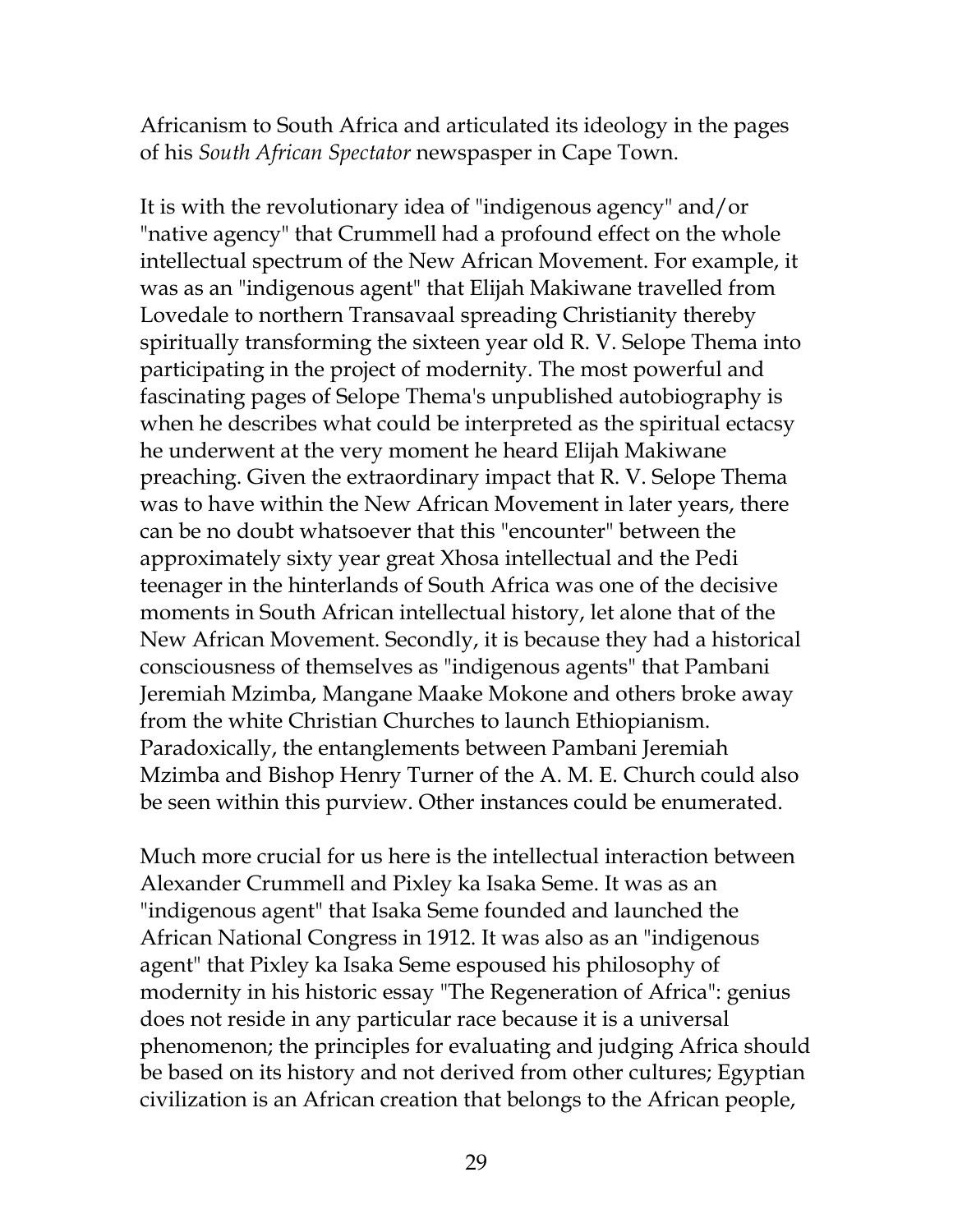should not be credited to other people; Africa is awakening to the challenges of the present; Africa has produced great men from antiquity to the present; the African genius will redeem Africa from its present degradation; there were other African civilizations and achievements following on the Egyptian civilization; Africa within modernity is in the process of regenerating itself into a complex form of existence. Concluding the essay, Pixley ka Isaka Seme writes: "The ancestral greatness, the unimpaired genius, and the recuperative power of the race, its irrepressibility, which assures its permanence, constitute the African's greatest source of inspiration. . . . The regeneration of Africa means that a new and unique civilization is soon to be added to the world. The African is not proletarian in the world of science and art." Several observations can be made about Pixley ka Isaka Seme's understanding and re-articulation of the idea of regeneration of Africa in contadistinction to that of Alexander Crummell. First, for Pixley ka Isaka Seme it is science that will bring about the redemption of Africa not religion as Alexander Crummell passionately believed. Secondly, the New African counterposes the history of African civilizations to the New Negro's belief in Africa's permanent stasis in heathenism, barbarism and moral outrage. Given this disagreement, it would seem that another classic African American essay inspired Pixley ka Isaka Seme's "The Regeneration of Africa": this is Frederick Douglass' "The Claims of the Negro Ethnologically Considered", originally delivered as a lecture at Western Reserve College in 1854, and subsequently published as a pamphlet in the same year. Henry Louis Gates postulates that Douglass's historic text was the founding document of African American Studies ("'The Lives Grown Out Of his Life': Frederick Douglass, Multiculturalism and Diversity").

Frederick Douglass tabulates several claims made by African Americans on modern America: he challenges those white Americans who deny or would seek to deny the humanity of African Americans, for it is by so doing that slavery and racism were made palatable; he argues for the unity of the human race or its oneness, because it is through exclusion of the black race from the common ancestry of the human race that slavery and racism were made more ideologically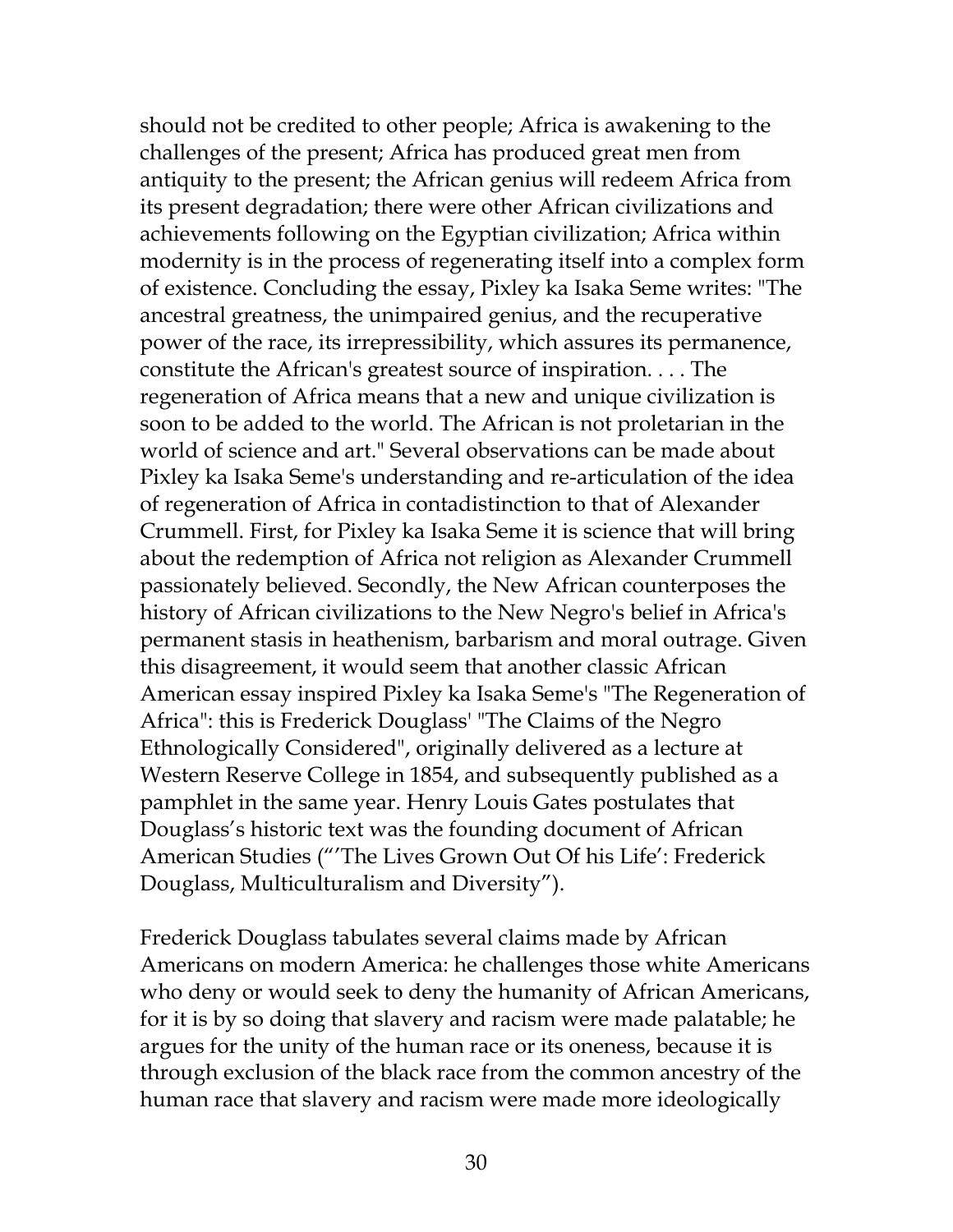acceptable---for Douglass the foundations of the Bible are predicated on the unity of the human race; he establishes the presence of black people in history by indicating that Egyptian civilization was invented by Africans---by this Douglass specifically means that Egyptian civilization was a Negro or black civilization; he contests the identification of the white race or European face with beauty, dignity and intellect, and the black race or African face with imbecility and degradation---Douglass names African Americans endowed with great intelligence, thereby in effect naming the African American intellectual canon; he shifts from indicating the essential unity of humanity and the Negroness of Egyptian civilization to postulating the unity of the African continent based on linguistic figurations; he indicates that the African race is a singular people or characterized by oneness; he argues that although climactic conditions explain the multiplicity of racial phenotypes, this mediation is fundamental but is not absolutely deterministic--- Douglass postulates that despite the presence of "racial nations", what he calls the social state or the geographic state constitutes them into the oneness of the human family; lastly, he states that even if it were proven that the human race does not have singular origins, Christianity, civilization, liberty and knowledge make for the common nature and united destiny of mankind.

It is immediately clear why and how Fredrick Douglass' "The Claims of the Negro Ethnologically Considered" would have an overwhelming impact on a young Pixley ka Isaka Seme, who between the ages of eighteen and twenty-two, the years 1898-1902 had studied at Mount Hermon School in Massachusetts, and between the ages of twenty-two and twenty-six, the years 1902-1906 had studied at Columbia University. The evidence is in "The Regeneration of Africa". First, the concept of history, so fundamentally lacking in Alexander Crummell's critique of African traditional societies and African history, is appropriated by Pixley ka Isaka Seme from Frederick Douglass not only to locate and establish Egyptian civilization within African history, but also in believing that given the achievements of Africans in antiquity, it was possible to create a civilization of modernity in the present. Secondly, from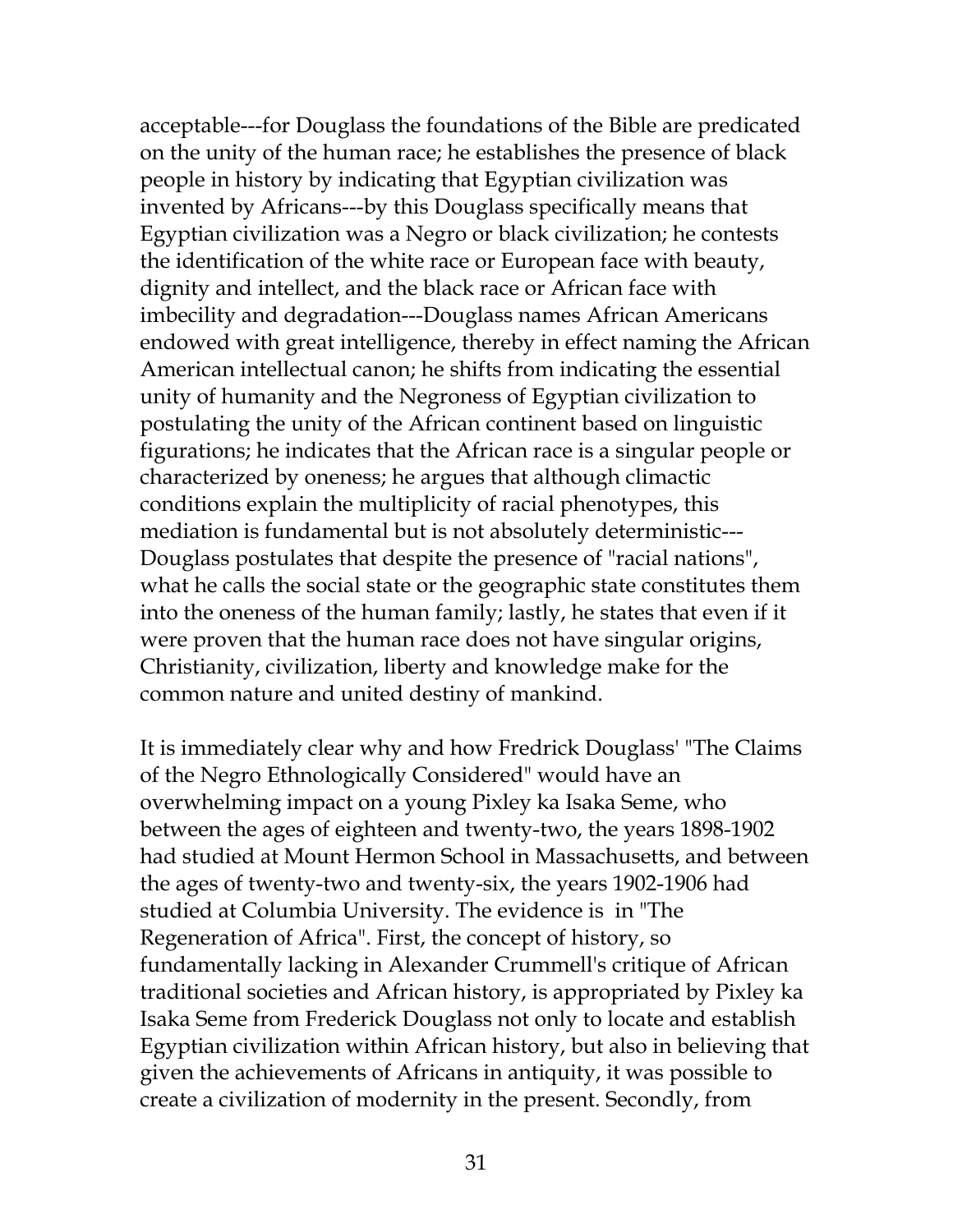Douglass articulating the oneness of the human race and the singular nature or form of the African race, it is not difficult to see Seme appropriating a fundamental ideological lesson that led him to shed his tribal or ethnic identifications and embrace the unity of African people. In other words, it is in all probability in Douglass and in United States modernity that Seme developed the historical consciousness that enabled him to construct his Africanness in relation to his assumed Zuluness. This was a revolutionary intellectual breakthrough that led directly to the founding of the African National Congress (known until 1925 as the South African Native National Congress) in 1912. Thirdly, from Douglass as well as seeing the cultural configurations and political practice of the New Negro Movement in Harlem which he was in the midst of while a student at Columbia University, Pixley ka Isaka Seme was to learn that collective political and cultural practices in modernity were movements of one kind or another.

It is from learning from Frederick Douglass the fundamental concept of unity that Pixley ka Isaka Seme was to postulate the historical experience of New African modernity in South Africa as a movement: " The African National Congress is a new movement which is being implanted in the heart and blood of the Abantu people. All nations have national congresses of their own which help mould together the spirit and the good will of those nations. . . . We want to be able clearly to express our free will as a nation like all other peoples of the world today." ("Leaders Of African National Congress Must Reconcile Differences", *Umteteli wa Bantu*, December 16, 1933, my emphasis). R. V. Selope Thema, the theoretician of the idea of the New African also concurred that New African modernity was a historical movement; "There is a movement among Africans not only for the betterment of their economic conditions but for political freedom as well. If this movement is barred from its natural road of advance and deprived of its liberty of thought, expression and action, it will become a menace to the security of the white race, and a brake in the wheels of the country's progress." ("European Students And Race Problems", *The Bantu World*, August 10, 1935, my emphasis). F. Z. S. Peregrino, reporting and defending the founding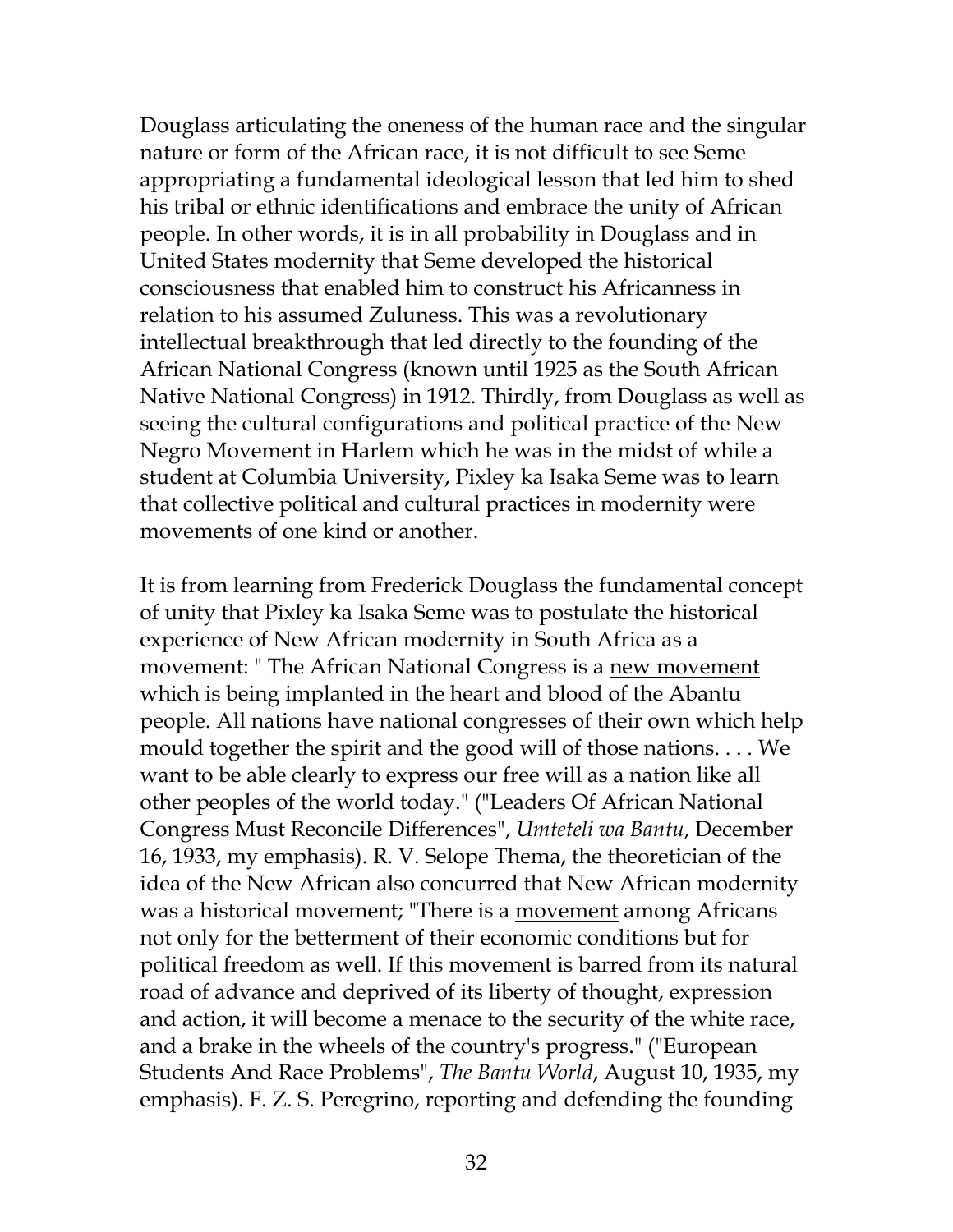meeting of the African National Congress which had taken place two months before, in which he also praises the historical vision of Pixley ka Isaka Seme, had already referred to the awakening political and historical consciousness of the New African as a movement: "Speculation is rife, and much misunderstanding perhaps obtains, misrepresentations have been made with regard to this movement, its aims and objects [objectives]. Perhaps, the fact that owing to a mistake the press was not efficiently represented at the gathering at Bloemfontein on the 8th of January 1912--and therefore [a] report of the proceedings was not given [to] the public, perhaps that fact has much to do with the attendant misunderstandings, and so the suspiciously disposed saw in an influential gathering of natives nothing but danger, and sinister designs were charged. It is for these reasons that the writer being at Johannesburg sought and obtained an interview with the initiator of the movement and the convenor of the Bloemfontein gathering. . . . The initiator of this movement P. ka Isaka Seme of Jesus College, Oxford and a B. A. of Columbia University U. S. America, is without doubt a man with a mission, and much in earnest. His plans appear to have been thoroughly well thought out. He combines educational abilities of the highest order with a calmness of temperament, correctness of demeanor and all those qualities which proclaim the man whose association has been among the cultured and refined order, and unlike those of superficial training. He is disinclined to obtrude his personality nor to accept that credit which is doubtless due to him for the conception of the scheme and for the progress thus far. . . . The South African Native Congress is nothing less than a Native Parliament" ("The South African Native National Congress: What It Is", *Ilanga lase Natal*, March 22, 1912, my emphasis; this same article appeared under the title "Native National Congress: What It Is" in *Imvo Zabantsundu* on March 26, 1912). It would seem that it was F. Z. S. Peregrino, this great Ghanian, a blender or intermixture of the New Negro and the New African, who first designated the emergence of New African modernity in South Africa as a movement. In all probability, Pixley ka Isaka Seme borrowed the concept of movement from the Ghanian. In the context of these intellectual borrowings and exchanges, having theorized the concept of the New African in the 1920s in association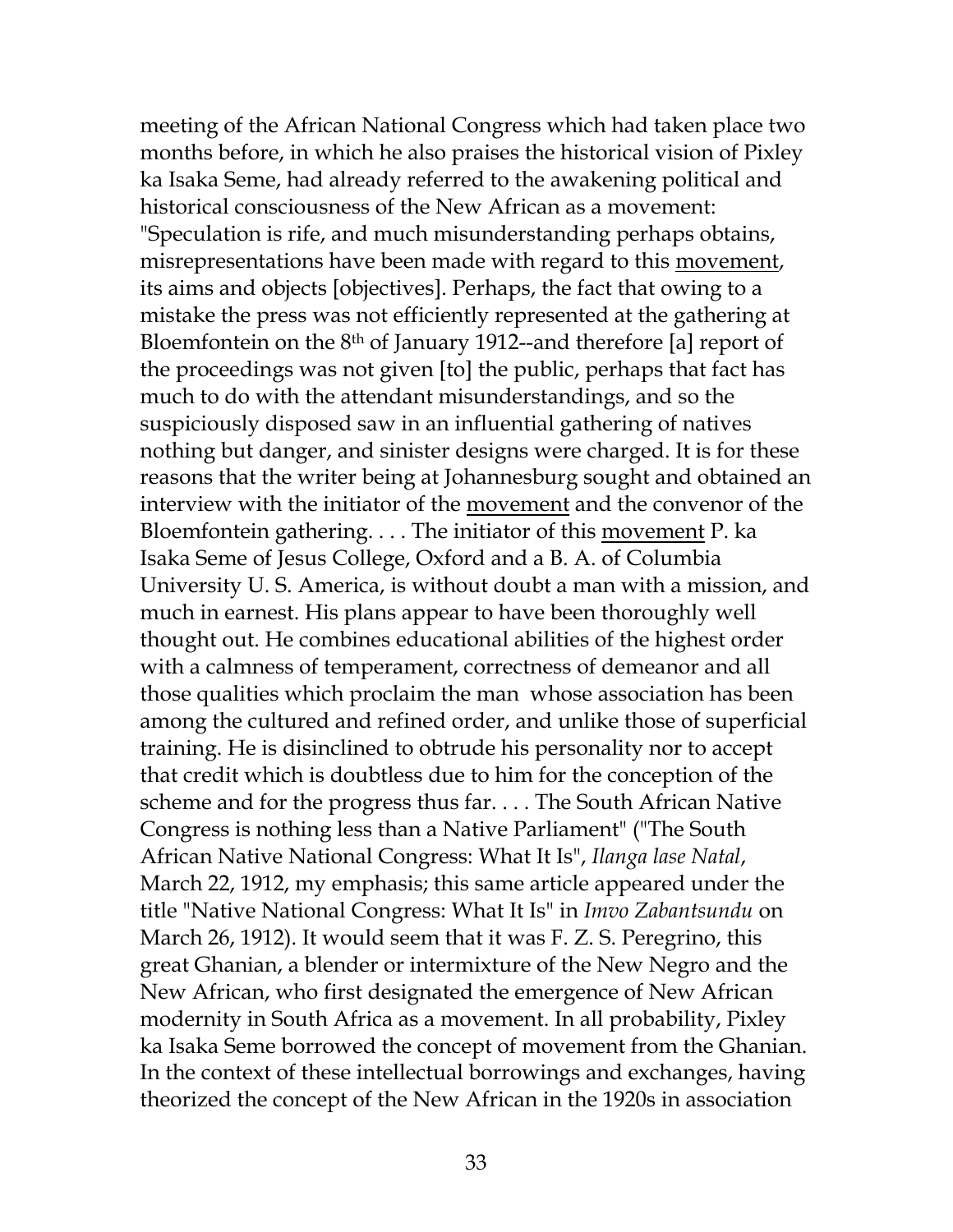with other formidable New African intellectuals, it must have seemed to R. V. Selope Thema that a veritable New African Movement was in the making. The postulation of the concept or idea of the New African as a movement in 1933 by Pixley ka Isaka Seme was a logical extension of the manifesto of 1911 that launched the African National Congress the following year.

In 1911 Pixley ka Isaka Seme published his manifesto in several New African newspapers such as Solomon T. Plaatje's *Tsala ea Batho* (The People's Friend) and John Langalibalele Dube's *Ilanga lase Natal* to bring his historical vision to the attention of the of the New African masses or the New African Nation in the process of formation. The manifesto postulated these principles, among others: the necessity for establishing a Native Union or National Congress is to counter the racism of Europeans against Africans and the tribalism that fragments African people; co-operation among different tribes or ethnic groups will lead to national success, the triumph of Christianity and the realization of progress; the founding of a National Congress will enable African people make demands on the white Union government regarding their welfare and progress; the Native Union or National Congress should affirm the oneness of African people. ("Native Union", Pixley ka Isaka Seme, *Ilanga lase Natal*, October 20, 1911). An examination of The Preamble of the Constitution of the newly established South Africa Native National Congress shows that it incorporated many of the ideas that Seme had enunciated in his manifesto. ("Report of the South African Native National Congress: Natal", Charles L. Dube, *Ilanga lase Natal*, January 26, 1912). Clearly, in founding the African National Congress Pixley ka Isaka Seme in effect was enabling the African people to transform themselves into Crummellian "indigenous agents" by establishing a new form of New African political modernity. In other words, the unity of African people or their historical consciousness of oneness was a means of realizing this political modernity by transforming themselves into New African masses. It was the mission or task of the National Congress to enable this historical possibility by transforming the material conditions. It was with this aim of transforming the "Old Africans" into New African masses or a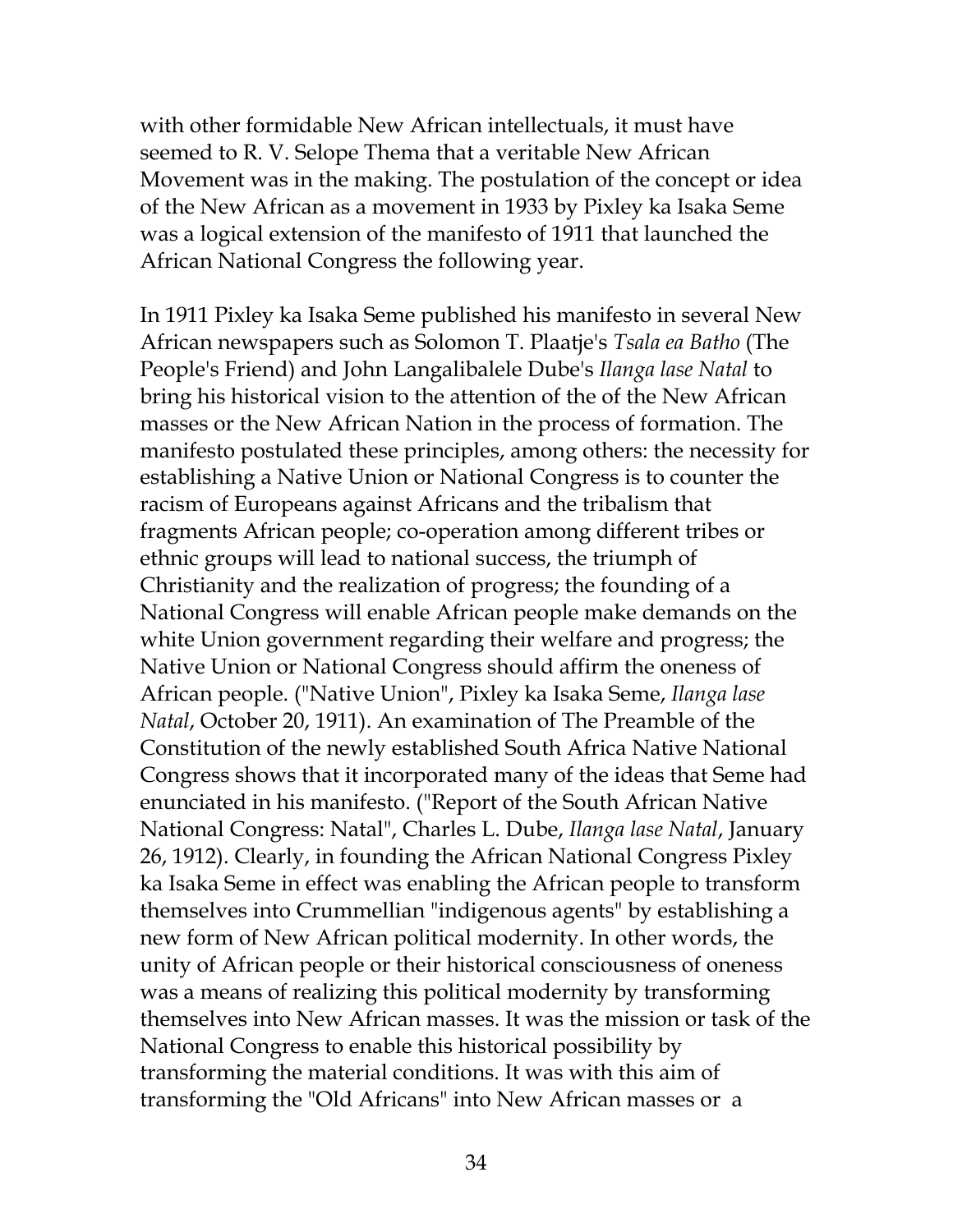"collective indigenous agent" that Pixley ka Isaka Seme began in the 1920s and in the 1930s in *Umteteli wa Bantu* to theorize the idea of African Nationalism and the New Nation. In this undertaking Seme was not alone, because other brilliant New African intellectuals such as Solomon T. Plaatje, Henry Selby Msimang, Allan Kirkland Soga in these decades and in this great New African newspaper were preoccupied with the same issue.

The establishing of a New African political modernity through the founding of the African National Congress by Seme was not as revolutionary as would it appear, because paradoxically, adjacent to this progressivism of Pixley ka Isaka Seme, there was a deep conservatism as reflected in his alignments in the dialectic between tradition and modernity within the organizational structure of the newly launched Native Union or National Congress. In arguing that it should be the African Chiefs and not the New African intellectuals who determine the ideology of, and power relations within, the African National Congress, Seme was in effect arguing that tradition and not modernity should determine the dialectic between them. Writing within two months of the founding of the African National Congress, Pixley ka Isaka Seme articulated his ideological vision of the organization with these vehement words: "The SOUTH AFRICAN NATIVE NATIONAL CONGRESS is in fact a Native Parliament composed of two houses. The Executive Commoners and the ruling nobles. . . . The main power of this Congress is vested in the Nobles or Chiefs who compose the upper house. The Commons met jointly with their chiefs but the latter sit as judges of appeal in case the suppressed volcanoes of ancient tribal jealousies and hatred should threaten disruption. In short the Chiefs are there by virtue of their undoubted influence and position to guide, control and temper the spirit of the less responsible and the more radical commoners. . . . Namely that the adopted constitution define the rulers which guide the officers of the Executive Commoners and that the noble Chiefs are above the written constitution." ("The South African Native National Congress", Pixley ka Isaka Seme, *Ilanga lase Natal*, March 22, 1912). It was this conservatism that was to define the political modernity of the African National Congress for many decades. Since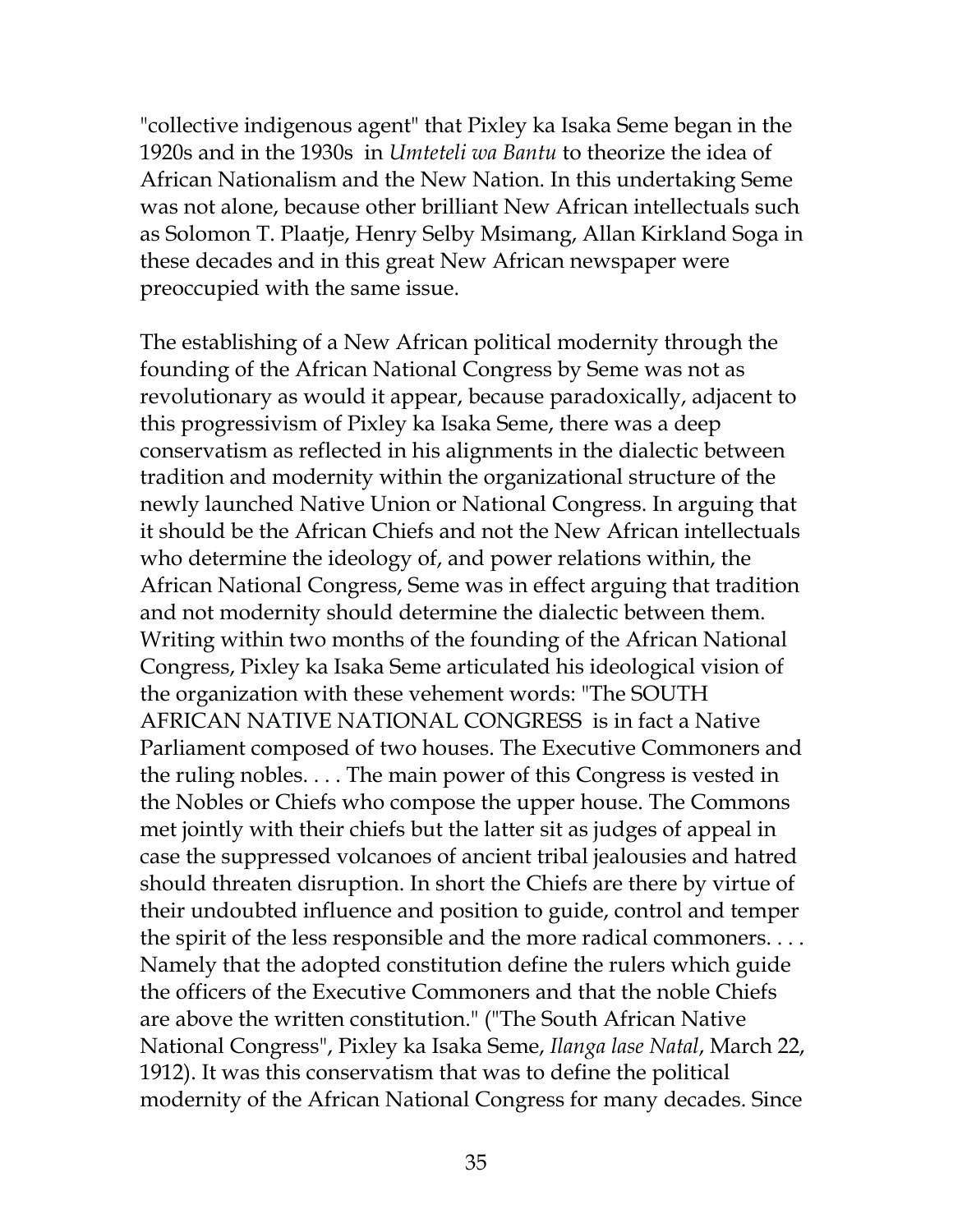the histories of the African National Congress and that of the New African Movement were inseparably intertwined, in fact the former gave ideological and political vision to the latter, it is not surprising that the political conservatism of the Congress was to translate itself into the intellectual and cultural conservatism of the Movement. Witness their unrelenting hostility to Marxism from the moment of their founding until the political institutionalization of apartheid in 1948 and the Defiance Campaign of 1952.

This conservative political modernity that was instilled on the African National Congress by Pixley ka Isaka Seme was endorsed and reinforced by John Langalibalele Dube, who had been selected in absentia as first President-General of the organization. Within three weeks of the founding of the political organization John Langalibalele Dube published in his newspaper what would have been his acceptance speech. Not surprisingly, like other New African intellectuals, Dube sought inspiration and justification for his conservative political modernity in a New Negro political figure: "Gentlemen, for better or for worse, even you, have selected me to be your president. As such, I trust you will permit me to indicate the way, and I promise [that] I shall never lead you astray. For while I shall at all times endeavour to be a straight goer, I propose also to be a strong leader---not one dragged by the nose, still less one pulled by the tail, for as already said, my war cry is---Onward! Upward into the higher places of civilisation and Christianity---not backward into the slump of darkness, nor downward into the abyss of antiquated tribal system---our salvation is not there, but in preparing ourselves to take an honoured place among the nations. You have asked me to lead, and perchance you would ask me now how I intend to do so. I show you my frame of mind and my ideal in two words---I take for my motto (and I hope as my faithful and dutiful followers, it will be yours also), <u>Festina lente</u>, Hasten-Slowly; and for my patron saint I select that great and edifying man, Booker Washington. . . . And Booker Washington is to be my guiding star (would that he were nigh to give us the help of his wise counsel!). I have chosen this great man, firstly, because he is perhaps the most famous and best living example of our Africa's sons; and secondly, because, like him, I too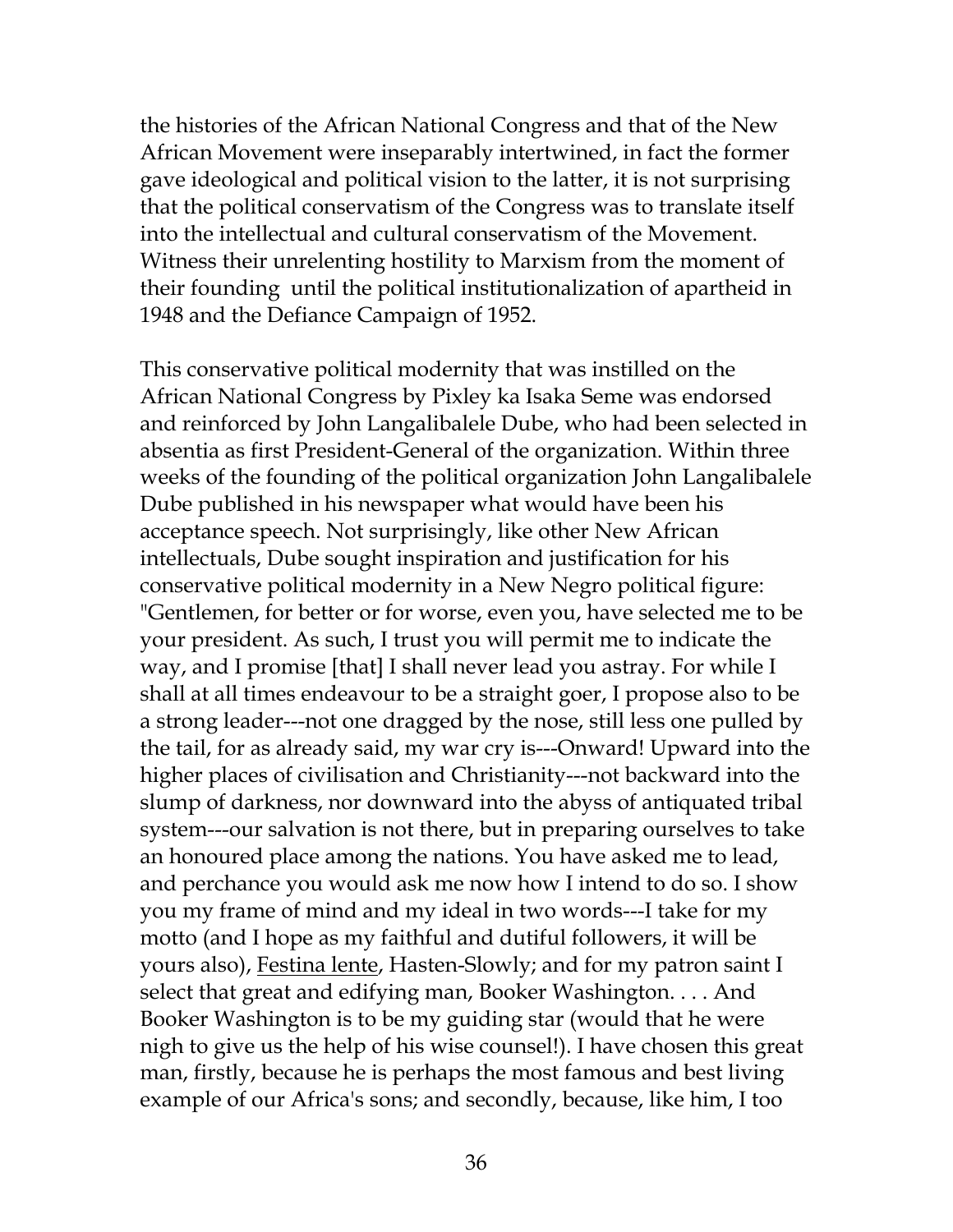have my heart centered mainly in the education of my race; therein me thinks lies the shortest and best way to their mental, moral, social and political betterment." ("Chiefs and Gentlemen of the South African Native Congress", *Ilanga lase Natal*, February 2, 1912). This conservative political modernity of Pixley ka Isaka Seme and John Langalibalele Dube was challenged by New African intellectuals of the following generation: within the African National Congress, the African National Congress Youth Leaguers such as Jordan Ngubane, Anton Lembede, Nelson Mandela , Walter Sisulu and others in Johannesburg forged a new ideology of "New" African Nationalism, that enabled the organization to completely modernize its political imagination by adopting the Action Programme of 1949 formulated by these Young Turks; within the New African Movement proper, H. I. E. Dhlomo, Jordan Kush, Benedict Wallet Vilakazi, Walter B. M. Nhlapo and others largely in Durban in the 1940s articulated a different conceptualization of the dialectic between tradition and modernity that shifted the cultural movement from conservatism to some form of progressivism. They were new a breed of New African intellectuals who did not necessarily seek to sever the relationship between New Negro modernity and New African modernity, but rather, appropriated a different constellation of New Negro intellectuals of the caliber of Richard Wright and Langston Hughes.

At this conjuncture in the narrative history of the formation of South African modernity a dramatic shift occurs whose implication were to be vast in the evolution of the country's cultural history. Whereas the influence of New Negro modernity on New African modernity from Elijah Makiwane to R. V. Selope Thema had been predominantly in the domains of Politics, Religion, Philosophy and History, from Peter Abrahams to Lewis Nkosi it was largely in the fields of Literature, Film, Culture, Music and Entertainment. In this first era which could be characterized as the period of Pixley ka Isaka Seme there were no literary works written in English by New African intellectuals that could possibly compare with those written in the African languages by New African intellectuals. There were no English written counterparts by New Africans that could compare to the Sotho novels of Thomas Mofolo or to the Xhosa poetry of S. E. K. Mqhayi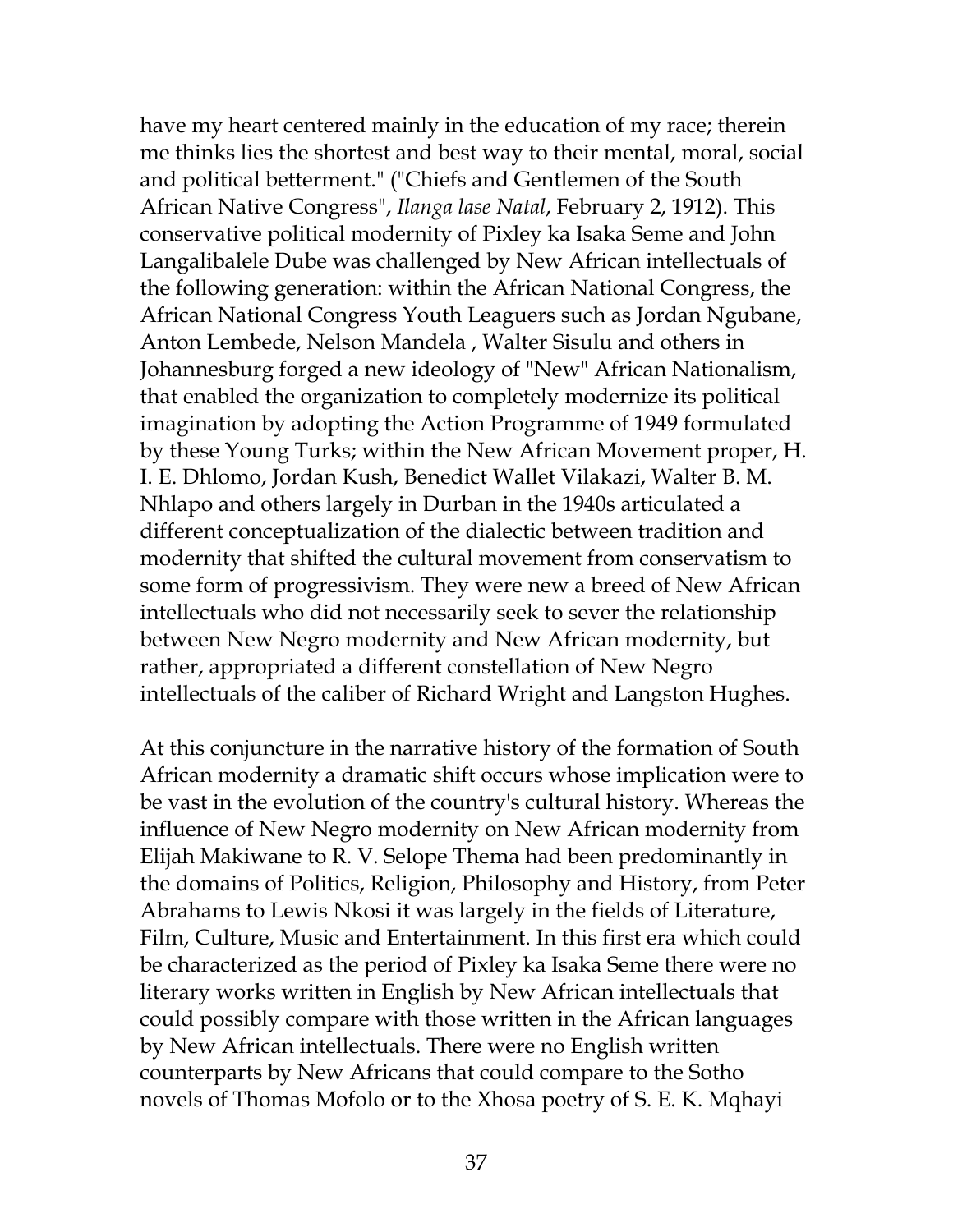and that of Nontsizi Mgqwetto or to the Xhosa short stories of Guybon Bundlwana Sinxo. Though Solomon T. Plaatje's novel **Mhudi** written in English is superb as well as the English poetry and epics of Robert Grendon that appeared in *Ilanga lase Natal* between 1904 and 1906, including the short stories of H. I. E. Dhlomo, none of them could compare with those written in the African languages. This bifurcation occurred within the works of a particular writer such as R. R. R. Dhlomo for instance: his short stories that appeared in *The Bantu World* or the satirical pieces that were published in *Sjambok* magazine in English are not of the same merit as his historical novels written in the Zulu language. Several explanations may be offered for the hegemony of literature in the African languages over that in the English language within the New African Movement. First, most of the newspapers intended for the African public from *Indaba* in the 1860s to *The Bantu World* in the 1930s had two or three sections in the African languages beside the lead section which was invariably in the English language. Mohandas Gandhi newspaper *Indian Opinion* had an English section as well as three others written in the Indian languages: Hindi, Gujerati and Tamil. In other words, these newspapers were still creative outlets for New African intellectuals who were writing in the African languages or other "indigenous" languages. S. E. K. Mqhayi, the great Xhosa poet, could publish his poetry in *Izwi Labantu* in the 1890s in East London, in *Imvo Zabantsundu* in the 1910s in King William's Town, in *Umteteli wa Bantu* in the 1920s in Johannesburg, in *The Bantu World* in the 1930s also in Johannesburg. Some of these newspapers were viewed as 'regional.'

It is when *The Bantu World* strives to be a 'national' newspaper, in an attempt to synthesis the modernistic experience of the New Africans, particularly after the resignation in 1952 of R. V. Selope Thema as editor, it sheds the other sections in the African languages to become purely an English language newspaper. The historic debate of 1938 and 1939 between Benedict Wallet Vilakazi and H. I. E. Dhlomo concerning the role of African languages in creating modern literature in South Africa should be viewed in this context. Secondly, the missionaries never really allowed the new young African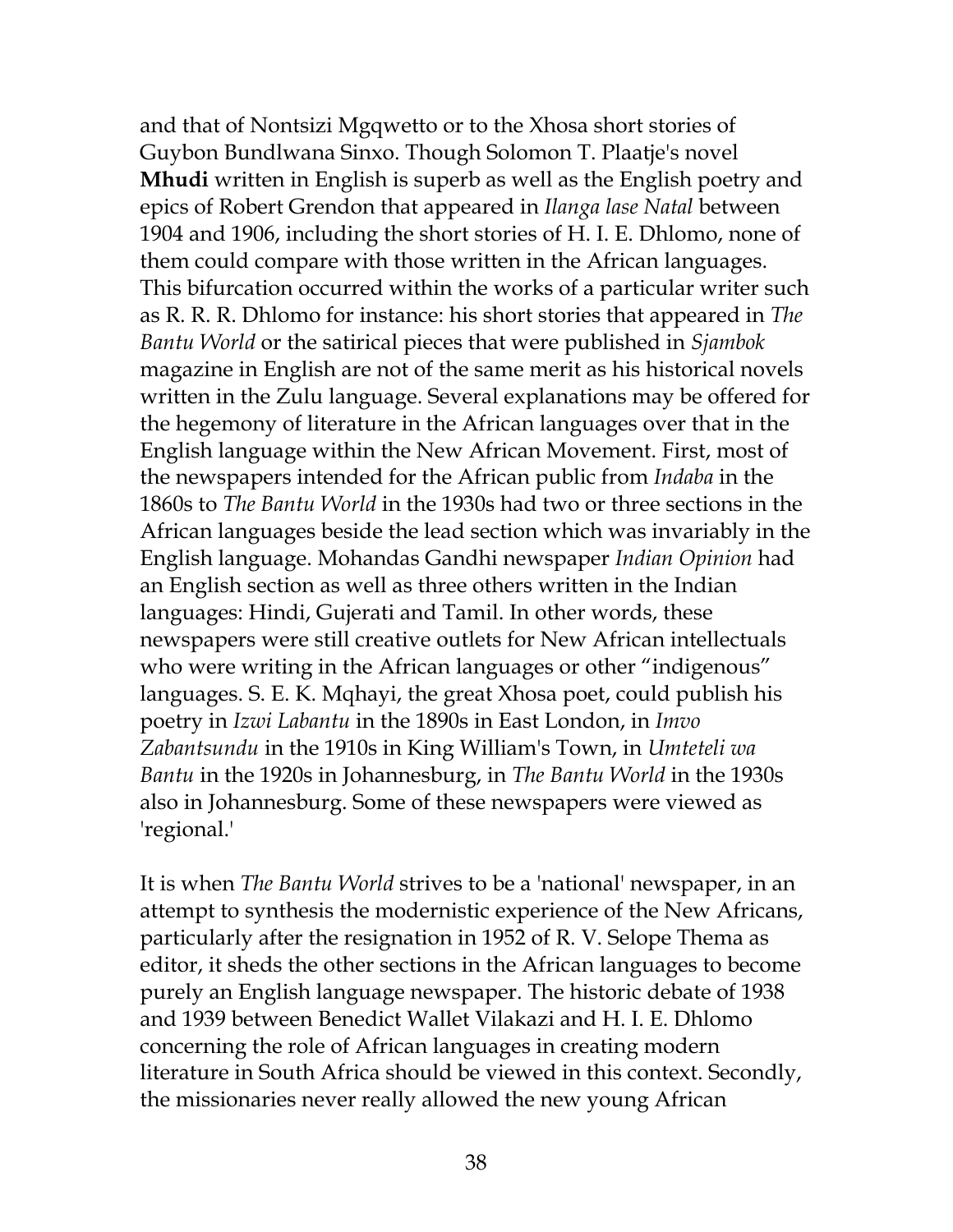converts to read the literary realism or naturalism of the nineteenthcentury, let alone the literary modernism of the twentieth-century. The long term consequences of this was to be devastating: for example, the poetry of H. I. E. Dhlomo lacks organic coherence because of the absolute disjuncture between its modernistic sensibility and its Romantic poetics. Vilakazi somewhat too, was poetically hampered by this historical problem. Thirdly, many New African intellectuals who wrote in English in the period of Pixley ka Isaka Seme were predominantly preoccupied with the construction of New African modernity, not its cultural representation, hence they wrote political tracts, philosophical treatises and social discourses, rather than engage themselves with literary modernism, consequently never engaged themselves with literary generic forms.

R. V. Selope Thema altered this fundamentally in the 1920s in the columns and short essays or articles in *Umteteli wa Bantu* newspaper. In the 1930s as editor of *The Bantu World* R. V. Selope Thema enabed Peter Abrahams to practically make the 'victory' irreversible. The brilliance of R. V. Selope Thema in South African intellectual history is not easily evident because nearly all of his writings are buried in the archives of these two newspapers. He may eventually turn out to have been the most brilliant New African intellectual, surpassing Solomon T. Plaatje, H. I. E. Dhlomo, Allan Kirkland Soga and a few others: this undoubtedly today sounds like intellectual heresy. Earlier we indicated some of the items that count for his historic importance. Some others could be added. First, before R. V. Selope Thema, no one among the New African intellectuals displayed such a formidable mastery of the English language. All of the evidence is in *Umteteli wa Bantu* from 1920 to 1931, and in editorials of *The Bantu World* from 1932 to 1952. This mastery of the English language made an inestimable impact on younger New African intellectuals: Jordan Kush Ngubane, H. I. E. Dhlomo, Henry Nxumalo, R. R. R. Dhlomo, Todd Matshikiza, Peter Abrahams, Peter Segale and others. This may have perhaps been the reason why they apprenticed with this master in *The Bantu World*. The two New African intellectuals who may have approached him in the mastery of the English language are Solomon T. Plaatje and H. I. E. Dhlomo: the former in some of the essays that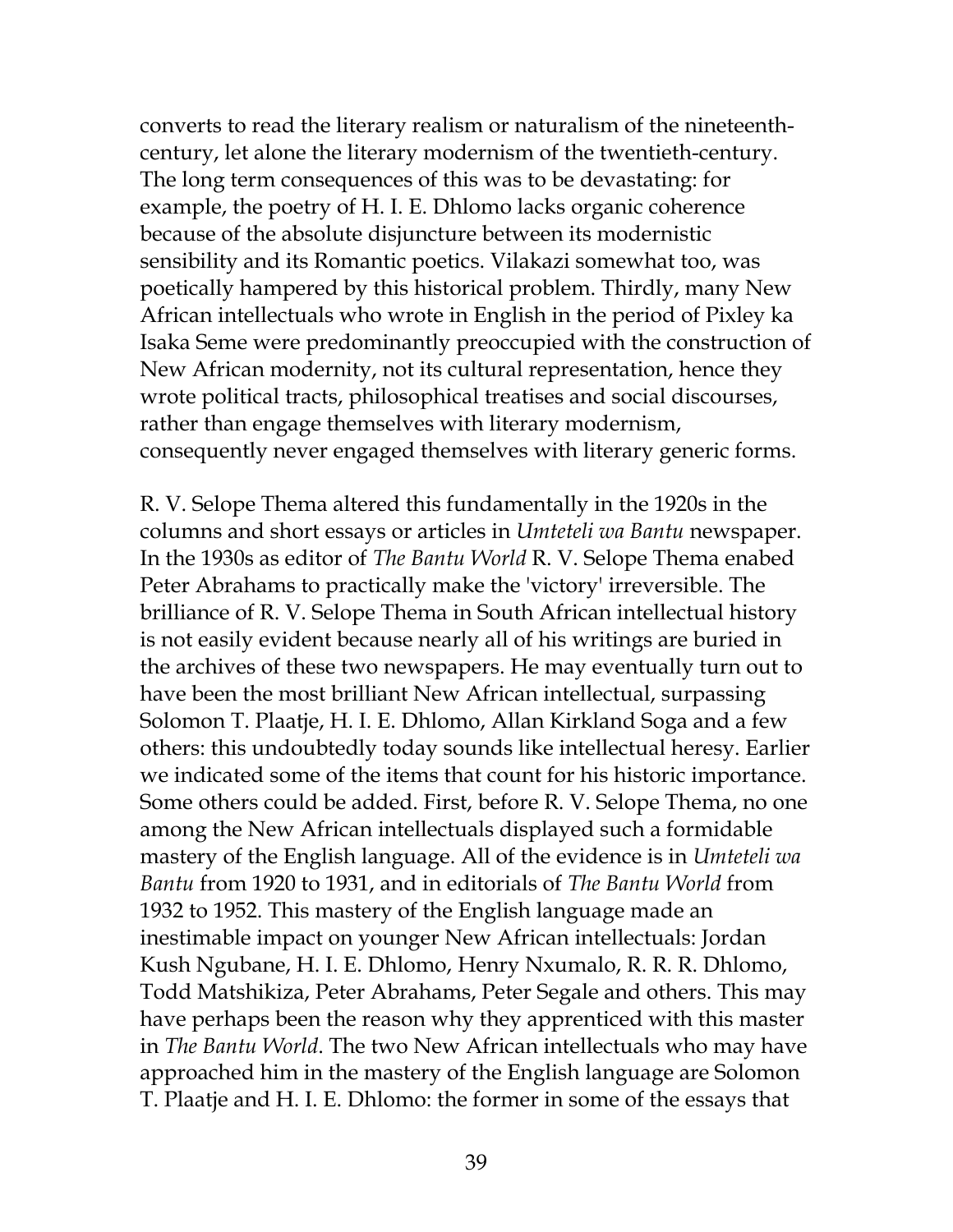appeared in *Tsalo ea Batho* in the 1910s and the latter in his essays on literary theory of drama that appeared in various regional pedagogical journals and magazines. R. V. Selope Thema always proclaimed loudly that his master was Booker T. Washington: by this he undoubtedly meant his political master. His master with regard to the stylistics of the English language was in probability Thomas Carlyle, the English historian and political reactionary. Carlyle also had an impact on H. I. E. Dhlomo, here perhaps with regard to the poetics of history.

Here are one or two samples of his writings exemplifying mastery of the English language. They are specifically chosen because of the theorization of the dialectic between tradition and modernity: in his instance, its necessity: "Is there an intellectual awakening among the Bantu people? This is a question asked by those who are interested in Bantu progress along the path of Western civilisation. Whether the question can be answered in the affirmative or not is a matter in which I'm deeply interested. Personally I prefer to answer it in the negative. I know I am treading on dangerous ground, because Africans do not want to be criticised. They want to be told that they are making progress, even though it is not true. . . . The Bantu people are passing through a difficult period in their development---a period of transition. They need, therefore, a leadership which will stir their imagination and set their thoughts moving towards the higher things of life. They need a leadership which will save their soul and release it from the tyranny of ignorance and superstition, that will awaken their dormant faculties and make them realise that they are expected to contribute their share towards the civilisation of mankind. Today the Bantu people are despised because it is said that they have made no contribution to literature, science and art; that they developed no civilisation which deserves the respect of civilised humanity. The duty of Bantu intellectuals is to create an intellectual awakening which will stimulate thought and set our faculties in motion. This can only be done by organisation, by lectures, debates, reading and writing. Therefore it is important that the educated men of our race should interest themselves in institutions whose aims and objects are the intellectual and spiritual development of the race." ("The Duty of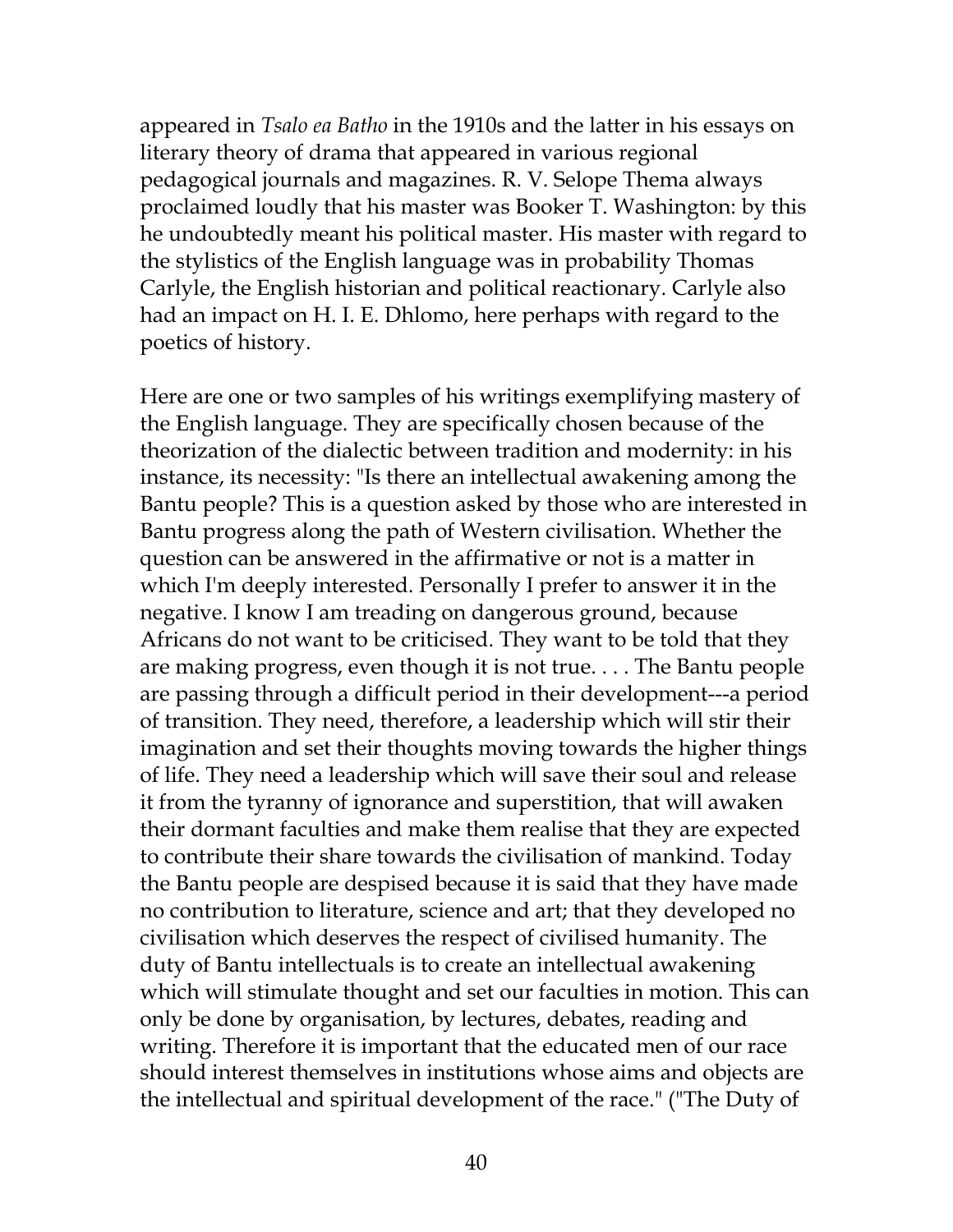Bantu Intellectuals", *Umteteli wa Bantu*, August 3, 1929). In a true sense, the New African Movement was a process of spiritual and intellectual awakening of the African people. In writing of the system of ideas within the Movement that gave a sense of "unity of purpose" and "unity of action" to its historical endeavors, Selope Thema was among the earliest New African intellectuals to theorize nationalism in very lucid words that were comprehensible to the majority of New African masses: "In one of my previous articles I urged that tribalism should be fought tooth and nail, because it is an obstacle not only to Bantu unity but also to Bantu progress. It follows, therefore, that in fighting against tribalism we must create something to take its place; and that something is Nationalism. There are two kinds of nationalism---a narrow nationalism and a broad nationalism. The first is blind to the existence of other peoples; it is selfish and refuses to recognise the rights of other races and nations. Its motto is 'My people first and last; my country right or wrong.' This kind of nationalism is responsible for the wars that have been waged by mankind from time immemorial. It is responsible for the disabilities imposed and the atrocities perpetrated upon the weaker races by the strong; it is responsible for the oppressive and tyrannical laws which those who wield the sceptre of power make against the liberties and rights of the helpless and defenceless. But this narrow nationalism often brings disaster and destruction in its train. It is, therefore, to be avoided. The broad nationalism recognises the existence and rights of other peoples. It is not blind to the fact that all members of the human race have the right to live their lives without hindrance, the right to decide their destinies and the right to contribute their share to the progress of the world. The broad nationalism realises the interdependence of the human race and the need for international or interracial co-operation in all things that make for mutual progress. This is the nationalism which we should create and develop. Through the roll of ages our people have been taught to think and act in terms of their tribal surroundings, and they have looked at life from the standpoint of tribal organisation. The time has come when they should be imbued with the spirit of nationalism, when they should be taught to look at things from a national viewpoint and think and act in terms of nationalism" ("Bantu Nationalism", *Umteteli wa Bantu*,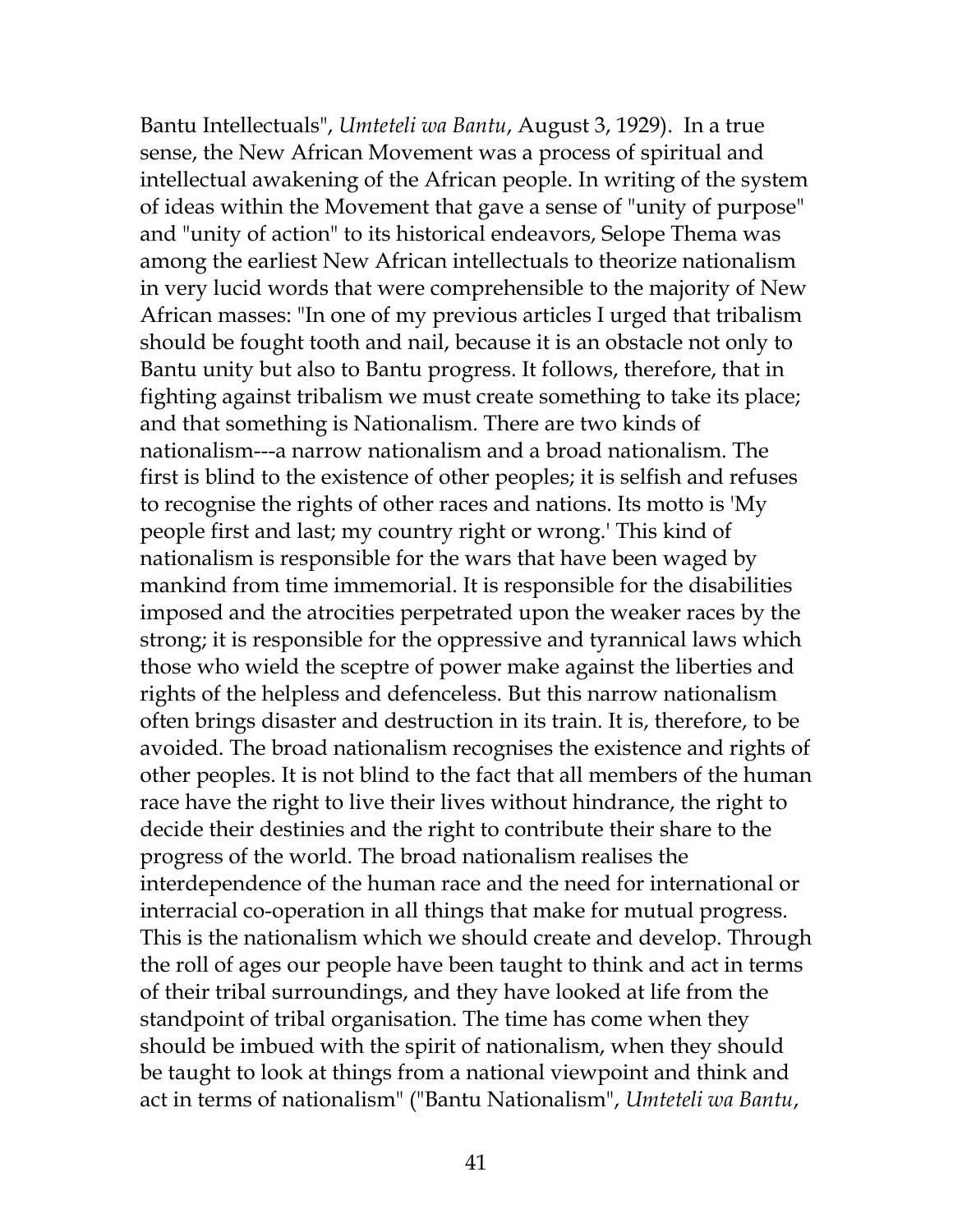September 20, 1930). For R. V. Selope Thema nationalism is unrealizable and incomprehensible if it is disconnected from patriotism. In another context, Selope Thema formulated his conception of patriotism: "Bantu patriotism should not be blind to the shortcomings of our race nor should it be antagonistic and inimimical to the interests of other races; it should be honest and just. Its aim should be to build the race and secure for it a respectable place in the affairs of civilised mankind. In my last article I tried to show that our Intellectuals have duties to perform towards the salvation of our race, and I boldly made the statement that most of them had failed to perform these duties. The purpose of this article is to rouse and inculcate the spirit of patriotism in the hearts of our educated men and women, because I am firmly convinced that without patriotism on the part of our intellectuals our race can never achieve a position of importance in the world. It is lack of patriotism which has brought industrial and religious organisations. Our leaders are failing to organise the people on lines, which will enable them to climb the ladder of progress and make themselves respectable in the eyes of the world, because they are not patriotic enough to sink their personal ambitions for the greater ambition of the race. Being devoid of the spirit of patriotism they are unable to rise above petty jealousies and differences of opinions; they allow these things to stand in the way of the people's progress. Their time and energy are wasted in scheming anf in intriguing against one another, because truly speaking it is not the welfare of the race with which they are concerned but their own interests." ("Bantu Patriotism", *Umteteli wa Bantu*, September 6, 1930). Among the things that impresses most about this last piece is the power of the prose, so singular, so unique and so original. The prose R. V. Selope Thema was writing in*Umteteli wa Bantu* newspaper in 1929 and in 1930 compares with great prose poems in the English language that H. I. E. Dhlomo wrote in 1947 in *Ilanga lase Natal*. Both of these were among the highest intellectual moments in the history of the New African Movement.

The series of remarkable articles on South African culture that R. V. Selope Thema commissioned as editor of the newly launched *The Bantu World* in the early 1930s were part of his efforts to create a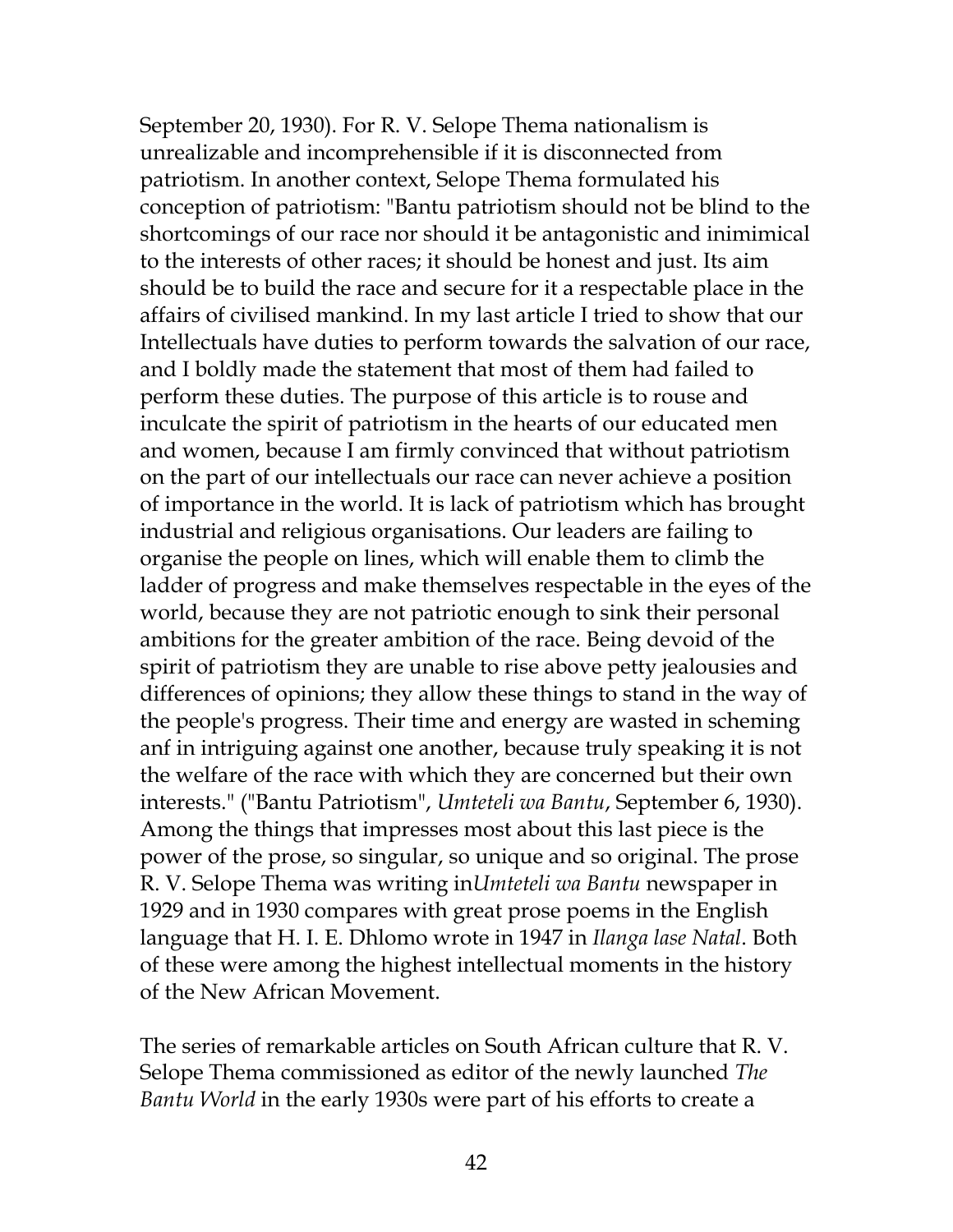public intellectual forum for discussing the idea of national culture. The critical writings of H. I. E. Dhlomo in *Ilanga lase Natal* from 1943 to 1954 could equally be construed as a search and construction of this idea. Jordan Ngubane was equally engaged with this notion from 1943 when he became editor of *Inkundla ya Bantu* to the demise of the newspaper in 1951: in his instance, it was the construction of the historical form of African nationalism. Selope Thema seems to have chosen the work of the great Xhosa poet S. E. K. Mqhayi as exemplifying such a system of cultural relationships. It would seem also that for him, as well as for other New African intellectuals, the work of Mqhayi prefigured the notion of a national literature. This is evident from the fact that from the moment of its founding to 1938, *The Bantu World* published many of the poems of the last phase of the great Xhosa poet. In addition, R. V. Selope Thema commissioned a member of his staff, Guybon Bundlwana Sinxo, who was to become the most important Xhosa novelist after the generation of Mqhayi, to write a literary appreciation of Mqhayi, which was the first and the most important literary criticism to appear in the two decades of his editorialship of the newspaper. Appraising the greatest exponent of African literature in the African languages in South Africa, Sinxo reflects: "The man is a voluminous writer. He is dramatist, essayist, critic, novelist, historian, humourist, biographer, translator and poet. The popularity of the Xhosa language is due to his untiring efforts. Against a strong opposition he preached the doctrine that Xhosa could be made a respectable and powerful language. Not only did Mr. Mqhayi preach but also practised this doctrine. Mr. S. E. K. Mqhayi [is] known throughout Bantu South Africa as the National Poet. . . . it is that [the] same boy who at a time when most educated Africans in the Cape as well as the Europeans controlling Native education looked down upon Xhosa stood up for our language and by pen and word of mouth created a Renaissance in our literature. I can safely say that the present popularity of the Xhosa language owes much to this African genius and that many a budding author and journalist began writing through the influence of this great man." ("Notable Contribution to Xhosa Literature: Mr. Mqhayi Creates Xhosa Renaissance", *The Bantu World*, July 20, 1935). In positioning S. E. K. Mqhayi at the center of the making of South African national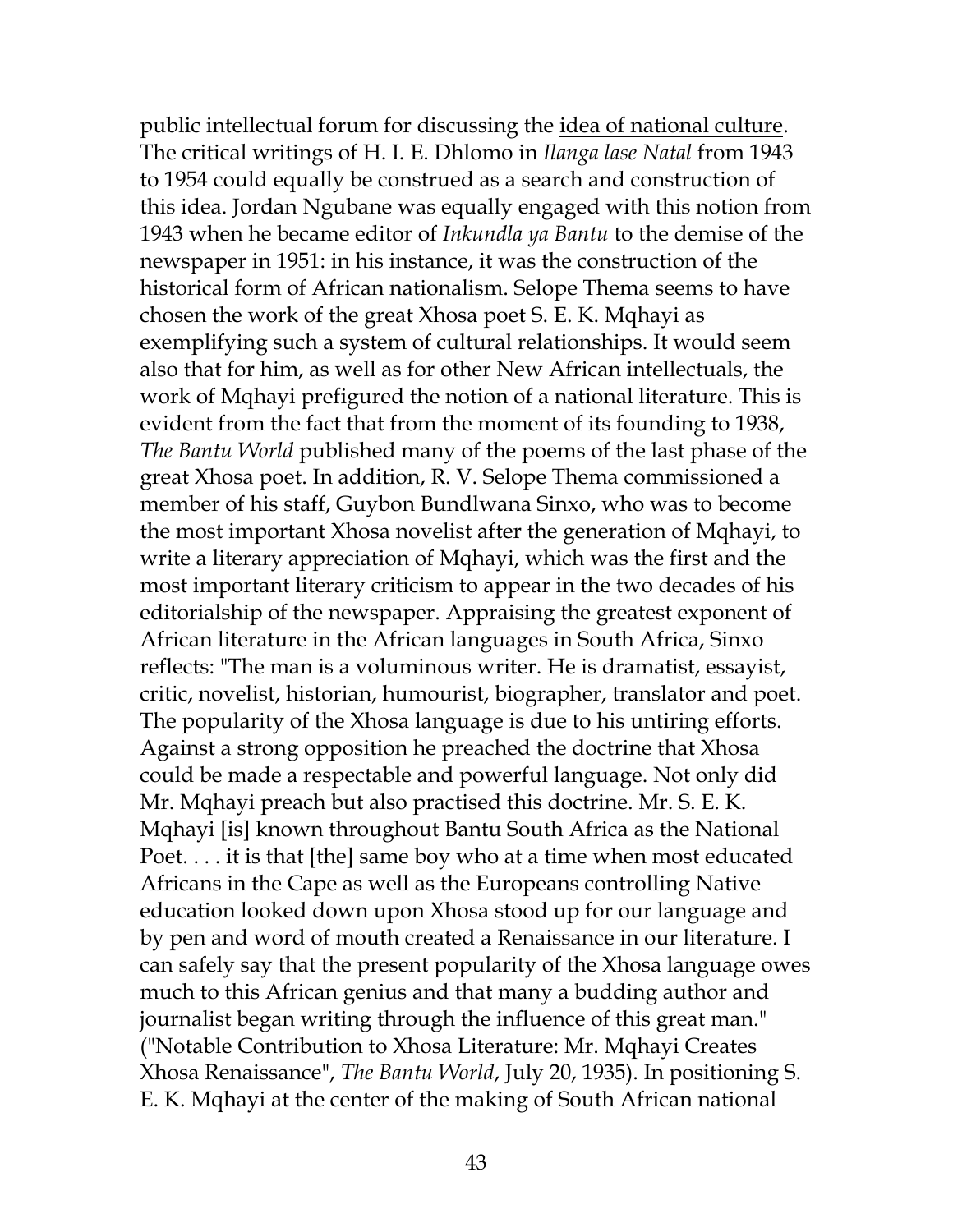literature, Selope Thema was not really being original since preceding New African newspapers such as *Imvo Zabantsundu* in the 1910s and *Umteteli wa Bantu* in the 1920s had already designated him "Imbongi Yesizwe Jikele" (National Poet). In their obituaries when Mqhayi died in 1945 also the younger members of the New African Movement, A. C. Jordan in *South African Outlook*, H. I. E. Dhlomo in *Ilanga lase Natal*, Jordan Ngubane in *Inkundla ya Bantu*, considered him the center of New African national culture and national literature by positing him as the fundamental transitional figure between tradition and modernity. So, the originality of R. V. Selope Thema lay elsewhere.

In his construction of the New African idea of a national culture and the notion of national literature, R. V. Selope Thema was original in the comprehensive programme he established and realized over two decades in the pages of *The Bantu World*. In the inaugural issue of the newspaper he published a programmatic essay outlining his historical vision which said in part: "*The Bantu World* will seek to serve its readers by giving them in their own language a weekly account of local, national and foreign news that is interesting and instructive. In its editorial columns it will interprete the news and strive to use its influence in the interests of what it conceives the public welfare. In other columns it will endeavour to provide reading matter with a view to socialising, educating, entertaining, refining and inspiring its readers, in order that they may be inclined to higher achievement as individuals and greater usefulness as members of society. *The Bantu World* will combat illiteracy by the inclusion of a supplement for those who are only just beginning to spell and read." ("What We Mean Is This", *The Bantu World*, April 9, 1932, my emphasis). One thing that R. V. Selope Thema was profoundly and constantly conscious of, or more appropriately obsessed with, was the historical line or dialectic between tradition and modernity, or what he considered to be the eternal struggle between 'barbarism' and 'civilisation', to use the Crummellian terms he inherited with the tradition of the New African Movement.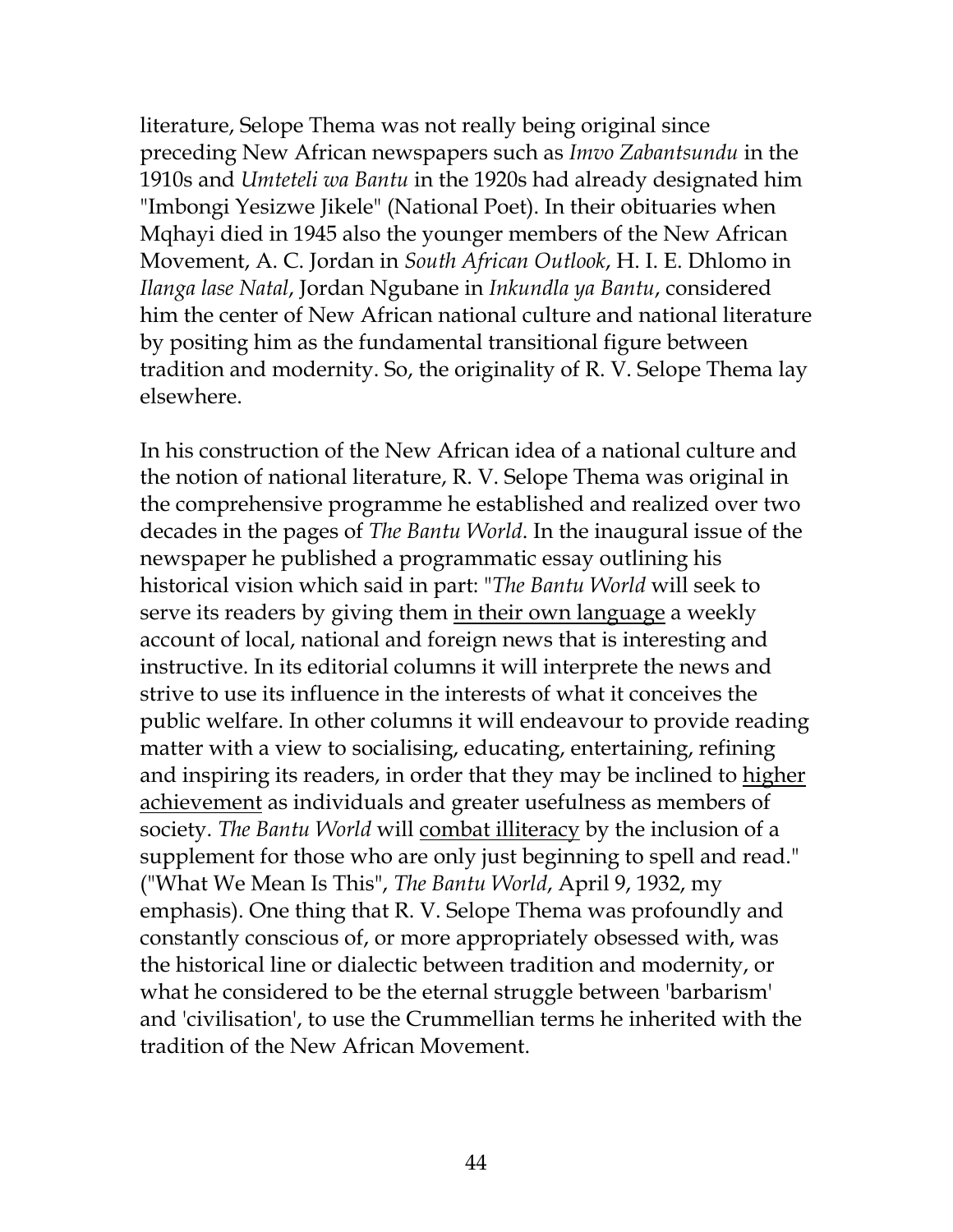The programme undertaken to implement this vision was extraordinary by any measure, not equaled by any other New African newspaper preceding or succeeding *The Bantu World*. It published in a single copy of the newspaper in three of four languages, now and then including even Afrikaans, which would then make five languages. Astonishingly, R. V. Selope Thema could write in all the major South African languages; perhaps only surpassed by Solomon T. Plaatje in this brilliance. No other newspaper in South Africa approached *The Bantu World* in linguistic amplitude. The closest rivals on this matter were *Umteteli wa Bantu*, *Tsala ea Batho* and *Inkundla ya Bantu*, and perhaps *Abatho-Bantu*. On the intellectual plane, *The Bantu World* could vie on nearly equal terms with *Ilanga lase Natal* (under the editorialship of the Dhlomo brothers) and *Inkundla ya Bantu* (under the editorialship of Jordan Ngubane). It should be noted that *Drum* magazine does not feature in these rivalries largely because it was the culminating point in the development of New African modernity and was not on the same intellectual plane as the others. Perhaps the real novelty of the 1950s magazine was the remarkable talent of the photographers it assembled in its pages.

It was these implicit rivalries that made the New African Movement such a momentous event in South African cultural history. As regards its central location in the maelstrom of South African modernity, *The Bantu World* had no rivals. It may perhaps have been this location that enabled R. V. Selope Thema to unfold his vision with such totalizing comprehensiveness. First, Moses Mphahlele was the first New African poet to appear in the pages of the newspaper. Between September and November in 1932 the newspaper published in three separate parts his relatively long poem "Direto Tja Kgoshi Tja Bopedi"; after a decade of not publishing any poetry from Moses Mphahlele, there appeared in 1941 a poem protesting the consequences of fascist Italy's intervention in Ethiopia. Moses Mphahlele is celebrated in the great book of New African modernity T. D. Mweli Skota's **The African Yearly Register** (1930) as an excellent composer of classical music and as a brilliant poet. Mphahlele is commended in the book for having interwoven his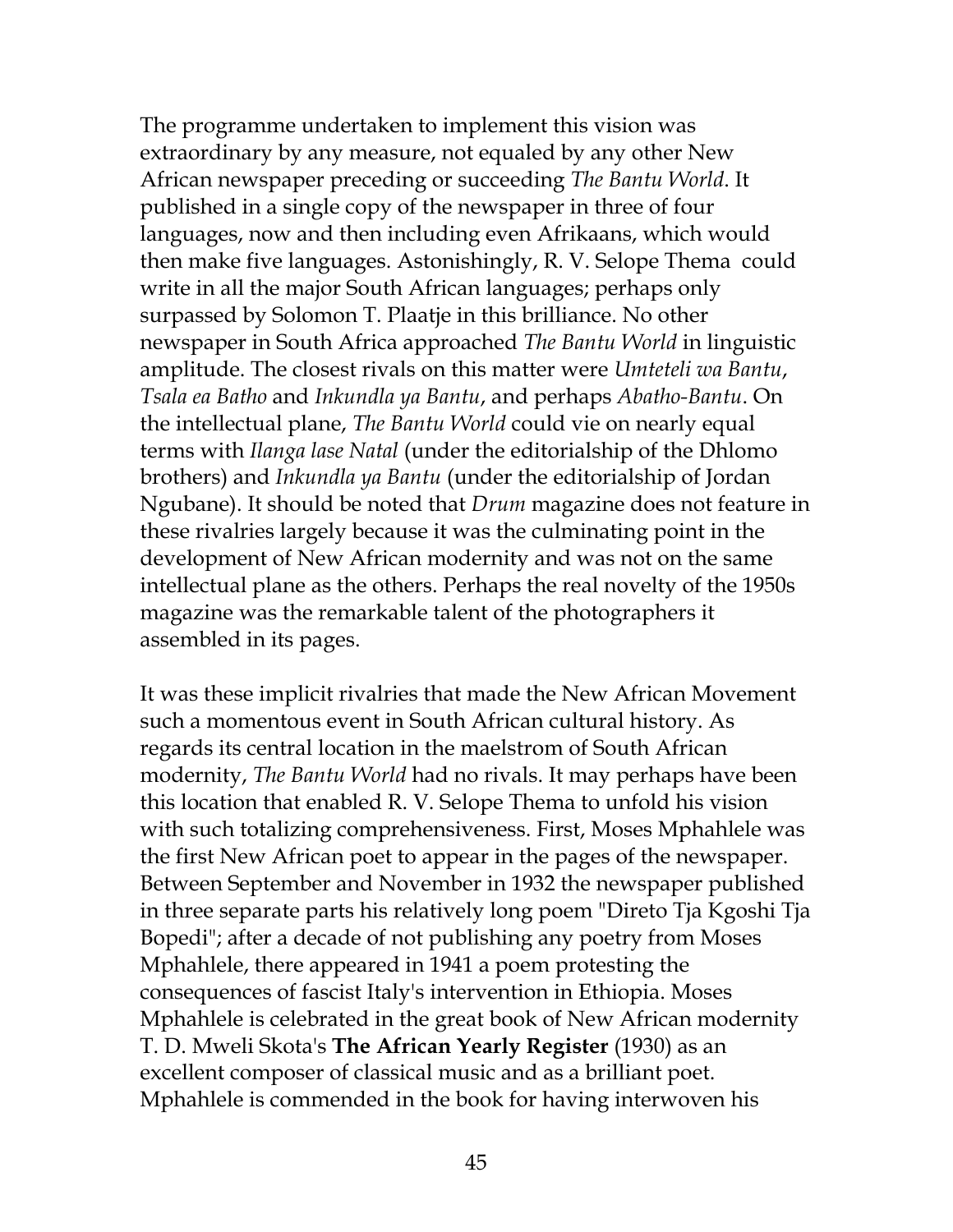creative work with his political practice in achieving a strong intellectual imagination. Secondly, R. V. Selope Thema published a series of essays by Edgar H. Brookes which sought to convey the importance of acquiring literacy in modernity; the essays argued that widespread literacy would facilitate the emergence of a strong literary culture ("Bantu Masses Should Learn To Read Well", "Africans Should Develop Their Languages", "Growth Of African Literature"). Thirdly, intermittently the newspaper published the music criticism of Mark S. Radebe, who in the 1920s had made a stellar contribution to *Umteteli wa Bantu* mapping the musical fault lines between tradition and modernity. Fourthly, *The Bantu World* over a two year period in 1934 and in 1935 serialized Guybon Bundlwana Sinxo's Xhosa novel **Izono zo Yise**; in late 1951 it published four short stories in English by this major exponent of Xhosa literature. In between these two dates, Sinxo wrote several editorials as well as many articles in Xhosa. Also published by R. V. Selope Thema were major Xhosa poets like J. J. R. Jolobe and other many minor ones. Other poets in the other African languages were given space commensurate to their talents. The Zulu novelist Benedict Wallet Vilakazi's Zulu poems as well as those of his mentor A. H. Ngidi were published in the newspaper. Still in the realm of poetic form, the newspaper discovered an important Xhosa poet in the 1940s: Sidney K. Nxu. This role call does not exhaust by any stretch of the imagination the contribution of *The Bantu World* to the idea of national culture and the notion of national literature. These are only some of the contributions that appeared on its pages in the African languages.

When it is considered that it was perhaps paradoxically in the cultural space dominated by the presence of *The Bantu World* that the intellectual forces of African literatures in the African languages began losing out to those of the English language, then the historic moment of this newspaper cannot be underestimated. While R. V. Selope Thema may have wished to concern himself largely with matters of high culture, the entrance of jazz in South Africa in the 1920s and the emergence of marabi music as part of the proletarian experience in the mining compounds and slums of Johannesburg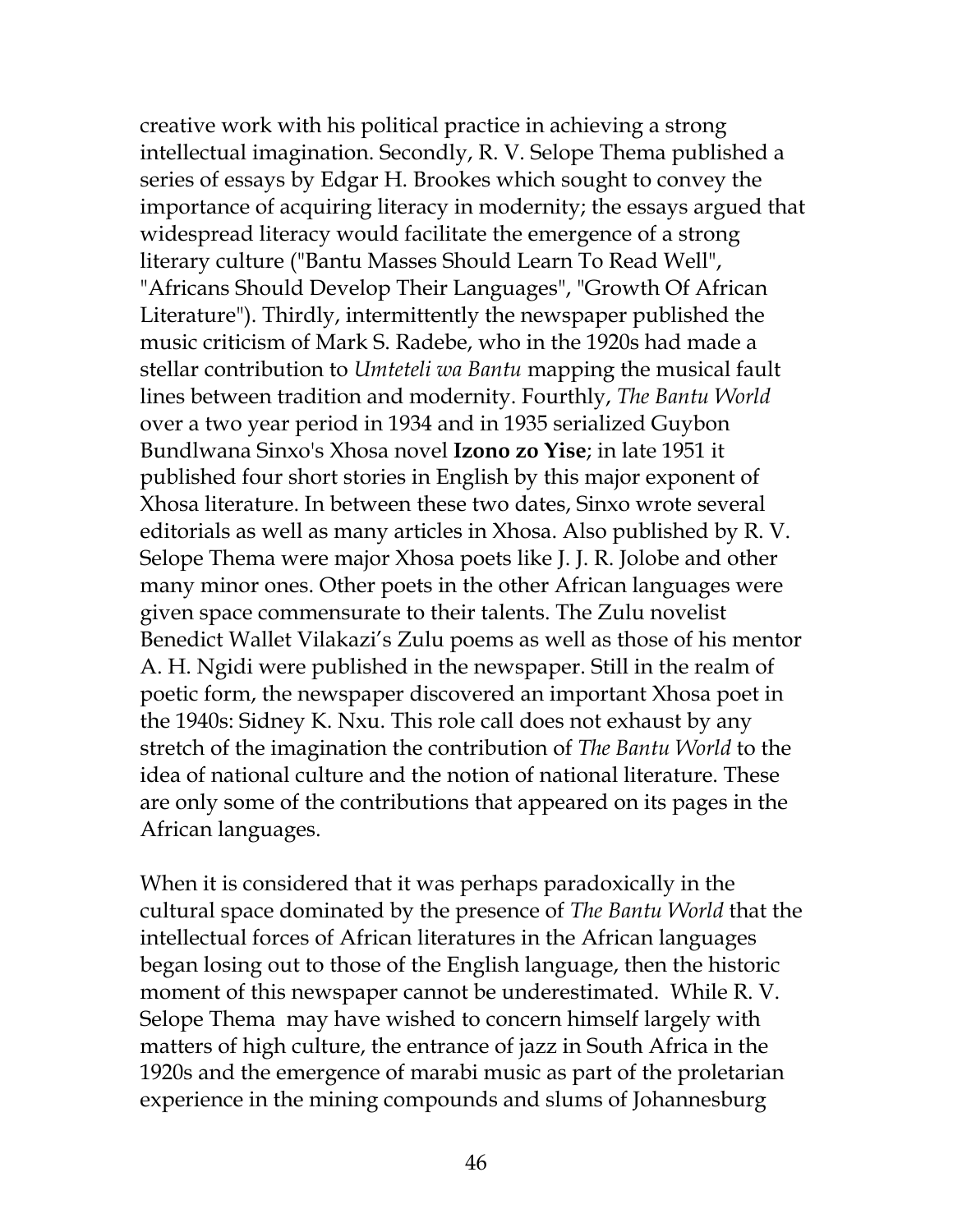configured the historical space of popular culture. In the study "The Transatlantic Connections of the New African Movement" (1994) we showed that Selope Thema like practically all other New African intellectuals violently opposed the entrance of jazz into South Africa while the working class passionately embraced it. As editor of *The Bantu World* he shrewdly came to realize that it was this public domain he had to capture in order to make modernity victorious over tradition. It was also this segment that in the long run would make the newspaper economically viable. R. V. Selope Thema embraced the emerging popular culture propelled by jazz in a dramatic way by commissioning Walter M. B. Nhlapo to initiate a weekly column Spotlight on Social Events which featured in the newspaper from November 23, 1940 to October 31, 1942. With this column Selope Thema revolutionized the role of New African newspapers in facilitating the construction of modernity. Walter M. B. Nhlapo wrote on all musical bands in Johannesburg in those two critical years, critical because it was at this time that jazz and popular culture occupied a prominent place in the imagination of all New Africans, even those who were grudgingly accepting it. This was the height of jazz and popular culture in South Africa, because they still possessed a strong and original intellectual vibrancy, not the Sophiatown moment of the 1950s when in fact popular culture was on the point of exhaustion. The Sophiatown moment was the height of the reception of New Negro jazz, not the moment of the creation of South African jazz. Walter M. B. Nhlapo pioneered the art of writing portraits of artists, whereas practically all the New African newspapers previous to *The Bantu World* had mainly written portraits of religious, political and intellectual leaders. Many Africans in the urban environments who were undergoing a profound modernization of their sensibility and consciousness had deeper affinities with artists than with the other kinds of leadership. The Spotlight on Social Events column was so brilliant and voluminous that future scholars will be able to reconstruct a large portion of the cultural history of New African modernity at the mid-century on the basis of it. The achievement of Walter M. B. Nhlapo was such that in consolidating the intellectual power of the space of popular culture, he made it untenable for the New African middle class to blithely believe in the pre-given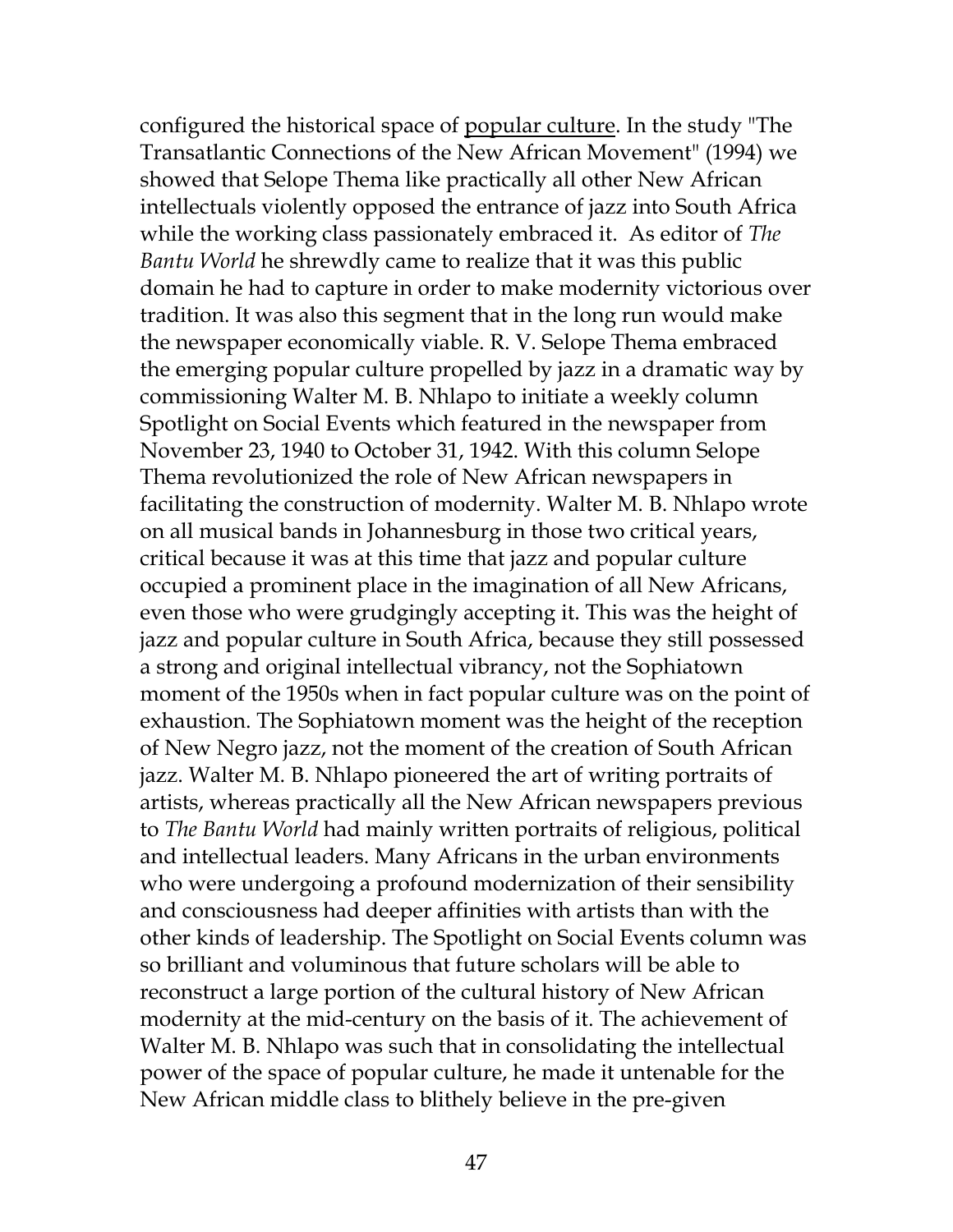'superiority' of high culture of New African modernity. Nhlapo brought popular culture and high culture much closer together in New African modernity than had been supposed possible. In the context of this achievement, R. V. Selope Thema commissioned articles on painters and within a few years of each other several portraits of Gerald Sekoto appeared in *The Bantu World*. It is not extravagant to claim that Walter M. B. Nhlapo incubated the cultural space in which *Drum* magazine was to find extraordinary success. The columns on the arts in *Golden City Post* and *Drum* magazine, respectively, a weekly and a monthly periodical of the 1950s, were prefigured by Nhlapo in *The Bantu World*. The very fact that Nhlapo and the young Ezekiel Mphahlele edited together the ANC Youth League newspaper *The Voice of Africa* in Orlando Township (a part of the future Soweto) from September 1949 to June 1952 has greater significance for the *Drum* magazine achievements than has been recognized. Equally, the probability that the column Bantu Entertainment World later known as Entertainment in *The Bantu World* was a changed reactivation of the Spotlight on Social Events column a decade later and written by Todd Matshikiza under the pseudonym of 'Baton", underlies the importance of Walter M. B. Nhlapo in the 'secret history' of the Sophiatown Renaissance.

Walter M. B. Nhlapo was a major figure in the history of the New African Movement. Before writing the Spotlight on Social Events column he had been contributing poems written in English to *The Bantu World* mainly in the years 1936-1938, and a few more were contributed later up to 1942. In these years Nhlapo also wrote two or three poems in the Zulu language. These were the years also that Peter Abrahams began contributing his poems to the newspaper. Peter Abrahams was the only New African intellectual contributing to *The Bantu World* who had no facility for any of the African languages. His first contribution to the newspaper at the age of eighteen in the form of two poems, "To The Last Man" and "The Human Nature", appearing on April 18, 1936 were introduced enthusiastically by R. V. Selope Thema with these words: "These two poems, with the one published in last week's issue are written by a youthful African poet Peter Abrahams, a student at Diocean Training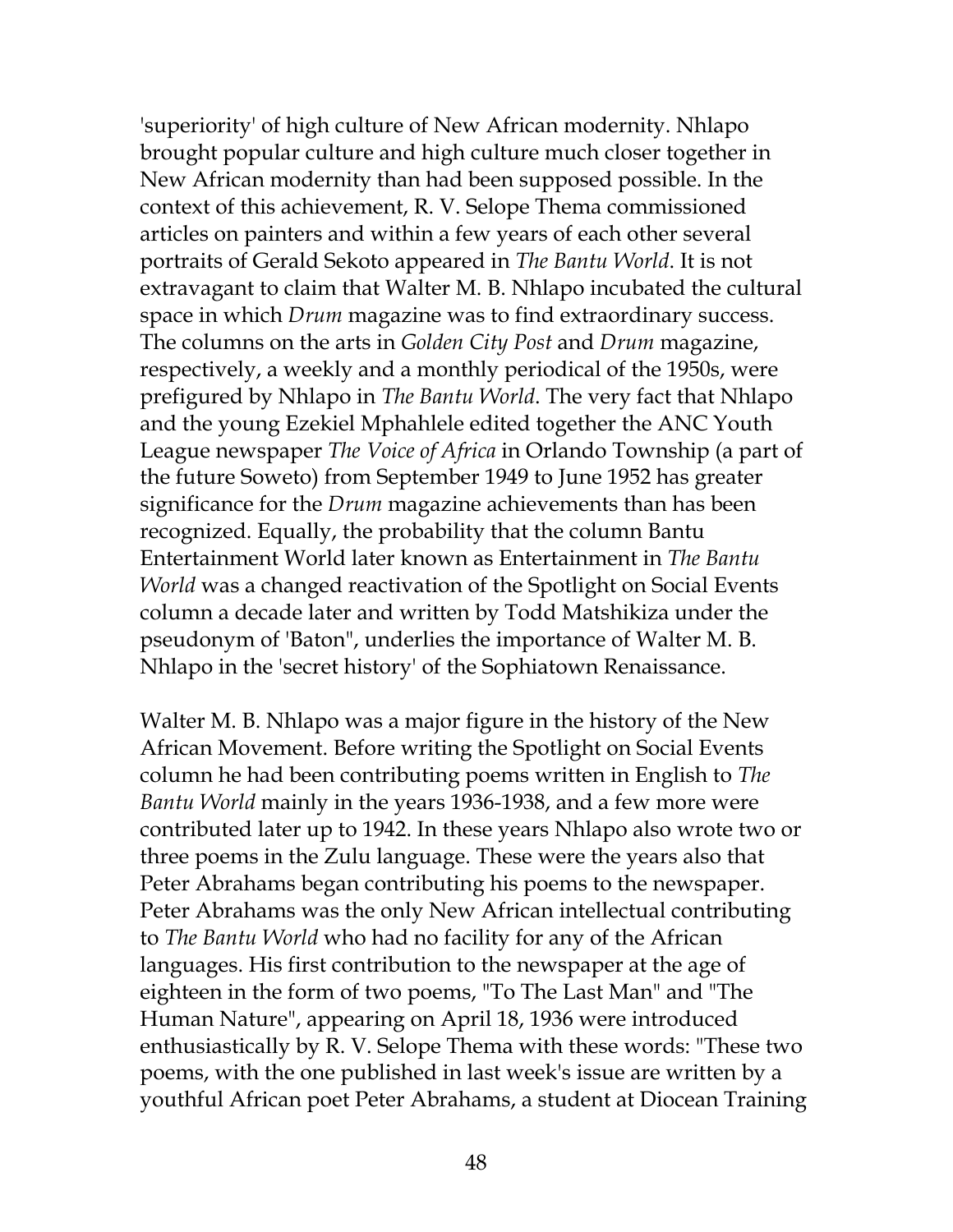College. They speak volumes and have a deep solemn and reflective strain which is the more remarkable in that they are written in a strange tongue." (The copy of April 11 is no longer available). The stylistic tone and the poetics of Walter M. B. Nhlapo and Peter Abrahams are 'strange' because they are appropriated from the poems of Langston Hughes and Countee Cullen. In effect, what Nhlapo and Abrahams were attempting to bring was New Negro literary modernism, in practice not in theory, to South Africa taken directly from Alain Locke's **The New Negro** anthology of 1925. The enthusiasm of R. V. Selope Thema for Peter Abrahams had two motivations: first, he was enthusiastic that the symbiosis between New Negro modernity and New African modernity had finally produced something from the African in the literary sphere which approximated to what the Africans in America had achieved; secondly, in appropriating literary modernism from the New Negro experience they had participated in displacing the Romantic poetics that had been so throttling in the development of New African poetry from H. I. E. Dhlomo to Benedict Wallet Vilakazi. But the real earthshaking effect of the appropriation of New Negro literary modernism by Walter M. B. Nhlapo and Peter Abrahams was to effect a revolution or counter-revolution, depending on one's particular viewpoint, whereby African literature in the African languages henceforth was to be subsumed under the political hegemony of the New African literature in the English language. This cultural domination has nothing to do with literary excellence and/or literary originality. This momentous cultural gestation occurred in the intellectual chambers of Bantu Men's Social Center.

It was at the Bantu Men's Social Center that Walter M. B. Nhlapo saw many of the cultural events he reported on in the Spotlight on Social Events column; it was there that R. V. Selope Thema presented many intellectual and cultural lectures as well as attended there political meetings; and it was at this institution that Peter Abrahams for the first time discovered New Negro modernity in the form of books. It was at this American Missionary Board built institution that the unity of New Negro modernity and New African modernity was held as a self-evident ideological gospel. While still a free-lance writer for *The*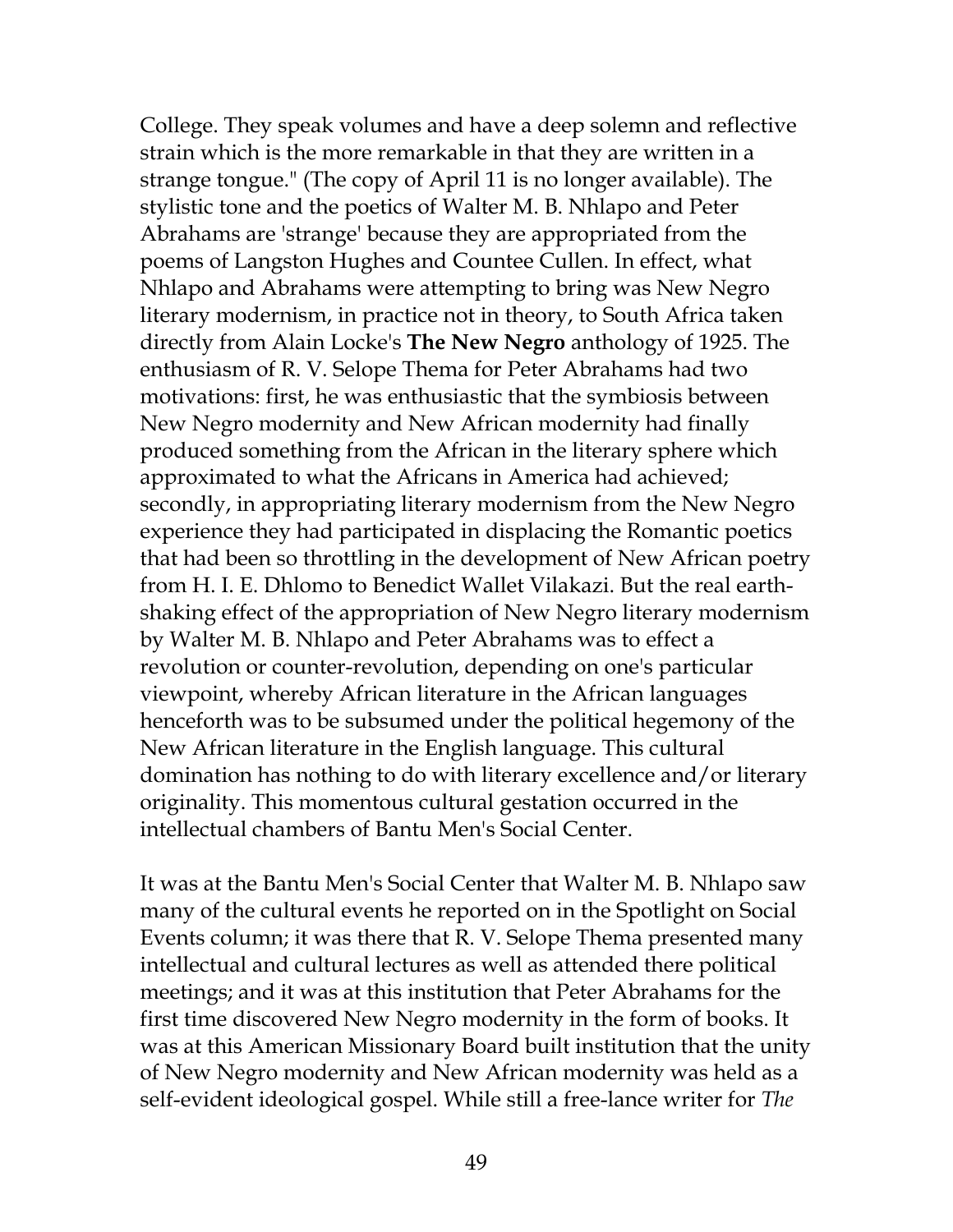*Bantu World*, before joining it as a permanent staff member, Walter M. B. Nhlapo aligned his ideological vision with that of R. V. Selope Thema by praising him in a Letter to the Editor: "In this letter I will attempt to give a few reasons why I enjoy reading this paper. First, *The Bantu World* editorial staff is entirely of black men, some of [whom] are popular writers such as Messrs R. V. Selope Thema, R. R. R. Dhlomo, Guybon B. Sinxo, and H. I. E. Dhlomo. This in itself is sufficient reason for my enjoying to read it, for 'Africa for Africans' is my slogan. It offers full information about current events and it excels in Bantu Affairs. Its contributors are some of our best writers such as: L. G. Pahlane, James Kombi, Crosby Setsiba, S. E. K. Mqhayi and A. W. Manyoni." ("Why I Enjoy The Bantu World", *The Bantu World*, November 9, 1935.) Although the philosophical credo 'Africa for the Africans' is associated with Garveyism within the context of the high moment of New Negro modernity, in actual fact it precedes Marcus Garvey by many decades. Since Garveyism was a taboo subject within the New African Movement, with the exception of 'Professor' James Thaele, Nhlapo was signalling to another intellectual tradition. Nhlapo, Abrahams and Selope Thema subscribed to the ideology of 'Africa for the Africans' that was represented by Martin Delany, Alexander Crummell and Edward Blyden, who came to Africa to actualize it in practice by attempting to transform Africa into modernity through education. It was this project in modernity or towards modernity that was fundamental to the three of them. Nhlapo too like R. V. Selope Thema was acutely conscious of the lessons that New Negro modernity had for New African modernity: "What are we doing to find counterparts of such famous Negro Men as Booker T. Washington, Robert Moton, educationalists; Dr. Ernest Everritt, scientist; Jack Johnson, Larry Gains, boxers; J. C. Johnson, 'Fats' Waller, dance number composers; Mabel Brooks, artist; Layton and Johnstone, Mills Brothers. Jazz singers; Duke Ellington, Lucky 'Blue' Milinder, band conductors; Marcus Garvey, orator; Paul Robeson, Paul Mahinn, actors; . . . . " ("Great Men And Women", *The Bantu World*, June 22, 1935). Given the majority of names on this role call, it was the jazz culture and the popular culture of the New Negroes that Walter M. B. Nhlapo wanted to appropriate on behalf of the New African masses.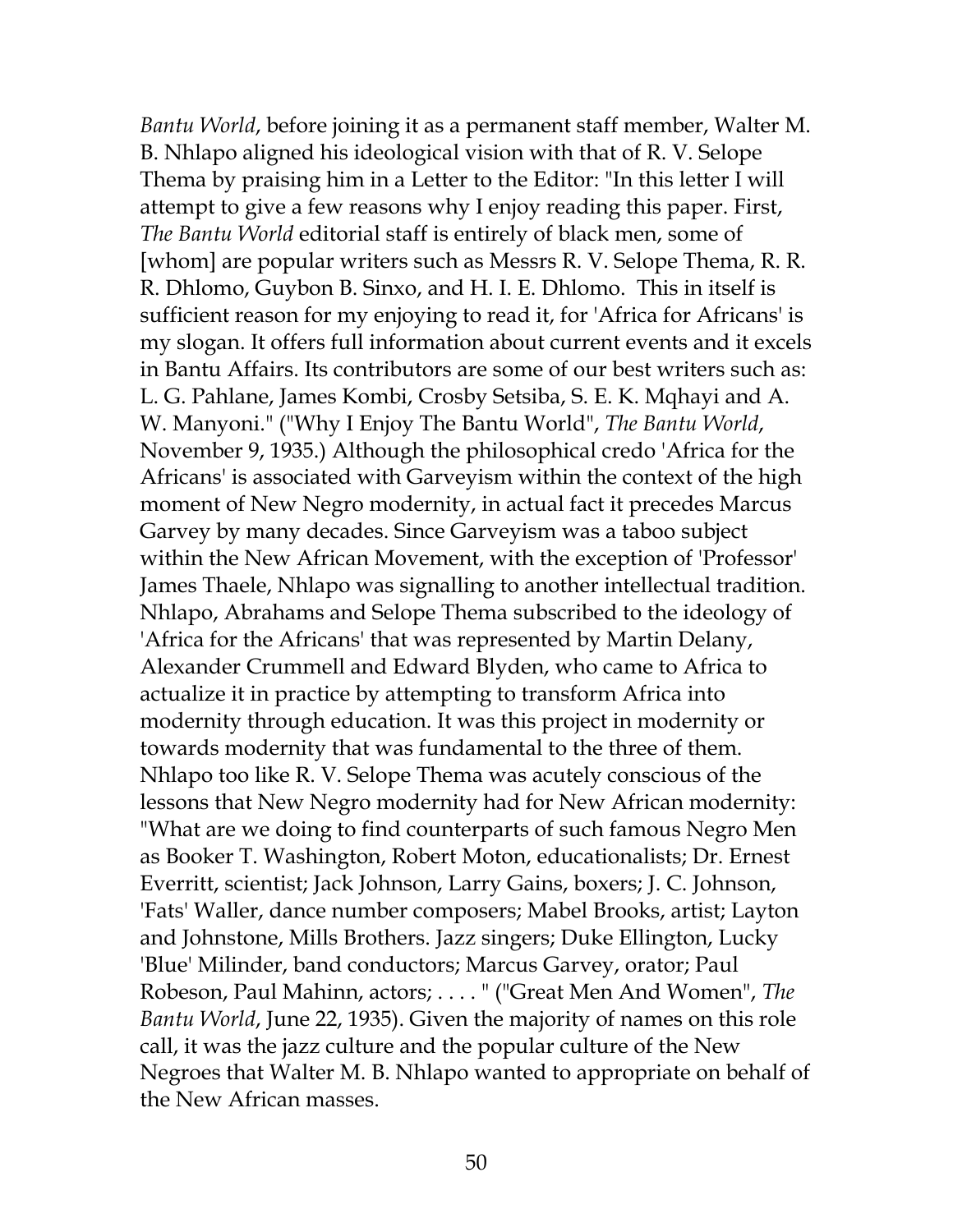Perhaps one of the influential and consequential engagements with New Negro modernity was that of Peter Abrahams. Whereas previous to him New African intellectuals had largely selected individuals from the cultural gallery of the New Negro intelligentsia, Peter Abrahams attempted to unveil a whole cultural drama: the Harlem Renaissance. This is perhaps understandable given that his first encounter with New Negro modernity, at the library of Bantu Men's Social Center, was a totalizing experience, as recollected in the autobiograpy of 1954 **Tell Freedom**: "A man got up and came over. He ran his finger along the American Negro literature shelf and took out a book. . . . I reached up and took out a fat black book. **The Souls of Black Folk**, by W. E. B. Du Bois. I turned the pages. It spoke about a people in a valley. And they were black, and dispossessed, and denied. I skimmed through the pages, anxious to take it all in. . . . But for all that, Du Bois had given me a key to the understanding of my world. The Negro is not free. I replaced the book and reached for others. There was **Up From Slavery**; **Along This Way**, by Weldon Johnson; a slim volume called **The Black Christ**; a fat volume called **The New Negro**. I turned the pages of **The New Negro**. These poems and stories were written by Negroes! Something burst deep inside me. The world could never again belong to white people only! Never again! I took **The New Negro** to a chair. I turned the pages." (pp. 224- 226). Although Peter Abrahams emphasizes in the book that the pull of English literary culture, particularly Romantic literature, on him was as great as that of New Negro literary modernism, it was the latter rather than the former that was more consequential in the subsequent trajectory of South African cultural history.

On the occasion of his visit to South Africa in 1952, after an absence of about a dozen years, to do research on a series of articles for the English newspaper *The Guardian* that were subsequently assembled in his travelogue **Return to Egoli** (1953), an anonymous article in *The Bantu World* indicated its pride and enthusiasm in claiming Peter Abrahams as the intellectual product of its mission to bring the historical experience of modernity to the African people: "*The Bantu World* in its endeavours to create an enthusiasm for reading and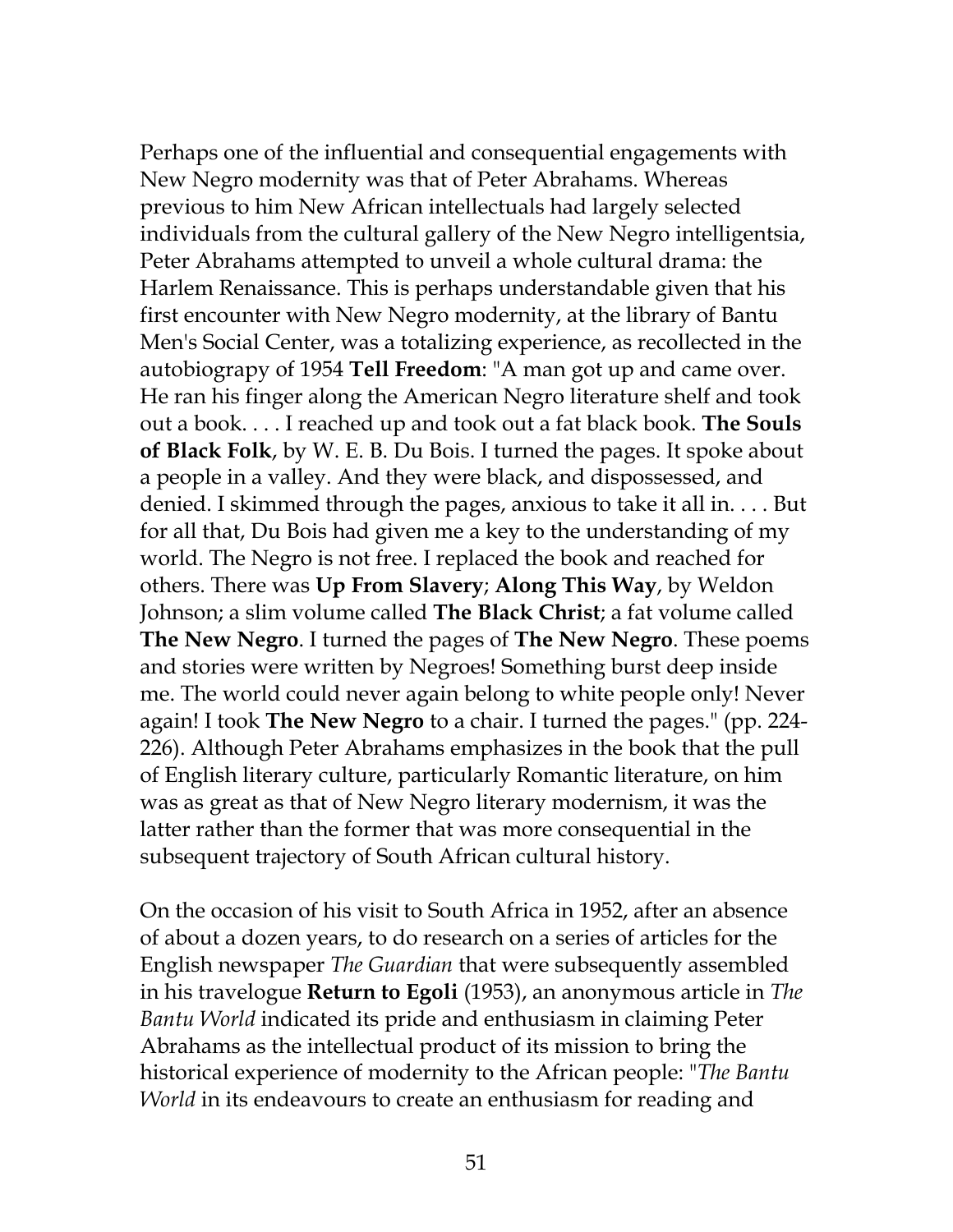writing among Africans, stimulated the anbitions of many of its readers to become writers. One of them, who has achieved world fame, is Peter Abrahams, the Coloured novelist, who now lives in England. . . . It was when he was a student at St. Peter's [High School] that he became a regular reader of *The Bantu World* which stimulated his ambition to become a writer. He wrote poems which were published in the journal, and this encouraged him and set him on the road to journalism, so he told a representative of *The Bantu World*, before he returned to England after a short visit to Johannesburg." ("*Bantu World* Set Peter Abrahams On The Path Of Fame", *The Bantu World*, anonymous, June 7, 1952). Perhaps a proper title should have been: "*The Bantu World* set Peter Abrahams on the Path to Modernity."**Tell Freedom**, which appeared two years after this article, confirms this appraisal with this observation: "One day a slim, neatly dressed, collar-and-tie young man stopped for coffee and fatcakes. While he ate, he read a paper. I saw the paper's name: the *Bantu World*. I knew the names of all the big Johannesburg papers because I sold them. But I had never come across the *Bantu World*. I twisted my body to see better. Yes, the pictures on the front page were of black people! All these papers I sold had only pictures of white folk. I tried to read what it said about black people's pictures. . . . In three weeks I had saved up enough to buy a ten-shilling postal order. The *Bantu World* carried a weekly advertisement of a correspondence school. The rate was ten shillings a month. I took their "General Education' course. Also in the *Bantu World* I saw an illustrated offer of ten beautifully bound volumes entitled **Practical Knowledge For All**, which could be had on easy terms. I sent off for these." (p. 218, 231) In enabling Peter Abrahams to enter cultural modernity by means of *The Bantu World* as well as publishing his first efforts, R. V. Selope Thema could rightly claim that his historical mission of bringing the intellectual practice and historical consciousness of modernity to South African people was being realized.

Although the New Negro poets represented in Alain Locke's **The New Negro**, Langston Hughes, Countee Cullen, Claude McKay had a profound impact on Peter Abrahams concerning matters of literary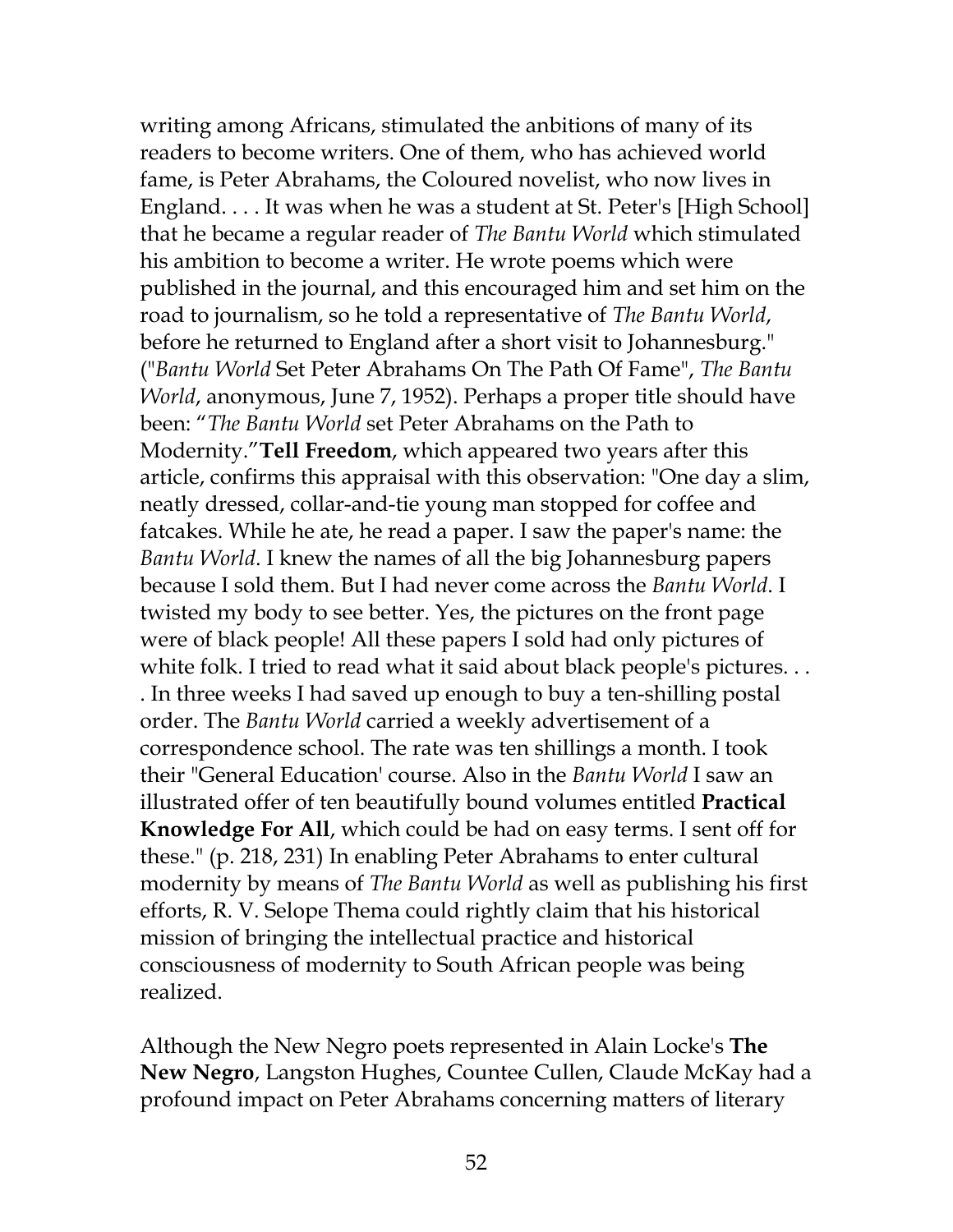modernism, it was the interaction between Peter Abrahams and Richard Wright that had deeper implications since it concerned the dialectic of tradition and modernity in African history. Wright was to be more central because Abrahams abandoned writing poetry after the initial efforts and for the rest of his life was occupied with prose: short stories, novels, autobiographies and travelogues. This change of generic form was central to his engagement with Richard Wright. The imprint of Wright on Abrahams is too self evident to need any commentary. Like Wright's **Native Son**, Abrahams' **Mine Boy** was an attempted to create a proletarian novel in the context of modernity. The fundamental theme that **Mine Boy** postulates is that in modernity class identification supersedes ethnic and/or tribal identifications: in consequence Marxism is more of a vital ideology than Nationalism at this historical moment. The second critical theme of the novel is that modernity is not synonymous with whiteness or Europeanness, therefore its benefits do not belong to a particular racial group or ruling class, but rather, since it is a potentiality a democratizing process, it should be beneficial to the nation as a whole.

It was on the question of African modernity that Richard Wright confronted Peter Abrahams in Accra in 1953: two self-imposed exiles, one, the last still living representative of the New Negro Movement, and the other, one of the youngest members of the New African Movement. This was four years before Nkrumah succeeded in gaining political independence for Ghana. Wright was in Accra to observe and witness the making of a particular African political modernity. In the essay of 1960, "The Blacks", written in the year of Wright's death, which could therefore be seen as an obituary, Peter Abrahams recollected that in their meeting of nearly a decade earlier Wright had expressed puzzlement about and disdain for certain aspects of African traditional societies. First, Wright was concerned about what he perceived to be the historical forces of irrationality that he felt predominated in African traditions and customs. Wright expressed that the irrationality of tradition was in the process of overcoming and conquering the rationalism of modernity, at the very moment that modernity was in the process of establishing itself in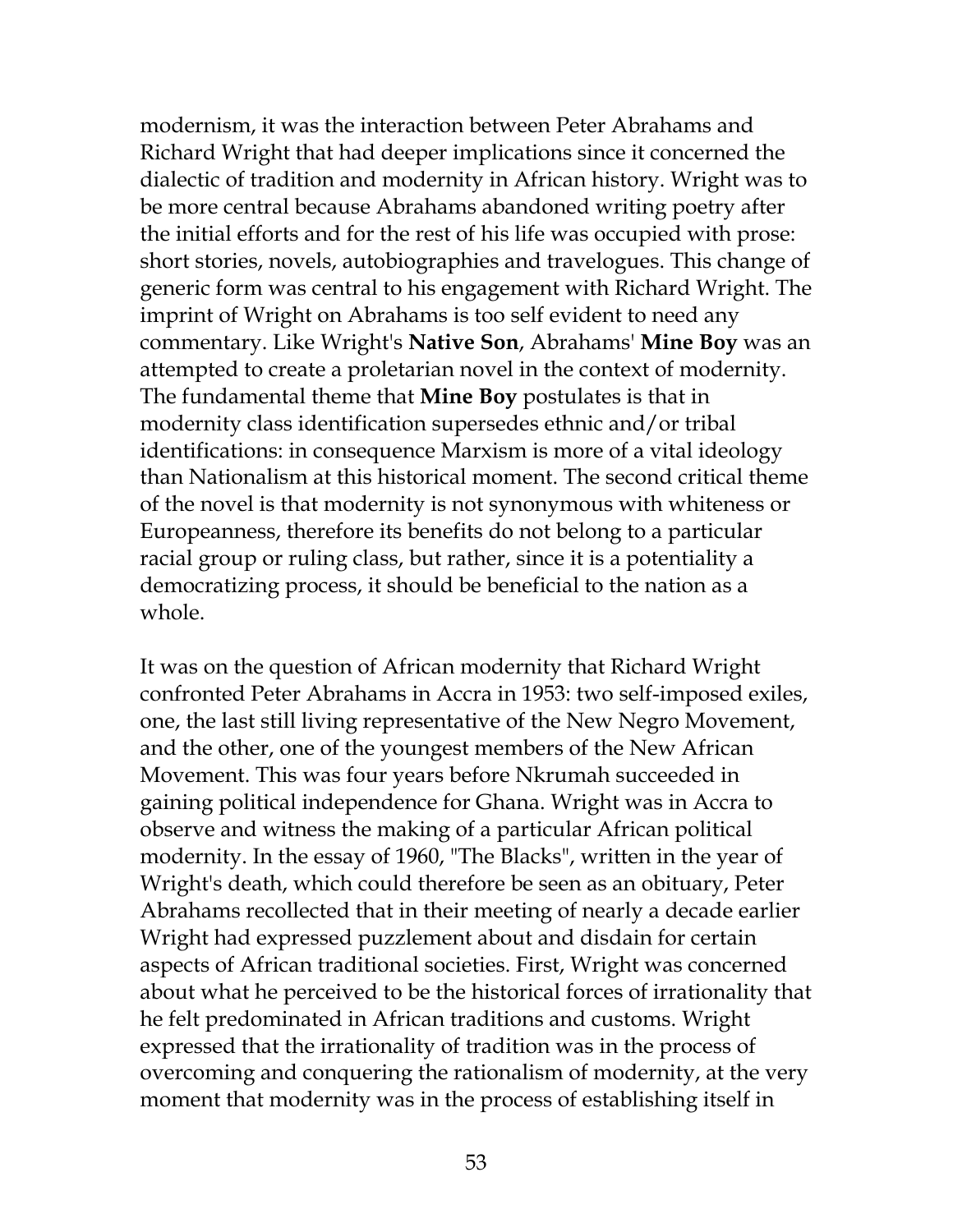Africa and Asia as a democratizing process that expresses the attainment of freedom. Secondly, Richard Wright interrogated Abrahams as to the reasons why blackness, which had so much historical resonance to South Africans and to African Americans, had no historical significance in African traditional societies. In other words, why does the particularism of tribal identification in traditional societies supersedes the universalism of blackness. Thirdly, Wright was puzzled by the absence of knowledge in Africa about Africa itself, yet there was an abundance of a quest for knowledge regarding Europe. Peter Abrahams writes of his deep sympathy for Wright's search to unravel the enigma that is Africa. ("The Blacks" in Langston Hughes's **African Treasury** [1960]).

Richard Wright coalesced his concerns in an essay written three years later in 1956, "Tradition and Industrialization", that was presented in the same year to the First Congress of Negro Writers and Artists in Paris. The essay was assembled the following year in his book **White Man, Listen** (1957). The essay was actually about the tragic failure of elites in Africa and Asia to realize political modernity within their specific national territories. In other words, the political spirit of Bandung Conference of the Nonaligned Movement was in the process of proving unrealizable. In some ways, the criticism of Wright prefigured the devastating critique Frantz Fanon launched four years later in **The Wretched of the Earth** (1961) against the failure of the political imagination of the national bourgeoisies in Third World countries. The fundamental difference between them was that while Fanon was unrelentingly hostile to the effects of European colonial modernity in African history, Wright was positively neutral in applauding the positive effects of the rationalism of colonial modernity against the irrationalism of traditional societies. It should be mentioned here that Fanon always viewed himself as a protege of Wright ever since reading the American's novel **Native Son** in the late 1940s: the evidence is in **Black Skin, White Masks** (1953). Richard Wright postulates the following theses in this remarkable, extraordinary and controversial essay. Postulating Western philosophical modernity as emerging from the writings of John Locke and John Stuart Mill, principally concerned with the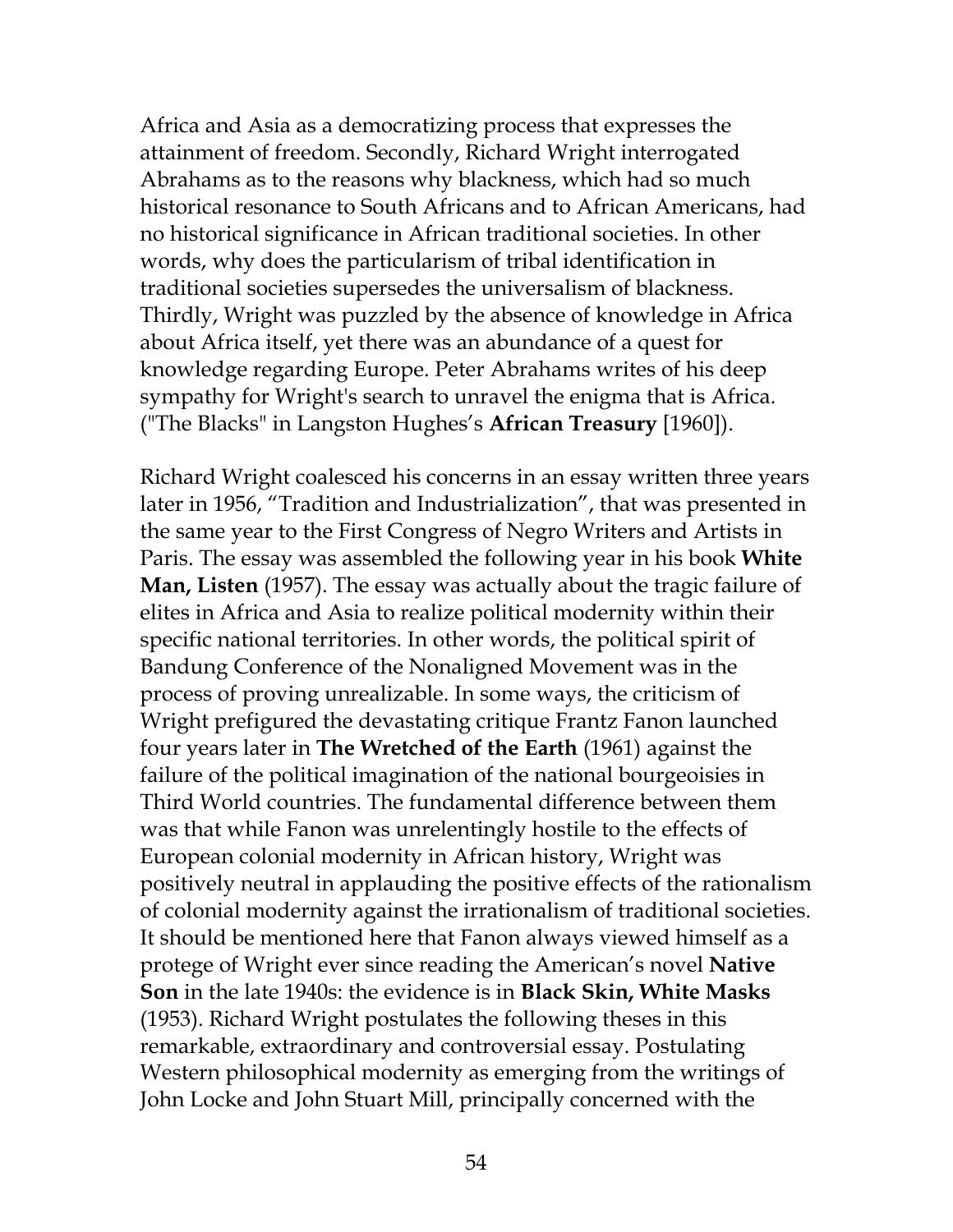development of democracy and individual freedom, Wright seeks to examine how these ideas and concepts could be relevant and applicable to Third World countries which have not had the historical trajectory characterized by industrialization and belong to different philosophical traditions. To him, modernity is fundamentally about secularization and rationality, consequently religion and racism are antithetical to modernity because they are predicated on irrationality. Although aware that the prevalence of racism indicates the incompleteness of Western modernity, Wright is more appalled and outraged by what he perceives to be the unshakeable hold of religious irrationalism and superstitious beliefs on the political and spiritual imagination of Third World peoples. He associates the degradation, servitude and humiliation evident in many Third World countries he visited as more the consequence of the superstitious beliefs in traditional societies than as the by-products of the violent entrance of European and colonial modernity into Africa history and/or Third World history. It is in the context of these formulations that Wright disengages himself from Africa because of his belief that the irrationalism of traditional societies has triumphed over the rationalism of the incipient forms of emergent African modernity. In other words, to him, at this relatively early stage of the African Independence Movement, it was already apparent that Third World intellectuals would be more successful in contesting colonial domination than in transforming the irrationalism of tradition into the rationalism of modernity. It is this expected failure that for Wright constituted the tragedy of Third World intelligentsia. In many ways, Wright was prophetic in these formulations, despite the violent riposte of Aime Cesaire who was also a participant at the First Congress of Negro Writers and Artists was still in session. It must have been interesting for Peter Abrahams to hear at this Congress in Paris a more elaborate critique of Third World traditional societies than the one conveyed to him on the beaches of Accra three years earlier.

As already noted, the prescience of Richard Wright's criticism is remarkable in its anticipatory nature of Fanon's searing indictment of African national bourgeoisie in **The Wretched of the Earth**. The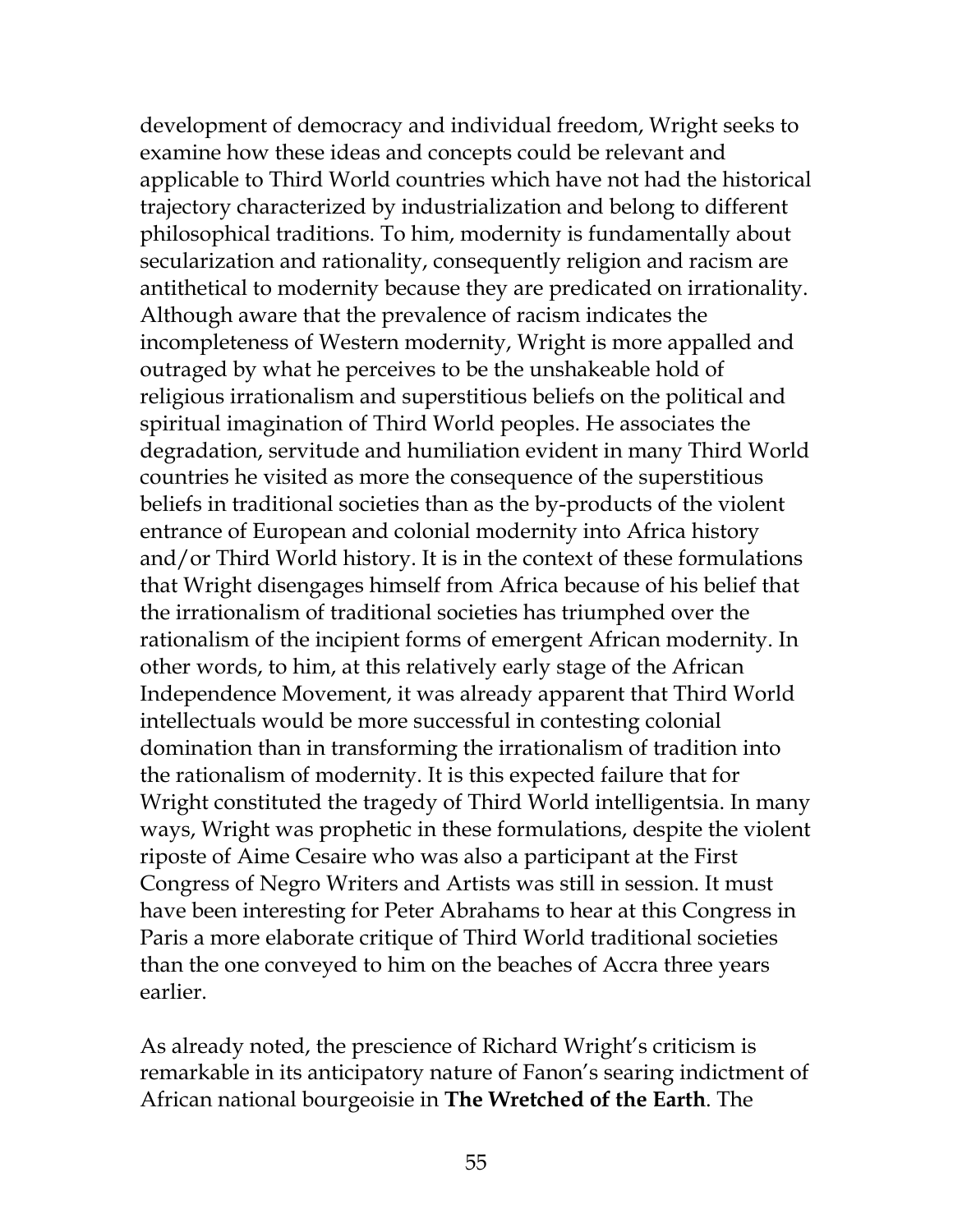fundamental distinction is that in contrast to the pessimism and defeatism of Richard Wright concerning the possibility of transforming Third World countries, Fanon's perspective was informed by revolutionary optimism. One particular difference resides in their particular philosophical outlooks: whereas Wright gravitated from Marxism in the 1930s to Existentialism in the 1950s, Fanon shifted from Sartre's Existentialism (**Being and Nothingness**) of the 1940s to Sartre's Marxism (**Critique of Dialectical Reason**) of the 1950s. It is not surprising therefore that Wright had no analytical and historical framework for comprehending the dialectic between tradition and modernity, whereas Fanon was resolutely historical and political in engaging this dialectic. Having abandoned Marxism in the apostasy of the 1940s during the 'god had failed' syndrome, Wright could at best only utilize a Weberian categorization of complex Third World societies. Fanon on the other hand, being the principal ideologue of the Algerian Revolution, unraveled the convoluted dynamic of tradition and modernity in a Marxian class analysis reinforced by Freudian psychoanalysis. Fanon undertakes an analysis of the dialectic between tradition and modernity which is resolutely political and cultural, in which national consciousness and nationalism are not interchangeable, in which national culture and 'African' culture are not exchangeable, and in which the peasant class and the working class are not historically similar, and in which the revolutionary violence of the colonized is not the same as the counter-revolutionary violence of the colonizer. In short, whereas Fanon was able to undertake a political analysis of the dialectic between tradition and modernity, Wright was unable to do so given his philosophical alignments.

Expanding further his thesis that religious superstition, animism in the particular instance of Africa, is at the center of the intractability of tradition in Third World societies, Wright reverts to the history of the formation of modernity in Europe to make some startling claims against Christianity. He explains the intractability of tradition by postulating tradition as a frozen or congealed form of religion. The central argument of Wright here is that it was Christianity, in both its variants of Catholicism and Protestantism, that had corrupted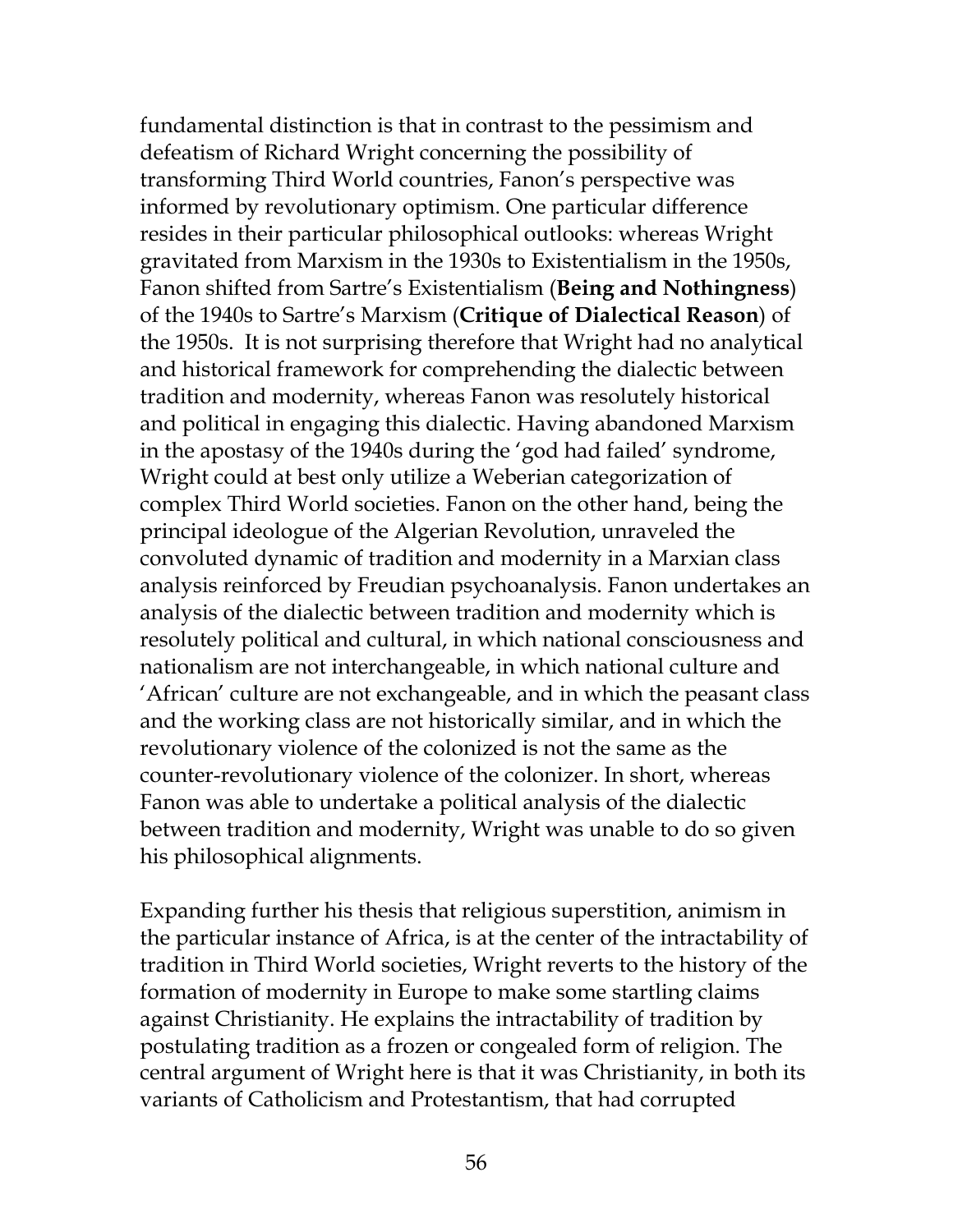Western values in the making of modernity. He taxes Catholicism as complicit in the formation of modern slavery, perhaps even giving instigation to it, as the direct consequence of the edict issued by the Pope in 1455 that Christians should convert and/or enslave infidels. Given that blacks were characterized by the Church as naturally inferior, he believes that it was inevitable that blacks would be turned into modern slaves. It was here that modern racism was launched. His indictment of Protestantism is through the figures of Martin Luther and John Calvin whom he charges as having accepted racism against black people as a norm and a given, rather than challenging this doctrine of the Church by extending individual freedom and justice to other people. Criticizing the proselytizing ideology of Christianity as constructed on the Manichean terms of the necessary triumph of white virtue over black villainy, superiority over inferiority, blond over brown, Richard Wright holds its civilizing mission as responsible for slavery, butchery and murder in Third World countries. He argues that all of these doings of the Western Church were the height of irrationalism that found symmetry with the irrationalism of Third World traditional societies. Wright applauds capitalism for two reasons. In the West, capitalism's invention of the Enlightenment had held the irrationalism of religion in check. In Third World countries (Asia and Africa), capitalism had unleashed a great revolution that was in the process of destroying the irrationalism of traditional societies. Applauding the plundering of Africa and Asia by capitalism, he viewed capitalism's greater mission as subjugating and transforming of traditional societies in order to shatter the prevalence of irrationalism which he believed was so characteristic of them. Wright inveigled against Third World intelligentsia for failing to appropriate the ideologies and practices of Enlightenment in order to contest this seemingly unending irrationalism. It is in the direction of religion and tradition that Wright levels the charges of racism and domination and exploitation, not at capitalism.

Though Peter Abrahams may have been sympathetic to these postulations of Richard Wright, since like the American he had himself broken with Marxism and the Communist Party over literary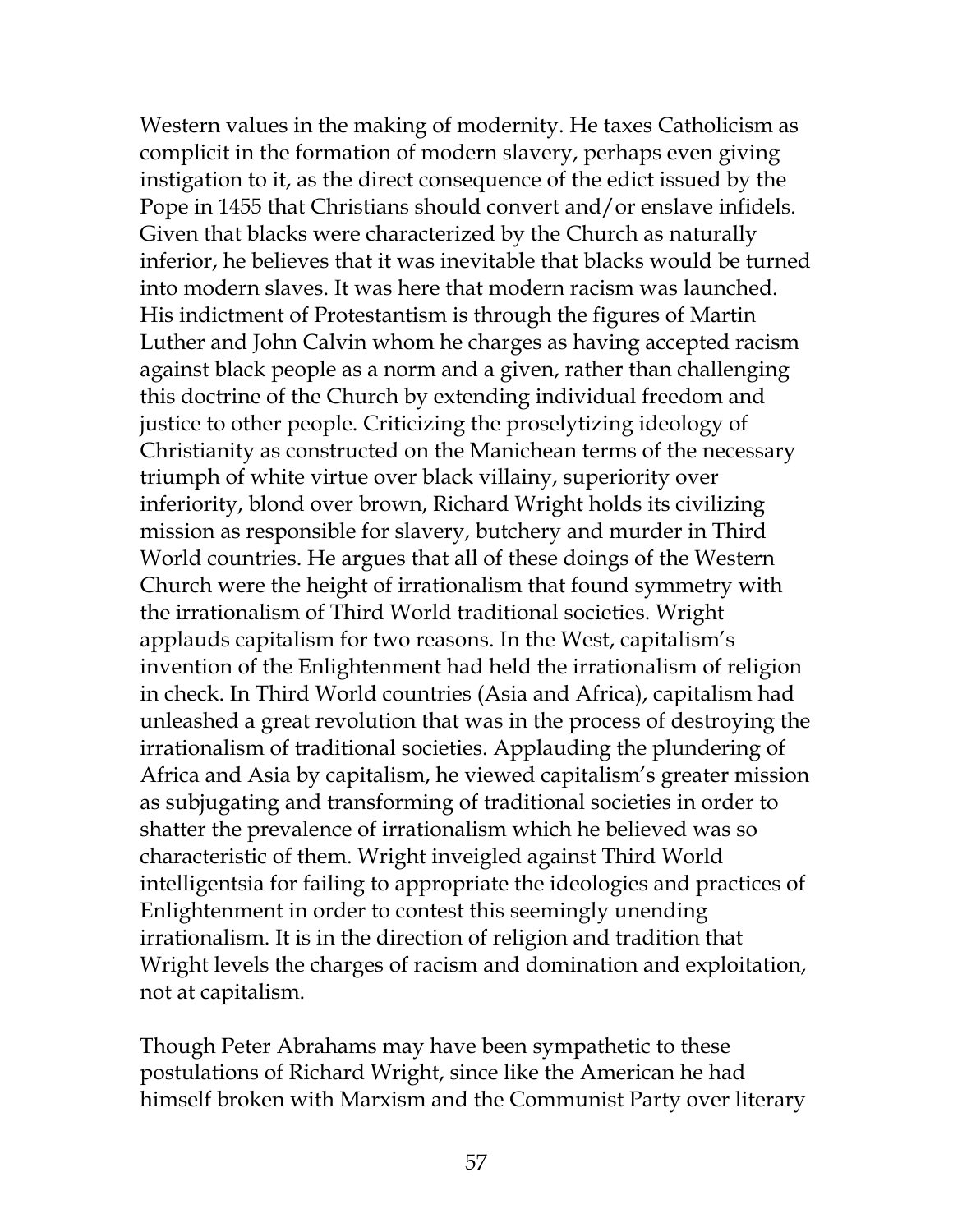matters, Aime Cesaire listening to them at the First Negro Congress Of Writers and Artists in 1956, these were just intellectual heresies containing no profound reflections. Cesaire's **Discourse on Colonialism** (1950) makes clear why he would be at odds with the central thesis of "Tradition and Industrialization": even though 1956 was the year in which Cesaire made his break with the French Communist Party, rather than with Marxism per se. The critical question for us is to counter-pose Frantz Fanon against Richard Wright, rather than Aime Cesaire against the African American. What could be said about this essay is that it was perhaps the demarcating point in the history of the New African modernity's appropriation of the historical lessons of modernity from New Negro modernity. From this point onwards, New Negro modernity in United States could not possibly have lessons for New African modernity in South Africa concerning the making and the contradictions of African political modernity by the African Independence Movement in the context of American imperialism superseding British imperialism, socialism challenging capitalism, the Cuban Revolution indicating the possible project of the African Revolution. The "Tradition and Industrialization" essay could be seen as marking the historical exhaustion of New Negro modernity. The essay was written four years before the Sharpeville Massacre of 1960.

Frantz Fanon had a greater understanding of African political and philosophical modernity than Richard Wright. Two years following the presentation of "Tradition and Industrialization" in Paris, in 1958 Fanon gave a major address to The All-African People's Conference in Accra (Ghana). In the audience were two New African intellectuals: Ezekiel Mphahlele and Jordan Ngubane. Mphahlele's assessment of this Conference, which eventually appeared as his contribution to Langston Hughes' **An African Treasury**, emphasizes Fanon's electrifying effect on the delegates: "Dr. Fanoh Omar [Frantz Fanon traveled under assumed names because of assassination attempts] of Algeria is certainly the high light of the session. He does not mince words. What FLN man can afford the luxury anyway? Algerians have no other recourse but fight back, he says, and the FLN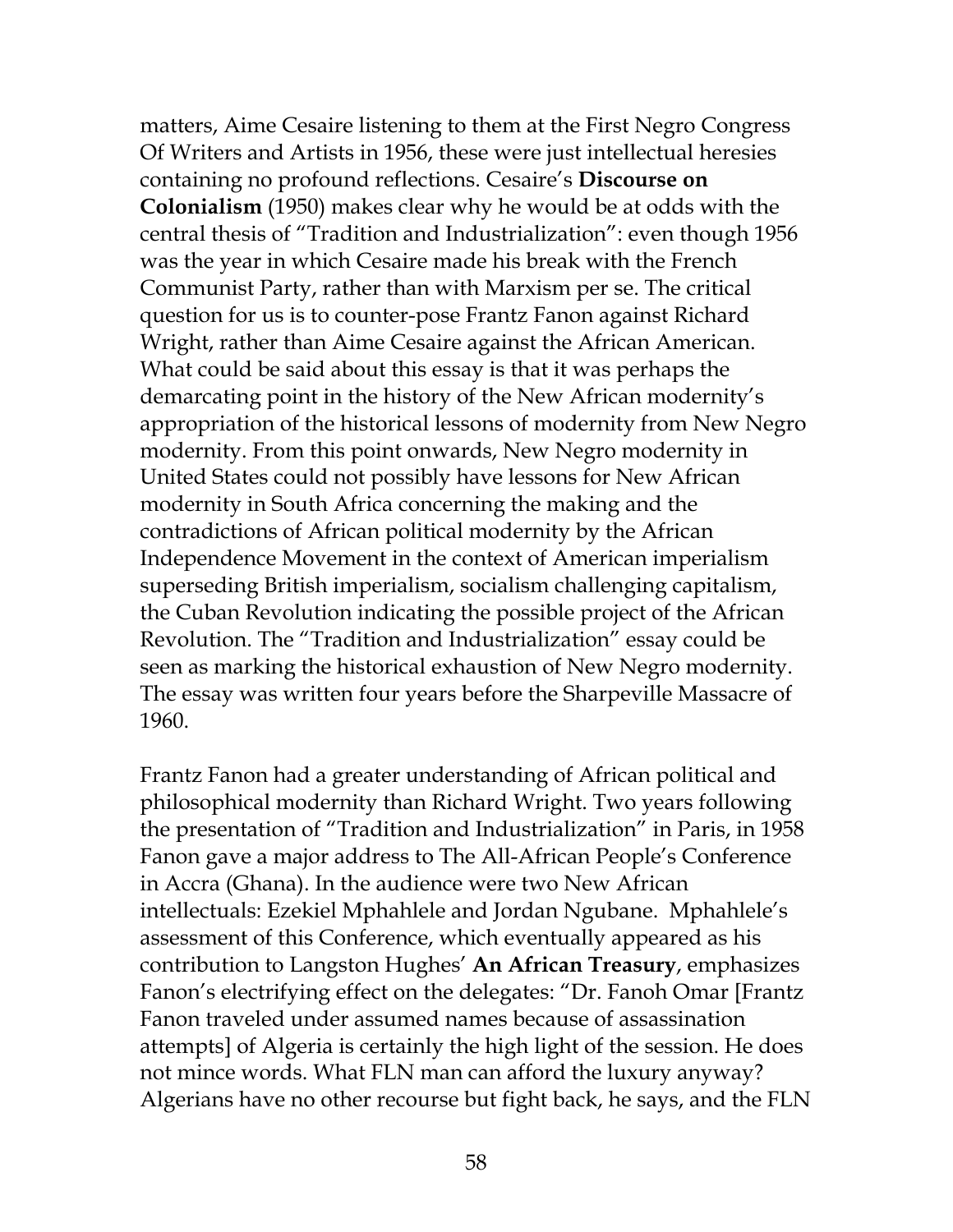means to go through with it. In staccato French he carries his audience to the horrible scene of French atrocities on Algerians. The results of the French referendum, he says, were faked in part, and at best did not reflect the true majority opinion of Algeria. He gets the loudest and longest ovation of all the speakers. I make my speech for the African National Congress." ("Accra Conference Diary: *The All-African People's Conference, Accra, Ghana, December* 8, *1958*") Jordan Ngubane, who was representing the Liberal Party and consequently not on speaking terms with Mphahlele in Accra, was also impressed by Fanon's presentation at the Conference, but in his instance it was tempered by his irrational fear that Fanon was a Trojan horse for Communism, a philosophy of history that he profoundly despised. It is unfortunate that Ngubane appraised Fanon intellectual and political brilliance through Cold War politics of the 1950s, rather than in relation to Fanon's contribution to the African Revolution and to African history: "The Americans enthusiastically cheered Dr. Gikonyo wa Kiano (Kenya) when he demanded the release of Jomo Kenyatta. The Russians went wild when Dr. F. Omar of Algeria asked the conference to commit itself to violence in the fight against imperialism. The conference, of course, had not met to say it would fall on any side of the ideological fence. As a result communism and alignment were never real issues, both in the plenary session as well as in the leader's gatherings. The delegates were concerned only with three things: Freedom, African Unity and the methods to use to move events in the direction of their choice. There was complete agreement on the first two issues and very sharp differences on the last one" ("Accra Conference---IV: Russia and America").

At the time of The All-African People's Conference Fanon was constantly engaged with the "methods" and the "choices" that Africa would have to make in order to dislodge colonialism and imperialism thereby realizing the African Revolution. For Fanon the "method" had to be revolutionary violence and the "choice" had to be socialism in order for Africa to realize a political and cultural modernity based on the imperatives of African history. A personal journal or logbook that Fanon kept at this time indicates the constancy of his commitment to the direction in which Africa must be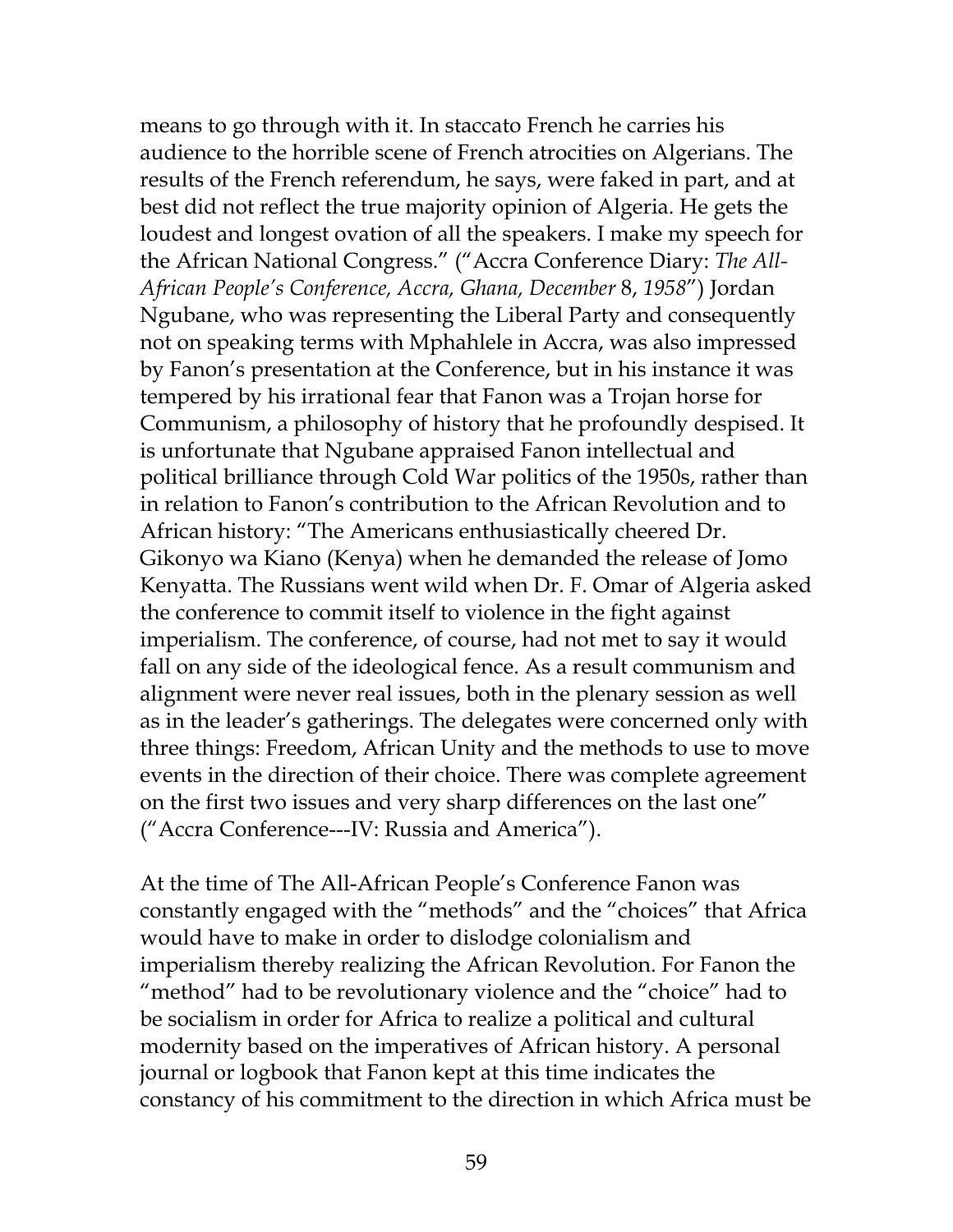moved in order to invent and realize its own particular brand of modernity: "To put Africa in motion, to cooperate in its organization, in its regrouping, behind revolutionary principles. To participate in the ordered movement of a continent----this was really the work I had chosen. . . Taking the West as a starting point, we had to prove, by concrete demonstrations, that this continent was one. . . The Africa of everyday, oh not the poets' Africa, the one that puts to sleep, but the one that prevents sleep, for the people is impatient to do, to play, to say. . . That is the real Africa, the Africa that we had to let loose in the continental furrow, in the continental direction. The Africa that we had to guide, mobilize, launch on the offensive. This Africa to come. . . We have Africa with us. A continent is getting into motion and Europe is languorously asleep. . . Colonialism and its derivatives do not, as a matter of fact, constitute the present enemies of Africa. In a short time this continent will be liberated. For my part, the deeper I enter into cultures and the political circles the surer I am that the great danger that threatens Africa is the absence of ideology" (**Toward the African Revolution**). Clearly then, for Fanon it was absence of an ideology derived from the imperatives of African history that was preventing the construction of Africa modernity, rather than the irrationalism of superstitious religious beliefs governing traditional societies as Richard Wright believed. It was Richard Wright's incomprehension of African history that necessitates and demarcates the rupturing of the historical unity between New Negro modernity and New African modernity. With the fracturing of this unity, it is Ezekiel Mphahlele, then living in selfimposed exile in Nigeria, one of the New Africans who found compelling the presentation of the ideologue of the Algerian Revolution in Accra, who initiates the intellectual bridgehead between New African modernity and Nigerian modernity through Ulli Beier's *Black Orpheus* magazine, the rapprochement of New African modernity and the emergent literary modernities in East Africa by means of his participation in this region's cultural reviews such as *Transition* in Kampala and *East African Journal* and *Mawazo* in Nairobi, and actually brings the political principles and ideology of the African Independence Movement to South Africa with his many contributions to Ruth First's *Fighting Talk* bi-weekly between 1960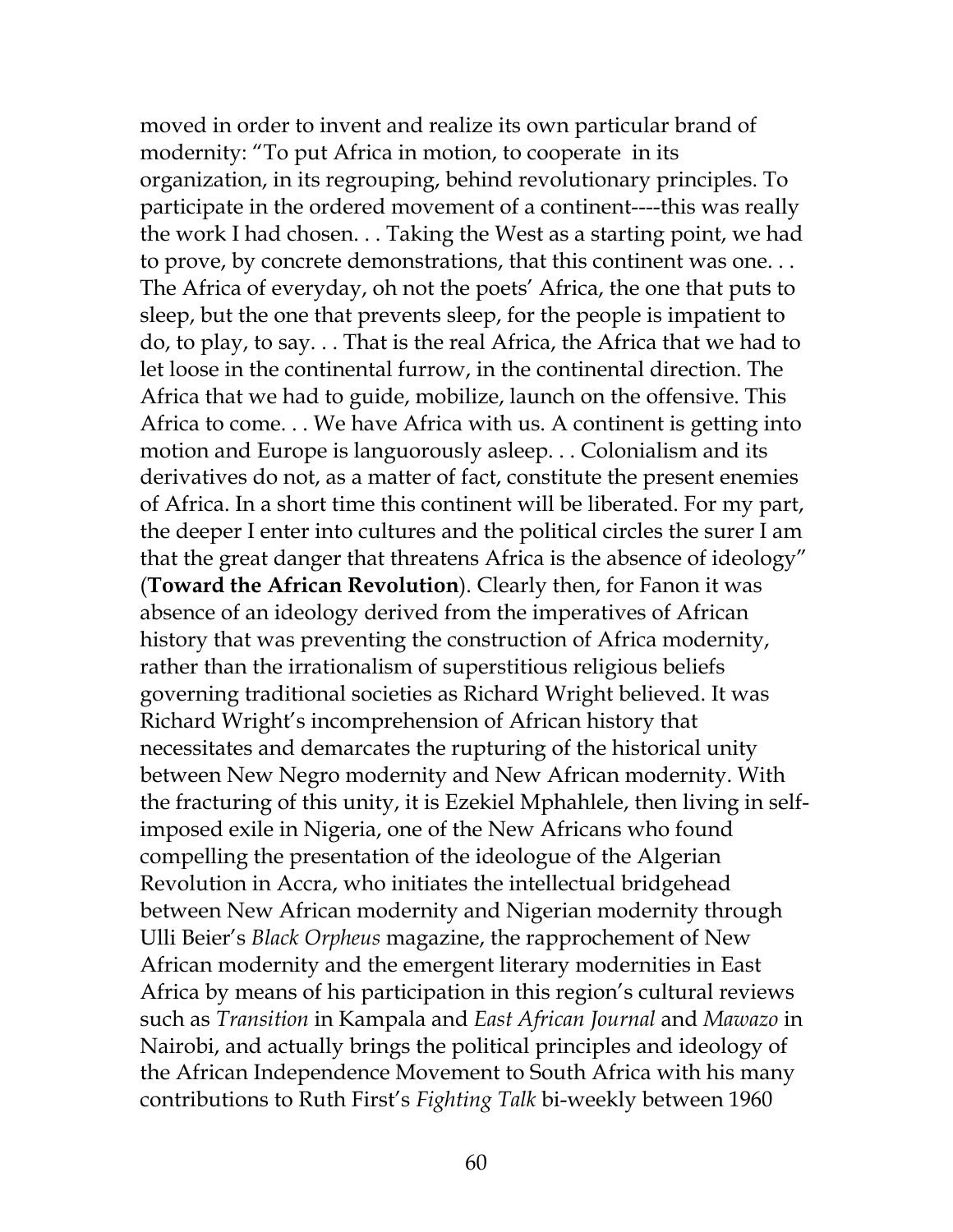and 1962. By no means, during this orientation did Mphahlele sever his nostalgia for New Negro modernity, as is made evident by his interventions on the relationship between the Black Arts Movement and the Harlem Renaissance in the early 1970s. At this same historical juncture, Nelson Mandela re-oriented the African National Congress away from its Booker T. Washington moorings towards revolutionary violence of the Algerian Revolution. Whether Mandela met with Frantz Fanon during his secret meetings in 1960-1961 with the underground leadership of the Algerian Revolution to move the African National Congress towards the African Independence Movement and the African Revolution is not known.

What then was Fanon's message to The All-African Peoples' Conference that electrified and stirred the delegates from all over Africa, a speech that may have been a landmark in African political and intellectual history! Although the speech that Fanon actually delivered in Accra was never published in any of his publications, upon his return to Tunis, which was the headquarters of the Algerian FLN, he immediately published two articles in the ideological organ of the organization, *El Moudjahid* (December 24, 1958), of which he was Editor-in-Chief, assessing what had occurred at the Conference. We will consider these writings, "Algeria in Accra" and "Accra: Africa Affirms Its Unity and Defines its Strategy", posthumously assembled in **Toward the African Revolution**, in a moment. The Conference had a profound effect on Fanon, so dramatic that it widened his historical vision concerning Africa as well as deepening his ideological perspective. Fanon goes so far as to speak of the Conference as a demarcating point in African revolutionary history. What affected Fanon so dramatically was that for the first time ever, the 'whole' of Africa at the Conference, in the form of delegates from different national liberation movements as well as delegates that were to form independent governments in 1960, collectively gave an unconditional support to the Algerian Revolution as well as to the leadership of the FLN. There were few hold-outs like Leopold Sedar Senghor in Senegal, Jacques Rabemanjara in Madagascar, Houphet-Boigny in Ivory Coast, all three of whom he was to criticize bitterly in **The Wretched of the Earth**. It was this collective support of Algeria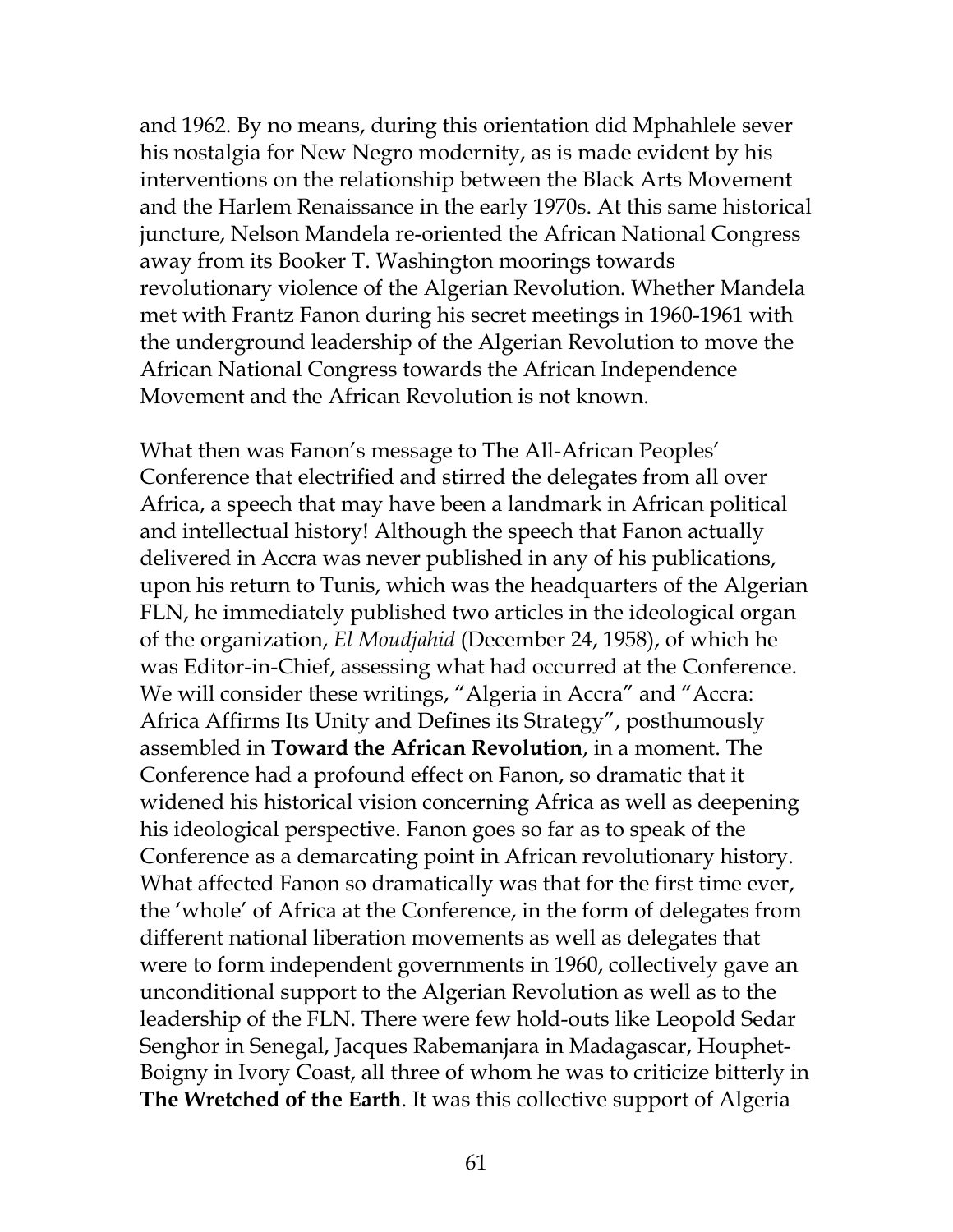as well as the promise of material assistance, that made Fanon to speak of the Accra Conference as a demarcating point in the evolution of national consciousness and political will in Africa. There are several changes in all of Fanon's writings that are written in the wake of the Conference: Anglophone Africa and its politics are immediately brought to the center of his intellectual and political discourse; South Africa begins to engage his formidable intellectual powers more and more systematically, so much so that he speaks of parallels between Algeria and South Africa, as though to say that connection between New Negro modernity and New African modernity was untenable in the changed new historical situation of the hegemony of American imperialism following the Second World War; the possibility of African unity is given a prominent position in his discourse, to the point of not seeing the immediate necessity of unity between black Africa and black America, as he so famously contrasted in **The Wretched of the Earth** the differential situational contexts of a Richard Wright and of a Jomo Kenyatta; Africa is feverishly pulled politically in the direction of the Third World, consequently Fanon threw a cold intellectual gaze on Negritude, 'black culture' and other purely black manifestations of one kind or another. By pulling South Africa towards Algeria, Fanon was unknowingly disengaging New African modernity from New Negro modernity, in effect pulling South Africa into Africa.

Although these remarkable political shifts were to explode in **The Wretched of the Earth**, they began being evident in the last piece Fanon wrote for *El Moudjahid*, before leukemia forced him to consolidate and concentrate his dissipating energies into writing this political masterpiece. In the article, "Unity and Effective Solidarity Are the Conditions for African Liberation", also posthumously assembled in **Toward the African Revolution**, Fanon writes: "For an observer who has followed the evolution of the African continent for two years [i. e., since The All-African Peoples' Conference], one conclusion is particularly obvious: the dependent peoples on whom foreign domination weighs are progressively achieving national sovereignty. . . Optimism in Africa is the direct product of the revolutionary action of the African masses, whether political or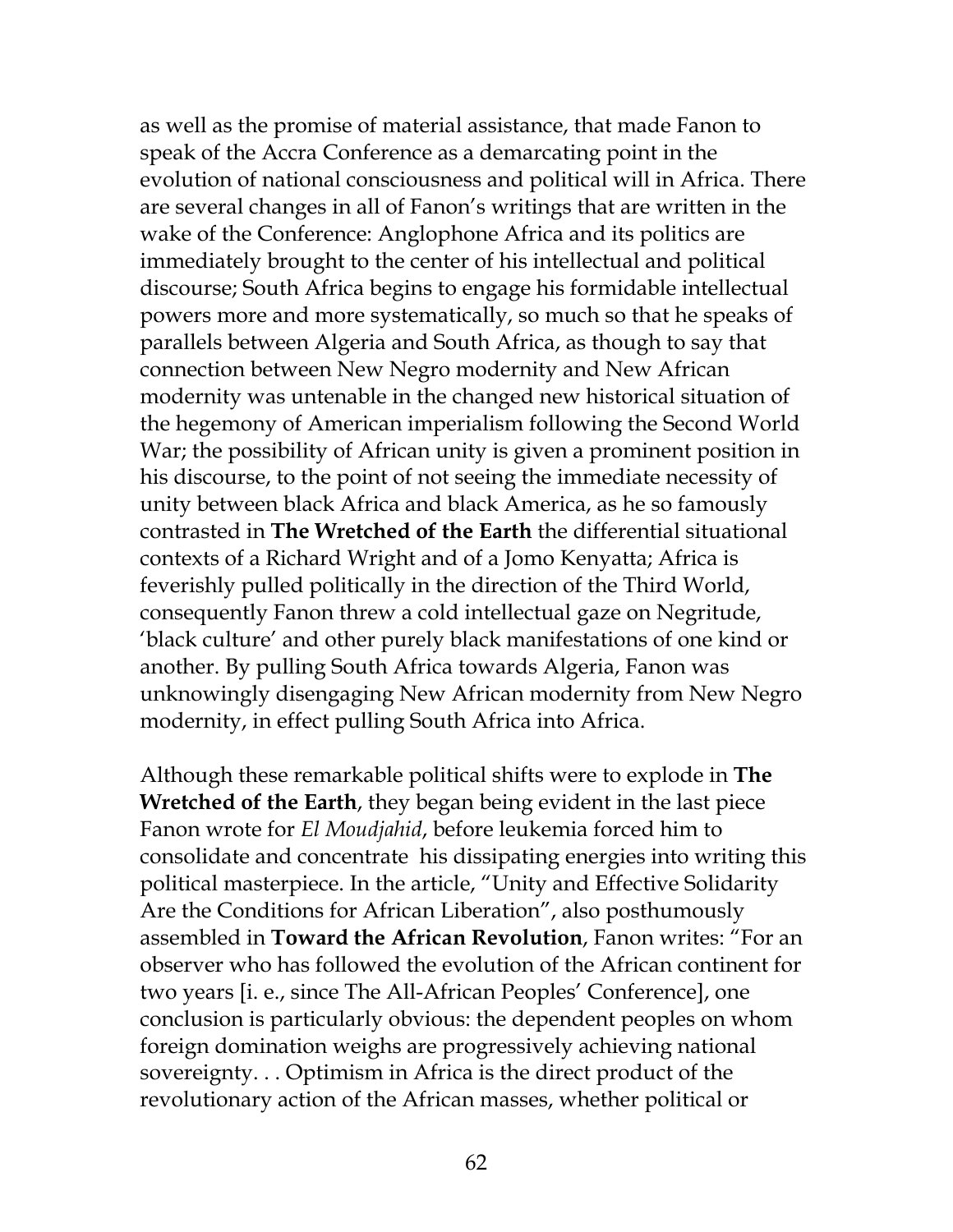armed---often both at one and the same time. . . This means that we [Africans] are absolutely not neutral in respect to genocide being carried out by France in Algeria, or to apartheid in South Africa. . . The inter-African solidarity must be a solidarity of fact, a solidarity of action, a solidarity concrete in men, in equipment, in money. . . Africa will not be free through the mechanical development of material forces, but it is the hand of the African and his brain that will set into motion and implement the dialectics of the liberation of the continent." Fanon viewed the possible unity of Africa as predicated not on utopian metaphysical principles, but rather, on the revolutionary will and political determination to liberate and transform Africa. In one the articles in *El Moudjahid*, "Algeria in Accra" reporting on the enthusiastic reception of the Algerian delegation at this historic Conference, Fanon commends Kwame Nkrumah for recognizing the historical necessity of revolutionary violence against certain forms of colonial domination as well as for acknowledging that the Algerian Revolution was in the forefront of the African Revolution. Fanon was unwavering in his belief that white settler colonialism in Africa can only be overcome through revolutionary violence. He expected revolutionary transformation to thwart the initiation of neo-colonialism with the demise of classical colonialism. In the second article, "Accra: Africa Affirms its Unity and Defines Its Strategy," Fanon postulates that African solidarity, if it is to be real and everlasting should be based on the synthesis of revolutionary principles and national will: "Several problems were debated in the course of this conference. The two most important ones seem to have been the question of non-violence and the question of collaboration with the previously dominating nation. The problems are obviously linked. The end of the colonial regime effected by peaceful means and made possible by the colonialist's understanding might under certain circumstances lead to a renewed collaboration of the two nations. History, however, shows that no colonialist nation is willing to withdraw without having exhausted all its possibilities of maintaining itself." These reflections of Fanon give a historical understanding of why during the era of decolonization in African history the symmetry between New Negro modernity in United States and New African modernity in South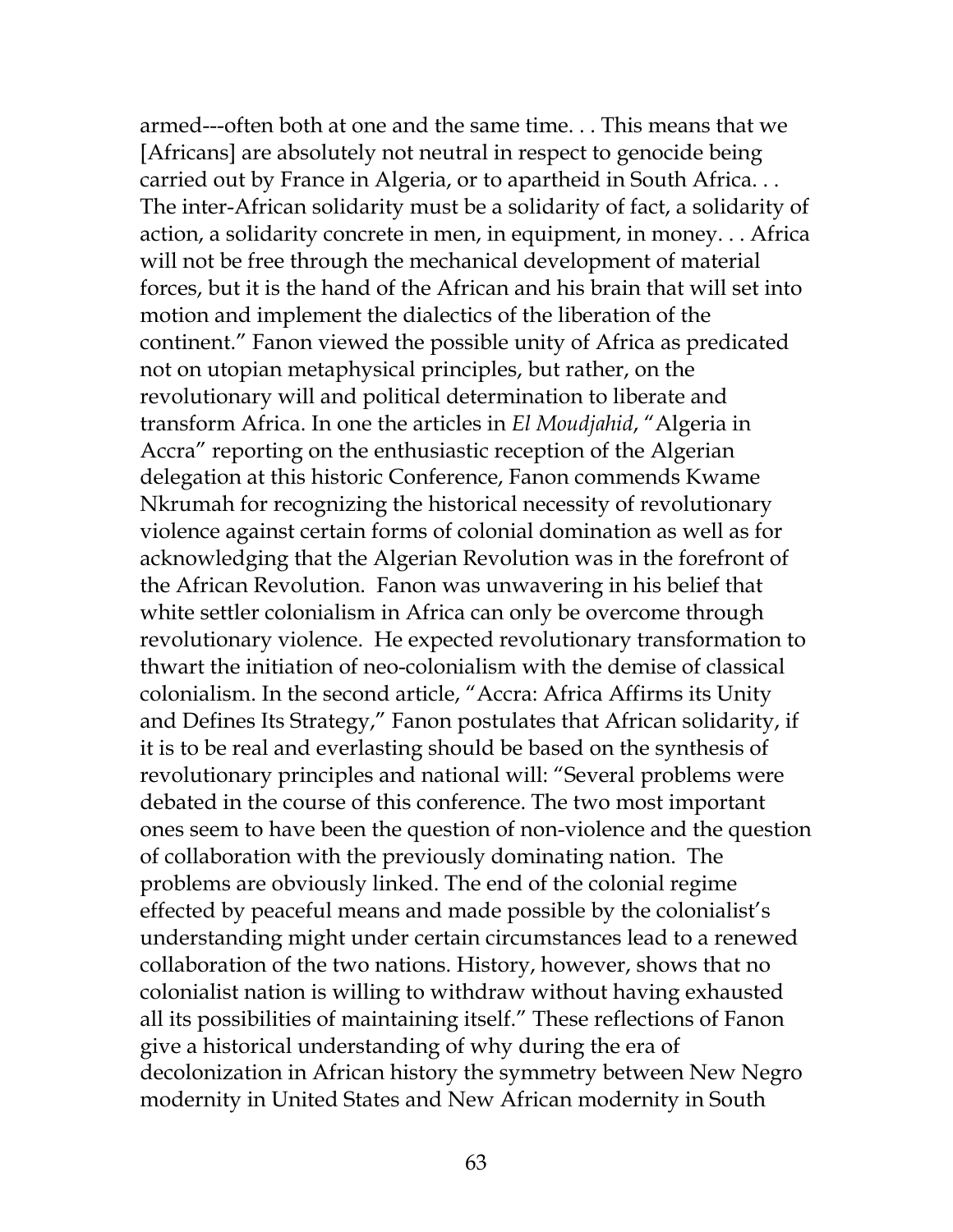Africa no longer had an immediate historical imperative and cultural resonance it had had before.

What was required of New African modernity was for it to harness the national will and revolutionary spirit of South African people in order to overthrow colonial modernity of apartheid: what was necessary for this was revolutionary violence. New Negro modernity was hardly in a position to provide this revolutionary imperative. When Nelson Mandela secretly toured African countries in 1960 and 1961 in quest for military support following the Sharpeville Massacre with the aim of establishing Umkhonto we Sizwe (the military wing if the African National Congress), there is no question that a new historical paradigm for constructing New African modernity was necessary. While Nelson Mandela was seeking integrate South Africa into Africa on a political plane, Ezekiel Mphahlele likewise was endeavoring to realize the same aim on a cultural plane. In his second autobiographical text **Afrika My Music** (1984), Mphahlele indicates the process of 'integration' and rapprochement between New African modernity and Nigerian modernity, in 'replacement' of New Negro modernity: "I had moved out of a literary renaissance among blacks in South Africa into another----a West African one, which was in full swing, having begun with the decade of the Fifties. It was exciting to work with and be in the company of Nigerian writers, artists, actors and educators: Wole Soyinka, playwright, poet, novelist; Gabriel Okara, poet; Mabel Segun, poet, Amos Tutuola, novelist; sculptor Ben Enwonwu; painters Demas Nwoko, Uche Okeke, and so on. In December, 1958 I was invited to Kwame Nkrumah's All African Peoples Conference in Accra." Mphahlele could have easily added the names of John Pepper Clark, Chinua Achebe and Christopher Okigbo. To be sure, to him the Sophiatown Renaissance and the Nigerian literary renaissance were not equivalent, for he mentions unequivocally that Nigeria consisted of "formidable cultures" and that "Nigeria restored Africa to us." He adds with a deep sense of resignation: "True, I had to work under Nigeria bosses at the C. M. S. Grammar School (Lagos) and the University of Ibadan [i.e., the British] who wanted me to ingratiate myself with them because Nigeria was giving refuge to a bedraggled runaway slave from South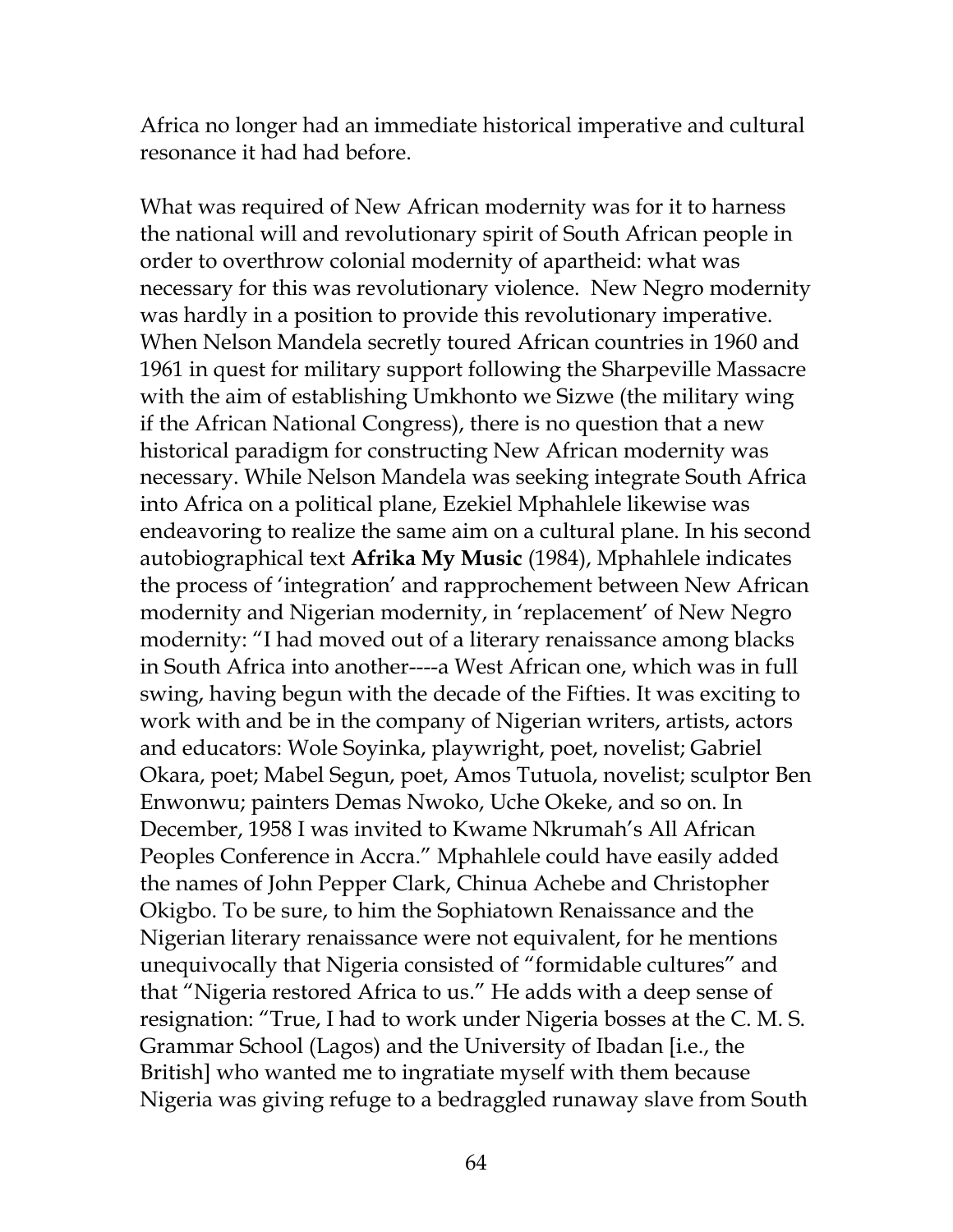Africa. But all my colleagues, and the numerous Nigerians whom we befriended with great ease, were most generous and warm." South Africa and Nigeria were in the forefront of articulating, if not necessarily forging, an African modernity.

What is extraordinary is that this rapprochement or rendezvous of New African Modernity and the "literary renaissance" in Nigeria (or Nigerian modernity) was captured at the moment of its historical occurrence in an anthology assembled by a New Negro intellectual: Langston Hughes' **An African Treasury**. South Africa and Nigeria were brought in this reader in the context of the formation of African national literatures in the European languages. Other nations were also amply represented such as Ghana and Sierra Leone. It was in the early 1950s, during the waning moments of New African modernity schooling itself in New Negro modernity, the decade of the Sophiatown Renaissance, that Hughes as he states in the Introduction felt the need for such documentation dedicated 'To the young writers of Africa': "My interest in native African writing began when I was asked by the editors of *Drum*, a Johannesburg magazine for nonwhite readers, to become one of the judges of a short story contest for indigenous South African writers. Some of the work that came to me contained pages which moved, surprised, and quite delighted me. I was determined to see how much more writing of interest was being produced by black Africans." In a letter of February 1, 1954 to Peter Abrahams soliciting his contribution, Langston Hughes uses nearly similar words and justification for the project: "Recently I've judged a short story contest for *Drum* (Johannesburg) and liked some of the stories [very] much. I think I could get an anthology of African Negro short stories published (by Negro in U.S., we mean Colored, too) in this country. Do you yourself have any short stories which might be included in such an anthology?" Mphahlele's contribution to the anthology was with an essay that pulled South Africa to Africa rather than the continuation of the New African gaze in the direction of United States: "Accra Conference Diary: The All-African People's Conference, Accra, Ghana, December 8, 1958." One of the years of the *Drum* short story contest, Langston Hughes worked with H. I. E. Dhlomo on a judges' panel that selected a short story by Richard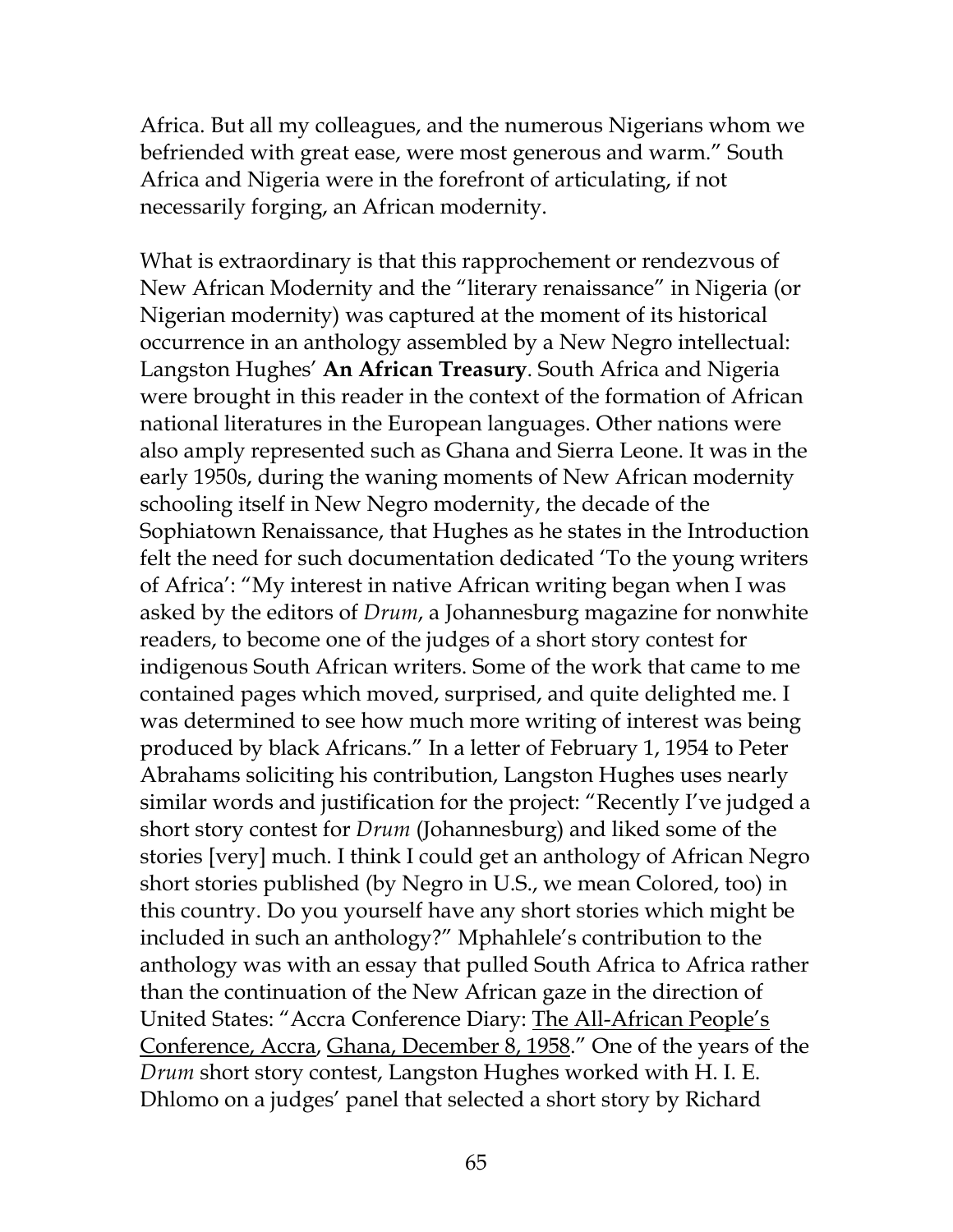Rive. It is not surprising therefore that Rive dedicated his first collection of short stories, **African Songs** (1963, East Berlin), to this great New Negro poet.

Mphahelele leaving South Africa in 1957 on self-imposed exile afforded him other great intellectual experiences in Africa. He encountered in Ghana a group of brilliant young intellectuals and artists who were in the forefront in creating a modern culture in that country: Kofi Awoonor, Efua Sutherland, Frank Kobina Parks, Ama Ata Aidoo, Kwabena Nketia, Dr. Danquah, Quaison Sackey, Adail-Morty and Vincent Kofi. In as much as the Nigerian sojourn had enabled him to meet the legendary Patrice Lumumba, Accra afforded him the opportunity to meet the great New Negro scholar W. E. B. Du Bois. Mphahlele witnessed the historic moment of the intersection or unity, however momentary, of African nationalism and the incipient forms of modern national culture in various African countries. Mphahlele not only engaged English-speaking African countries, but also French-speaking such as Senegal, where he was on personal terms with its formidable intellectuals: Leopold Sedar Senghor, Cheik Anta Diop, Sembene Ousmane, Birago Diop, and Cheik Hamidou Kane. He experienced this also in Uganda and Kenya. It is possible that it was this unity of African nationalism and modern national and literary cultures in Africa that rendered the historical relation between New Negro modernity and New African modernity antiquarian, in fact unhistorical at the moment of the triumph of African Independence Movement.

It was in his capacity as the Director of African Programmes for the Congress for Cultural Freedom from 1961 to 1963 that Ezekiel Mphahlele had arguably the greatest impact on many African countries and was at his strongest in pulling South Africa into Africa. Through the funds of the Congress for Cultural Freedom, Mphahlele organized three major get together of African intellectuals, writers and artists: the historic 1962 Conference of African Writers of English Expression in Kampala; the Dakar Conference (Seminar) on Francophone literature in March 1963; the Freetown Conference (Seminar) on African Literature and the University Curriculum in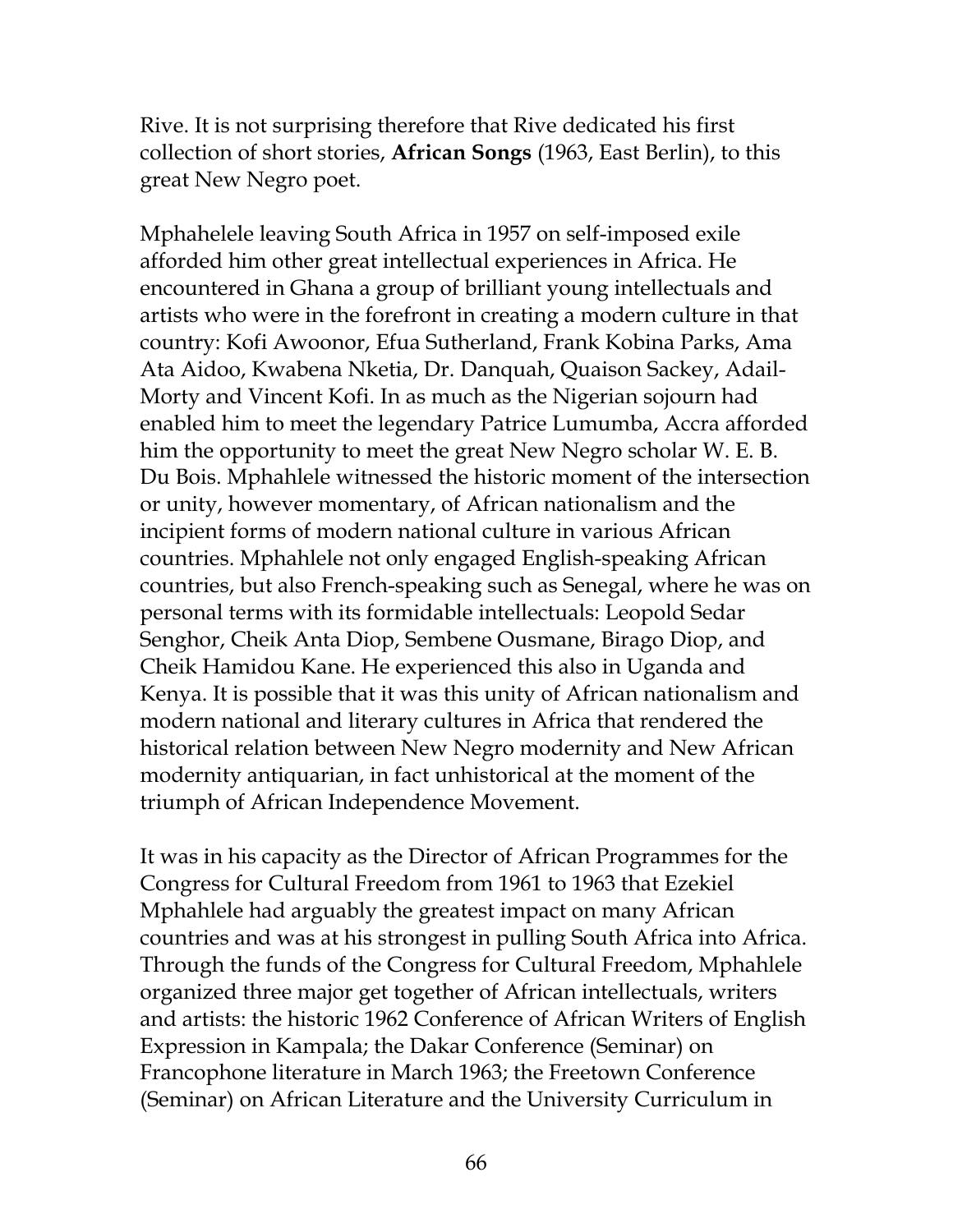April 1963. Since in the essay of 1999, "Ezekiel Mphahlele: The Last New African Intellectual of the New African Movement", read at a major conference at the University of Kwavenda celebrating Mphahlele's 80<sup>th</sup> birthday, I say a mouthful about these conferences, not much will be said here. Suffice to say, they were crucial, if not absolutely fundamental, in defining and articulating the poetics of modern African literary cultures.

To conclude, it is clear and paradoxical retrospectively that the "detour" of New African modernity through New Negro modernity throughout the first half of the twentieth century of South African cultural and intellectual history was not only an attempt to dislodge the hegemony of European modernity in South Africa, it was also a preparation of South Africa's re-entry into African cultural history. The unfolding of the consequences of 1994 in the twenty first century will testify whether this particular project of the twentieth century has been successful or not: Was there a real African modernity in South Africa or merely a semblance of it!

> "At times, Cape Flats feels a lot like South Central Los Angeles, home to the Bloods and Crips gangs. Even though most of the gangsters here [Cape Town] will only get to Los Angeles in their dreams, and barely speak English, they express a deep affinity with West Coast rap and East Coast clothes. Murals feature Snoop Dogg and Tupac Shakur. The gangsters tattoo the names of American rappers on their chests. They greet each other with hand signals and secret handshakes." -Ginger Thompson, "Young, Hopeless and Violent

 in the New South Africa," *The New York Times*, March 21, 2003.

Claremont [Los Angeles], California.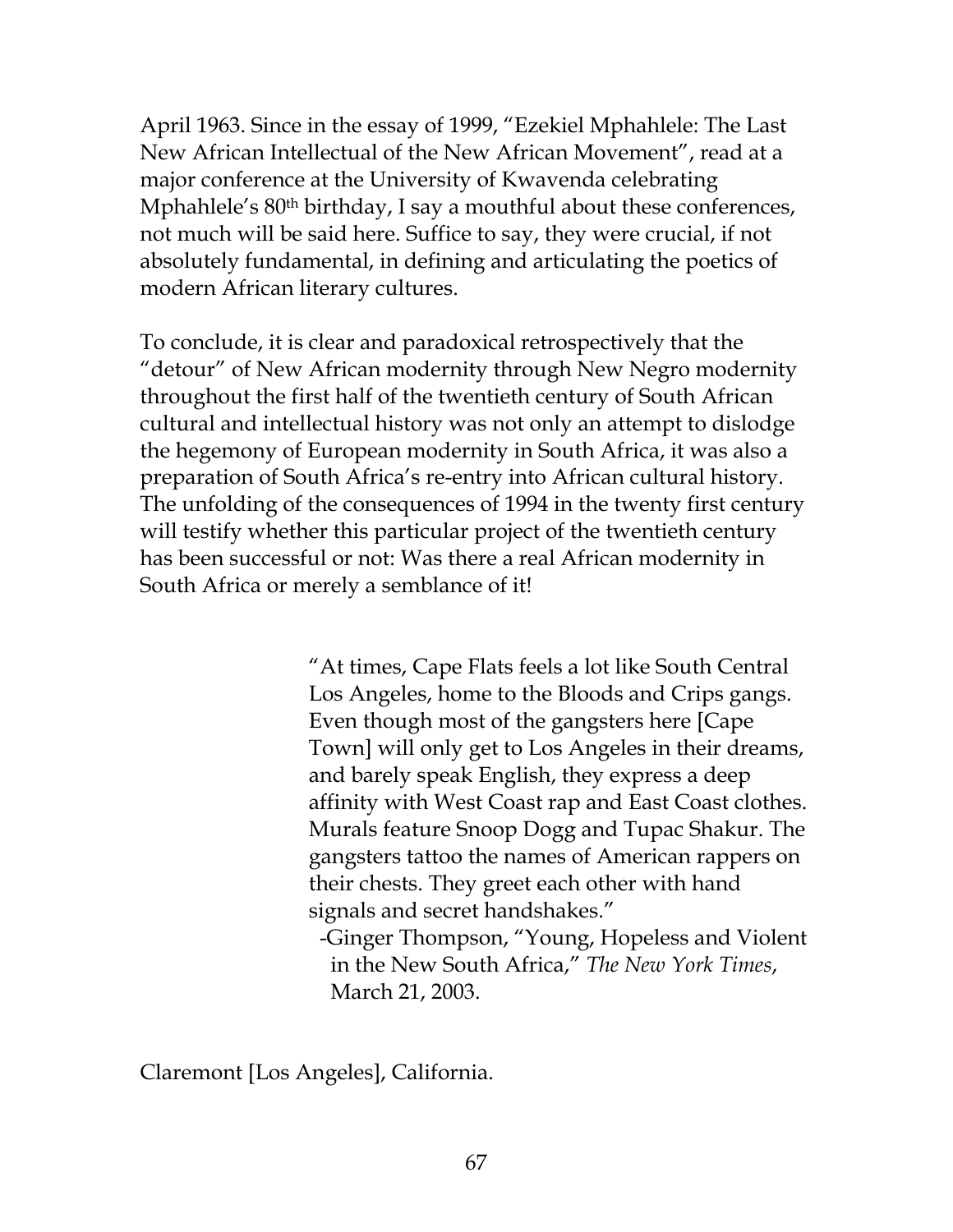## **BIBLIOGRAPHY**

- 1) Peter Abrahams, **Tell Freedom**, Faber and Faber, London, 1954.
- 2) ---------------------, "The Blacks", in **African Treasury,** selected by Langston Hughes, Crown Publishers, New York, 1960.
- 3) Alexander Crummell, "The English Language in Liberia" (1860), in **The Future of the Race**, Charles Scribner, New York, 1862.
- 4) ---------------------------, "The Regeneration of Africa" (1865), in **Africa and America**, Wiley and Company, Springfield [Mass.], 1891.
- 5) ---------------------------, "The Need of New Ideas and New Aims for a New Era" (1885), in **Civilization and Black Progress: Selected Writings of Alexander Crummell on the South**, (ed.) J. R. Oldfield, University Press of Virginia, Charlottesville, 1995.
- 6) H. I. E. Dhlomo, "Why Study Tribal Dramatic Forms" (1939), in **Literary Theory and Criticism of H. I. E. Dhlomo**, (eds.) Nick Visser and Tim Couzens, a special issue of *English in Africa*, vol. 4 no. 2, September 1977.
- 7) ---------------------, "Personal and Cultural Achievements," **Ilanga lase Natal**, August 14, 1948.
- 8) Frederick Douglass, "The Claims of the Negro Ethnologically Considered," in **The Life and Writings of Frederick Douglass**, (ed.) Philip S. Foner, International Publishers, New York, 1950.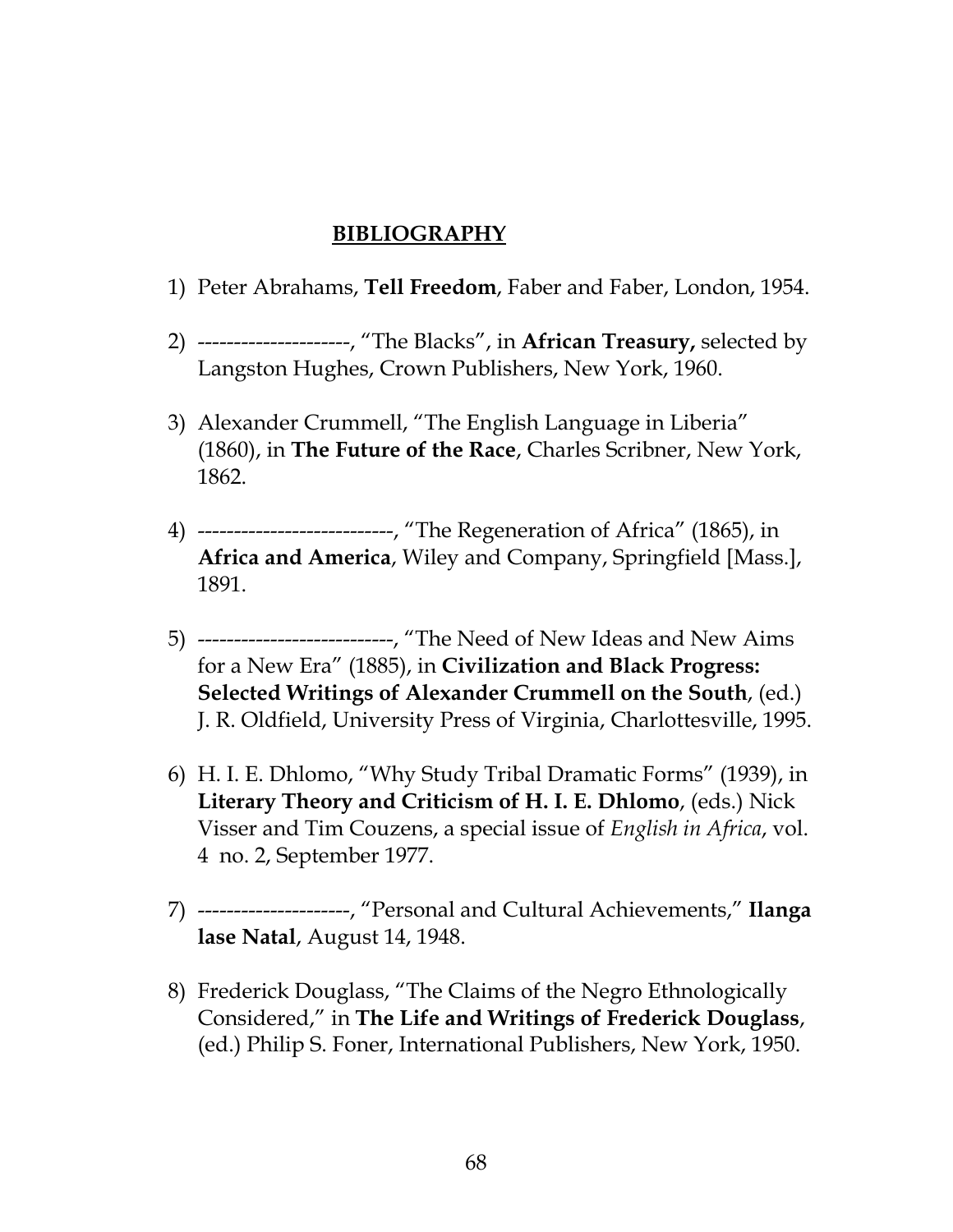- 9) Charles L. Dube, "Report on the South African Native National Congress", *Ilanga lase Natal*, January 26, 1912.
- 10) John L. Dube, "Are Negroes Better Off in Africa? Conditions and opportunities of Negroes in America and Africa Compared," *The Missionary Review of the World*, August 1904.
- 11) -----------------, "Chiefs and Gentlemen of the South African Native Congress," *Ilanga lase Natal*, February 2, 1912.
- 12) Frantz Fanon, **The Wretched of the Earth**, translated by Constance Farrington, Routledge and Kegan, London, 1963.
- 13) -----------------, **Toward the African Revolution**, translated by Haakon Chevalier, Monthly Review Press, New York, 1967.
- 14) Henry Louis Gates and Cornel West, **The Future of the Race**, Alfred A. Knopf, New York, 1996.
- 15) Henry Louis Gates, **Loose Canons: Notes On The Culture Wars**, Oxford University Press, New York, 1992.
- 16) ------------------------, "'The Lives Grown Out Of his Life': Fredrick Douglass, Multiculturalism And Diversity", in **Multiculturalism: Roots and Realities**, (ed.) C. James Trotman, Indiana University Press, 2002.
- 17)------------------------, "Resurrecting The Texts: A Concersation with Henry Louis Gates," by Bruce Cole, *Humanities*, March/April 2002.
- 18) William Wellington Gqoba, "Notes from the Transkei Upon Witchcraft," *Kaffir Express*, January 6, February 7, March 7, 1874.
- 19) John Tengo Jabavu, "The Launch," *Imvo Zabantsundu*, November 3, 1884.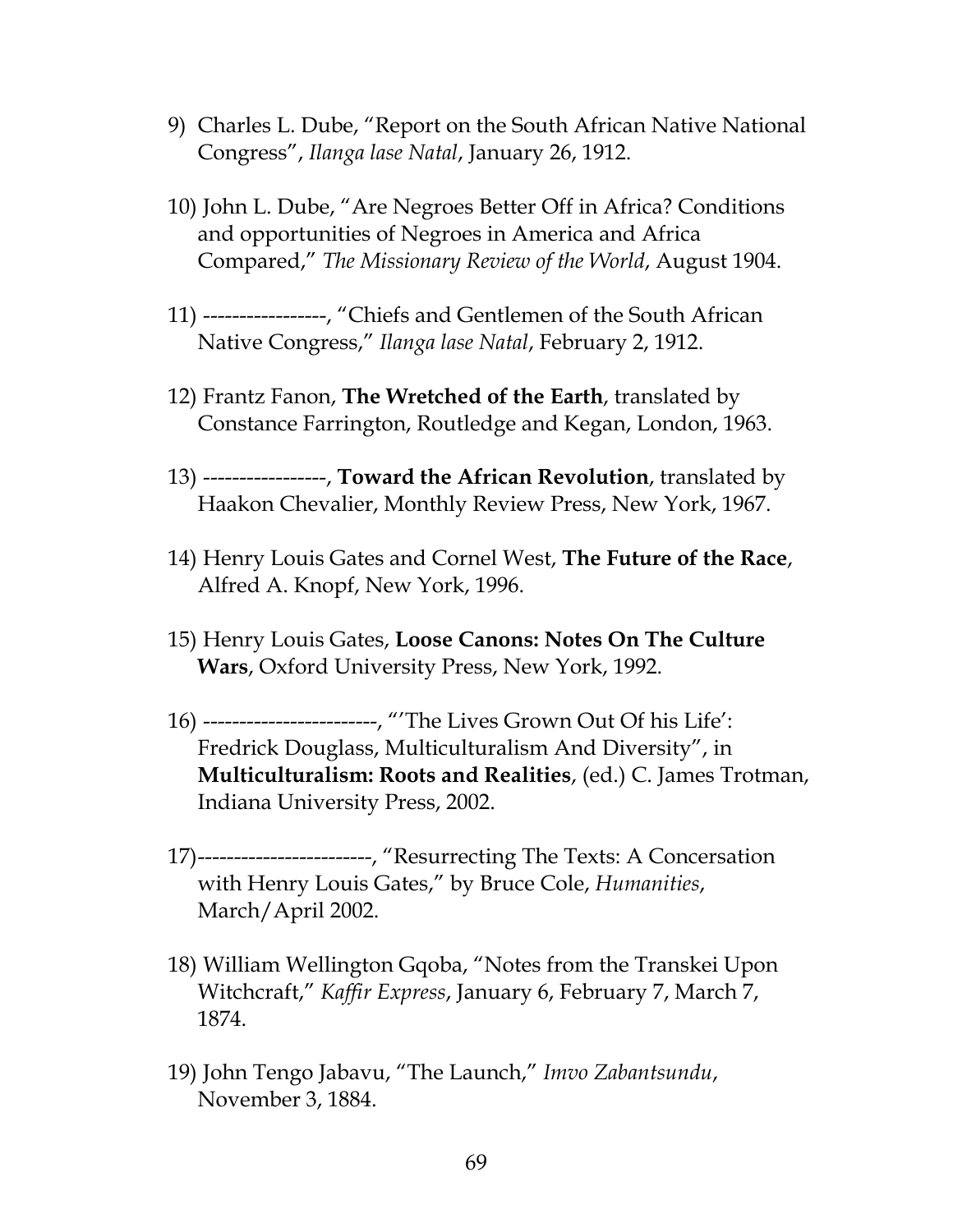- 20) -------------------------, "Lovedale in 1884," *Imvo Zabantsundu*, May 11, 1885.
- 21) Elijah Makiwane, "Educated Natives," *Imvo Zabantsundu*, January 26, February 2, 9, 1885.
- 22) ----------------------, "Five Months in Pondomisiland," *Imvo Zabantsundu*, January 26, February 3, 10, 1886.
- 23) Ezekiel Mphahlele, **The African Image**, Faber and Faber, London, 1962.
- 24) ------------------------, **Afrika My Music**, Ravan Press, Johannesburg, 1984.
- 25) Pambani Jeremiah Mzimba, "Education Among the Natives," *Imvo Zabantsundu*, December 30, 1886.
- 26) Jordan Ngubane, "Accra Conference---IV: Russia and America," *Indian Opinion*, January 30, 1959.
- 27) Walter M. B. Nhlapo, "Great Men and Women," *The Bantu World*, June 22, 1935.
- 28) ---------------------------, "Why I Enjoy The Bantu World," *The Bantu World*, November 9, 1935.
- 29) Lewis Nkosi, **Home and Exile**, Longman, London, 1965.
- 30) F. Z. S. Peregrino, "The South African Native National Congress: What It Is?", *Ilanga lase Natal*, March 22, 1912.
- 31) Solomon T. Plaatje, "Negro Question," *Koranta ea Becoana*, September 7, 1904.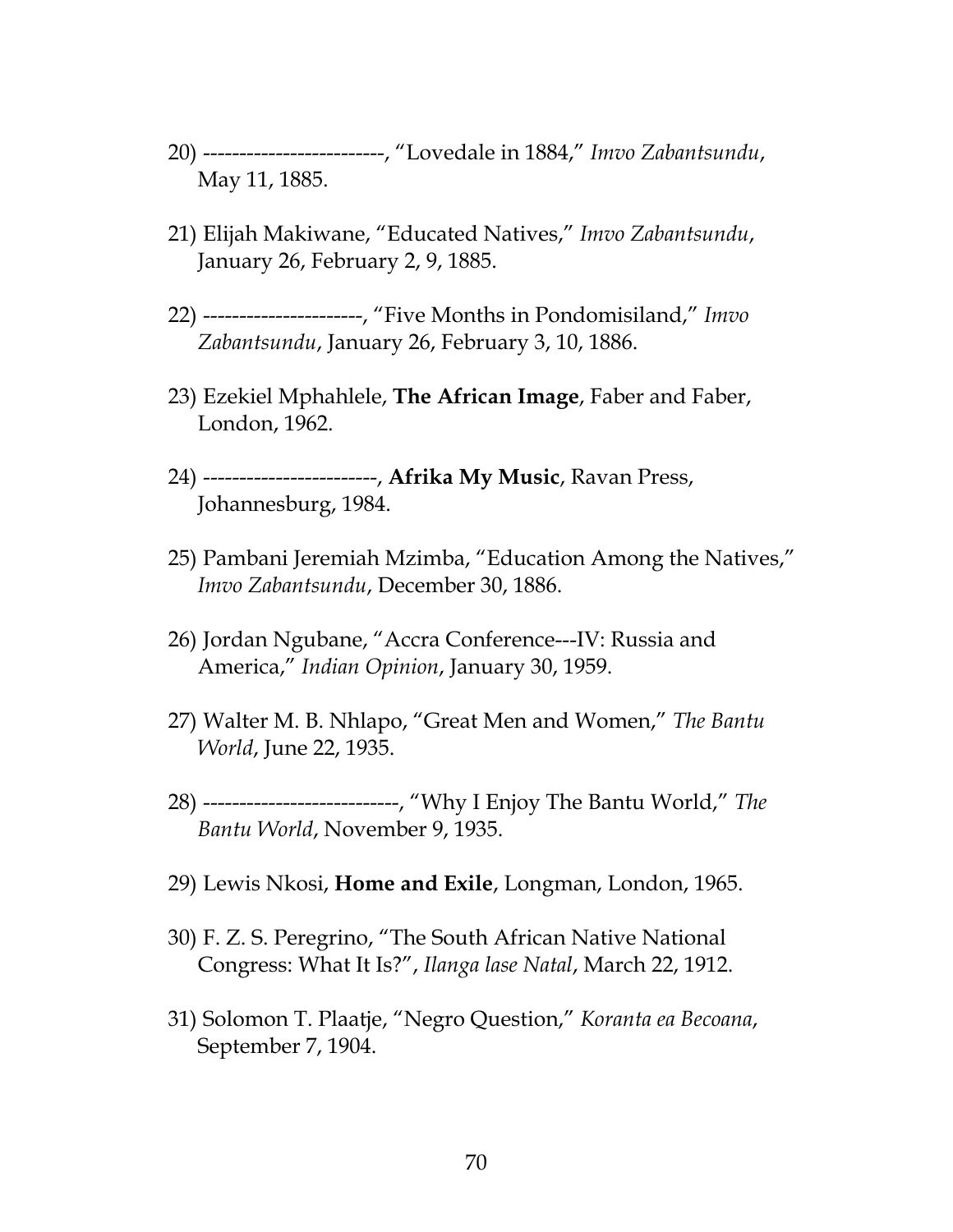- 32) Pixley ka Isaka Seme, "The Regeneration of Africa," *Royal African Society*, volume 4, 1905-1906.
- 33) ----------------------------, "Native Union," *Ilanga lase Natal*, October 20, 1911.
- 34) ----------------------------, "The South African Native National Congress," *Ilanga lase Natal*, March 22, 1912.
- 35) ----------------------------, "Leaders of African National Congress Must Reconcile Differences," *Umteteli wa Bantu*, December 16, 1933.
- 36) Guybon Bundlwana Sinxo, "Notable Contribution to Xhosa Literature: Mr. Mqhayi Creates Xhosa Literature," *The Bantu World*, July 20, 1935.
- 37) Tiyo Soga, "Ipepa leNdaba Zasekaya" [A National Newspaper], *Indaba*, vol. 1 no. 1, August 1862. (This historic dicument is assembled in **The Journal and Selected Writings of Reverand Tiyo Soga**, (ed.) Donovan Williams, A. A. Balkema, Cape Town, 1983. The document itself was translated from Xhosa into English by the very distinguished Xhosa poet, J. J. R. Jolobe.
- 38)--------------, " ," *Gazette and Kaffrarian Banner*, May 11, 1865.
- 39) R. V. Selope Thema, Negro Progress in America," *Umteteli wa Bantu*, December 22, 1923.
- 40) --------------------------, The Test of Bantu Leadership," *Umteteli wa Bantu*, November 26, 1926.
- 41) --------------------------, "The Duty of Bantu Intellectuals," *Umteteli wa Bantu*, September 20, 1930.